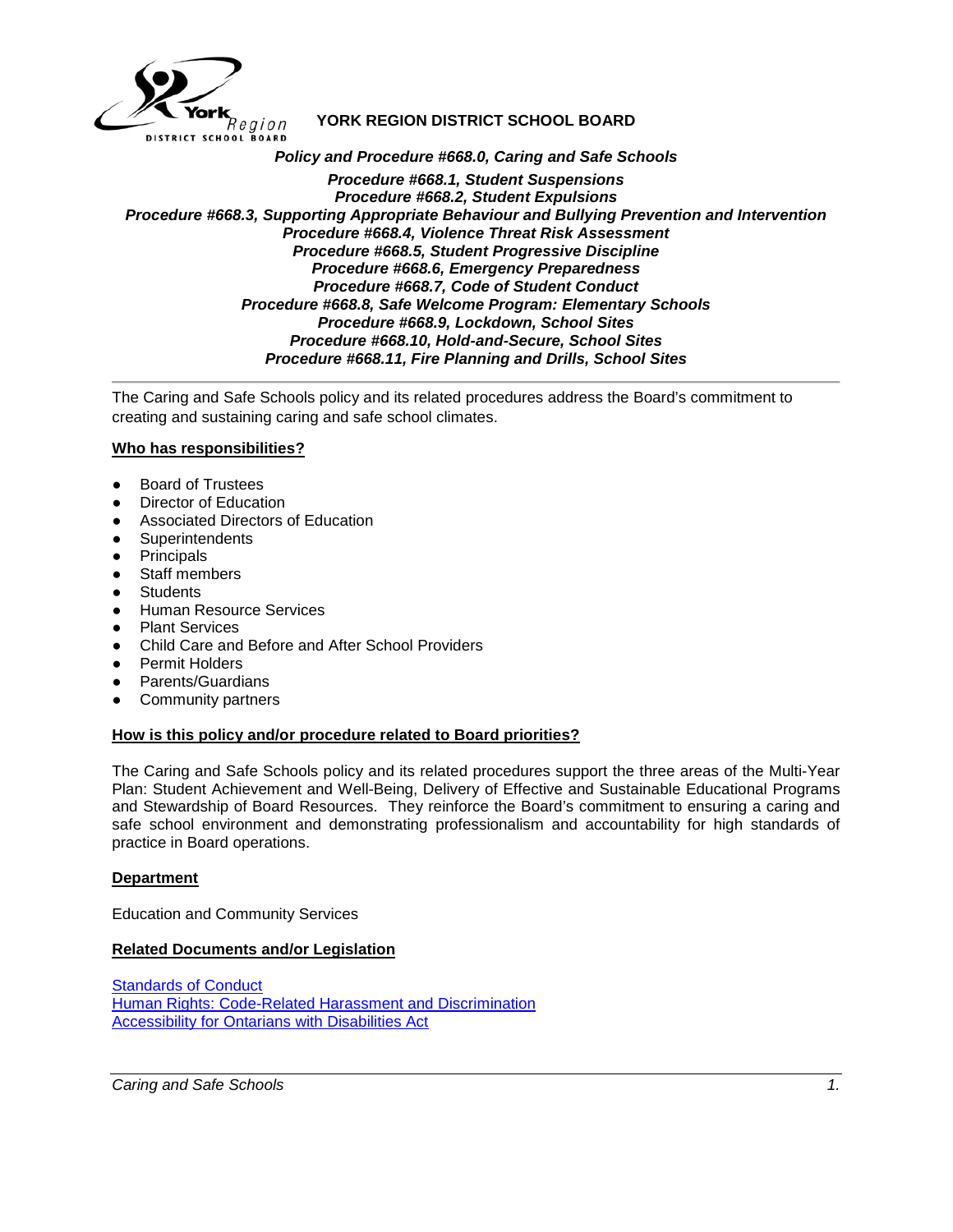[Child and Family Services Act](http://www.e-laws.gov.on.ca/html/statutes/english/elaws_statutes_90c11_e.htm) [Education Act](http://www.e-laws.gov.on.ca/html/statutes/english/elaws_statutes_90e02_e.htm) [Municipal Freedom of Information and Protection of Privacy Act](http://www.e-laws.gov.on.ca/html/statutes/english/elaws_statutes_90m56_e.htm) [Occupational Health and Safety Act](http://www.e-laws.gov.on.ca/html/statutes/english/elaws_statutes_90o01_e.htm) [Ontario Human Rights Code](http://www.e-laws.gov.on.ca/html/statutes/english/elaws_statutes_90h19_e.htm) [Canada Human Rights Act](http://laws-lois.justice.gc.ca/eng/acts/h-6/) [Caring and Safe Schools in Ontario: Supporting Students with Special Education Needs through](http://www.edu.gov.on.ca/eng/general/elemsec/speced/Caring_Safe_School.pdf)  [Progressive Discipline, Kindergarten to Grade 12.](http://www.edu.gov.on.ca/eng/general/elemsec/speced/Caring_Safe_School.pdf) [Safe Schools Policy and Practice: An Agenda for Action](http://www.edu.gov.on.ca/eng/ssareview/report0626.html)

*It is the expectation of the York Region District School Board that all employees, students and persons invited to or visiting Board property; or partaking/volunteering in Board or school-sponsored events and activities will respect the policies and procedures of the Board. The term "parents" refers to both parents and guardians in all Board policies and procedures.*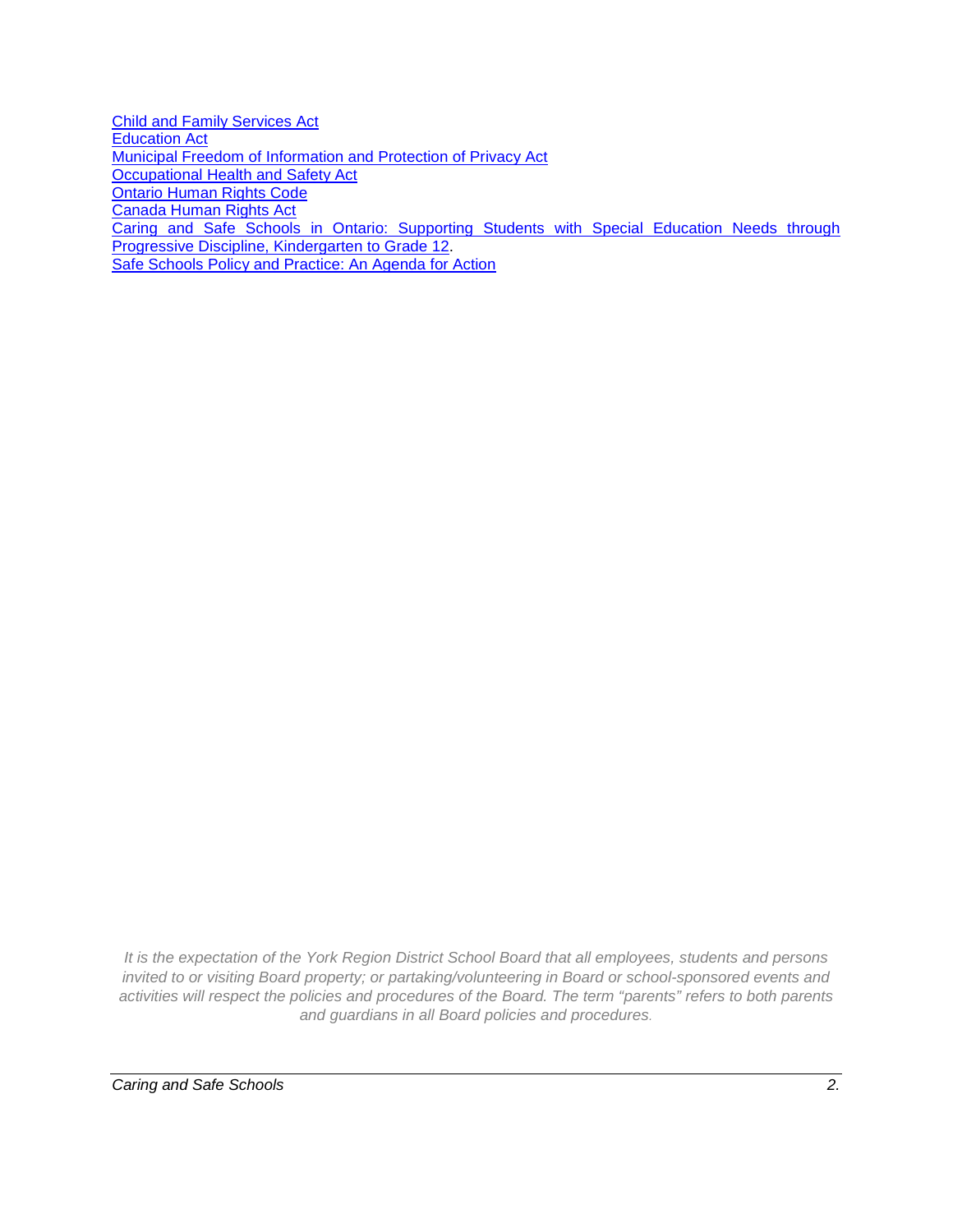

# **Board Policy #668.0 Caring and Safe Schools**

#### **Policy Statement**

The York Region District School Board is committed to creating and sustaining caring and safe schools which promote student learning, achievement and well-being. Each student has the right to learn in a safe, positive, respectful and inclusive environment free from harassment and discrimination and where every effort is made to mitigate risk or the potential for harm.

The Board values and respects equity, diversity and inclusivity. To support all students in becoming global citizens, strengths, needs and barriers to learning are identified and responded to as part of a whole-school approach.

It is essential that preventative measures are in place to promote and support an inclusive, caring and safe learning environment in order to manage potential threats.

#### **Application**

Inclusive, accepting, respectful and healthy relationships support individuals to reach their full potential. Norms, expectations and standards of behaviour reflect a responsible and civil society where inclusion, accessibility, acceptance and safety build the foundation of a caring and safe school climate. This is consistent with Board priorities including but not limited to the [Multi-Year Plan,](http://www.yrdsb.ca/AboutUs/BoardPlans/Pages/default.aspx) policies and procedures, Ministry strategies and legislation including, but not limited to, the [Ontario Human Rights Code.](https://www.ontario.ca/laws/statute/90h19)

Building a caring and safe school climate requires a whole-school approach with;

- supportive leadership,
- effective teaching practices,
- healthy relationships,
- a systematic and responsive approach to addressing behaviour and the potential for harm, and
- engagement of families and the broader community.

All students benefit from clear, consistent behavioural expectations with positive modelling. To enhance caring and safe school climates, positive student behaviour supports are provided. Inappropriate behaviour is addressed, taking into account mitigating and other factors through a bias-free progressive discipline model that employs a restorative practice approach. Pre-expulsion mediation is key to this process and provides opportunity for student, staff and family engagement.

A clear focus on bullying prevention supports the development of healthy relationships, educates the school community and encourages timely reporting so that appropriate action can be taken. Families play a critical role in the education of their children and in supporting their mental health and wellbeing and work collaboratively with the Board and external agencies to access resources that contribute to positive outcomes for students.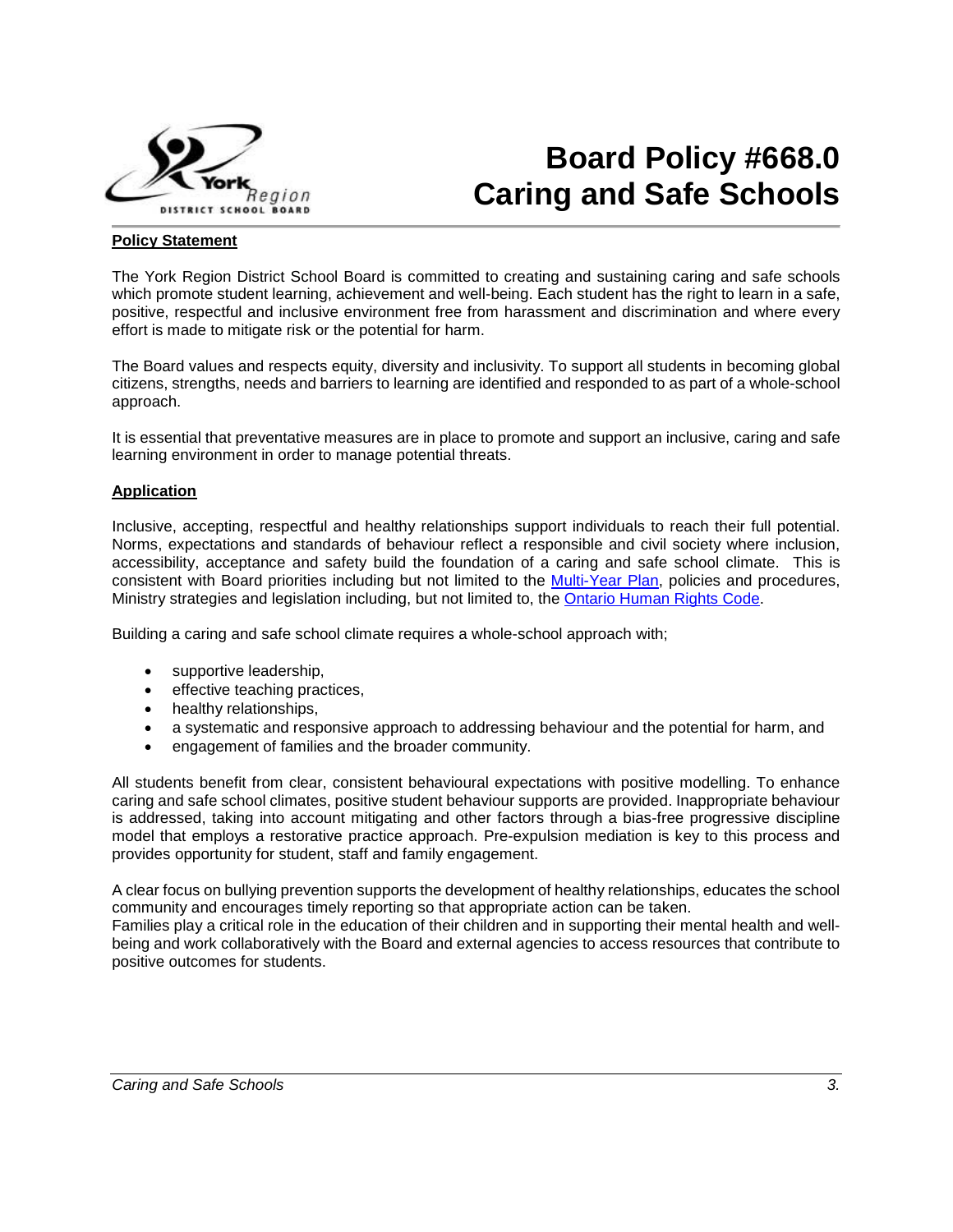# *Mitigating and Other Factors*

In fostering a bias-free approach to progressive discipline, prevention and early intervention practices support positive student behaviour among all students. Mitigating and other factors, as outlined in the [Ontario Regulation 472/07, Suspension and Expulsion of Pupils,](https://www.ontario.ca/laws/regulation/070472) must be taken into account when responding to and addressing inappropriate student behaviour.

## *Specific mitigating factors include:*

- the student's ability to control their behaviour;
- the student's ability to understand the consequences of their behaviour;
- whether the student's continuing presence in a school creates an unacceptable risk of safety to others; and
- *other factors, including;*
	- the student's history,
	- whether a progressive discipline approach has been used with the student,
	- whether the activity was related to any harassment of the student because of their race, ethnic origin, religion, disability, gender or sexual orientation or to any other harassment,
	- how the suspension or expulsion would affect the student's ongoing education,
	- the age of the student, and
	- *in the case of a student for whom an individual education plan has been developed,*
		- whether the behaviour was a manifestation of a disability identified in the student's individual education plan,
			- whether appropriate individualized accommodation has been provided, and
			- whether the suspension or expulsion is likely to result in an aggravation or worsening of the student's behaviour or conduct.

#### *Bullying*

As outlined in the **Education Act**, bullying may be physical, verbal, social and/or electronic. Aggressive and typically repeated behaviour by a pupil where,

- (a) the behaviour is intended by the pupil to have the effect of, or the pupil ought to know that the behaviour would be likely to have the effect of,
	- (i) causing harm, fear or distress to another individual, including physical, psychological, social or academic harm, harm to the individual's reputation or harm to the individual's property, or
	- (ii) creating a negative environment at a school for another individual, and
- (b) the behaviour occurs in a context where there is a real or perceived power imbalance between the pupil and the individual based on factors such as size, strength, age, intelligence, peer group power, economic status, social status, religion, ethnic origin, sexual orientation, family circumstances, gender, gender identity, gender expression, race, disability or the receipt of special education; ("intimidation")

#### *Student Progressive Discipline*

"A whole school approach that utilizes a continuum of prevention programs, interventions, supports, and consequences to address inappropriate student behaviour and to build upon strategies that promote and foster positive behaviours." This means that "when inappropriate behaviour occurs, disciplinary measures should be applied within a framework that shifts the focus from one that is solely punitive to one that is both corrective and supportive. Schools should utilize a range of interventions, supports and consequences that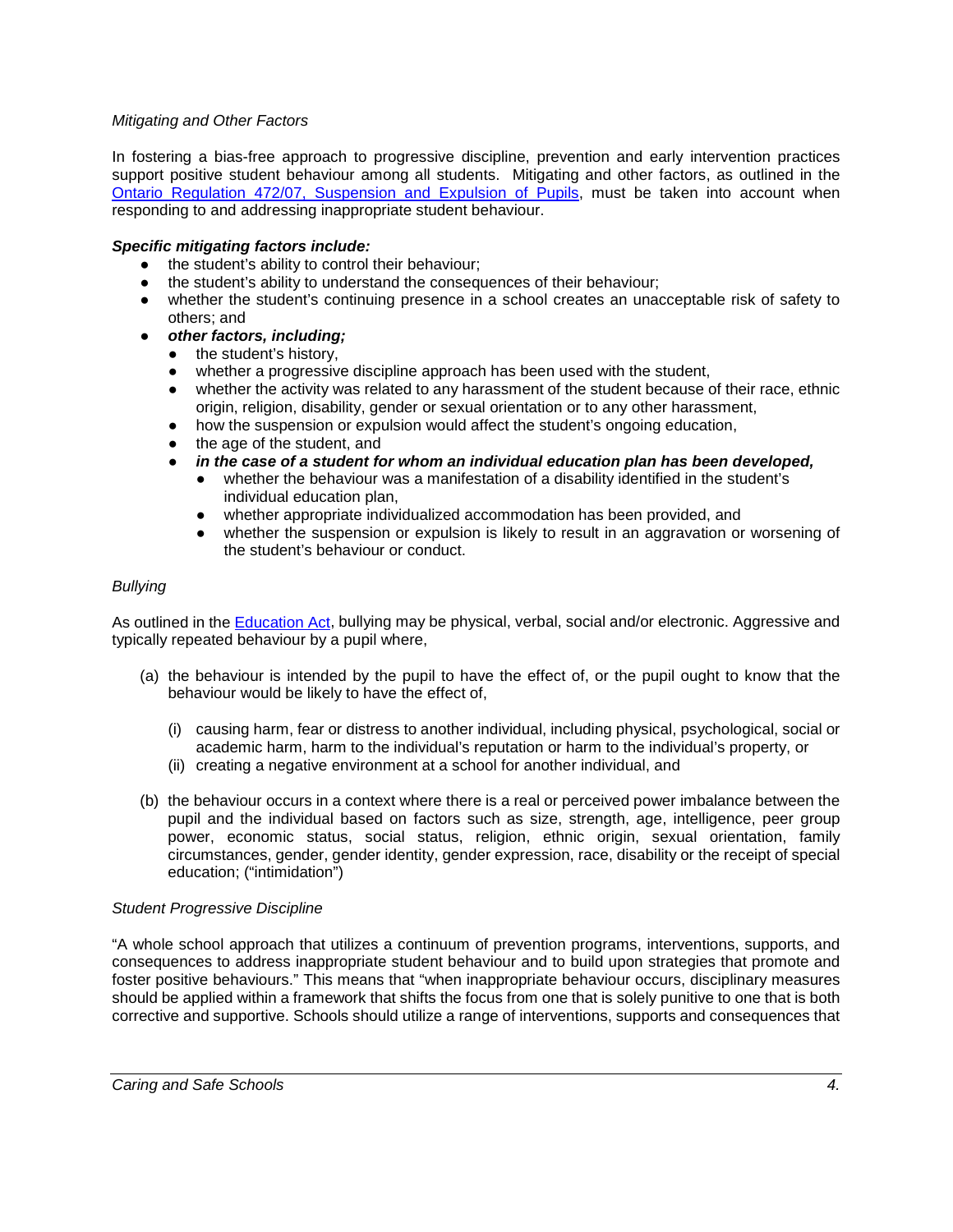are developmentally and socio-emotionally appropriate and include learning opportunities for reinforcing positive behaviour while helping students to make better choices." *(Adapted from Ontario Ministry of Education, ([\(Policy/Program Memorandum No. 145, "Progressive Discipline and Promoting Positive](http://www.edu.gov.on.ca/extra/eng/ppm/145.pdf)  [Student Behaviour"\)](http://www.edu.gov.on.ca/extra/eng/ppm/145.pdf)*

## *Restorative Practice*

A preventative and reactive approach to building caring, safe and inclusive communities by focusing on strengthening relationships and repairing harm experienced by others. This practice is also a valued part of the progressive discipline model, helping build, strengthen and restore healthy relationships following an incident *(Adapted from [Caring and Safe Schools in Ontario: Supporting Students with Special](http://www.edu.gov.on.ca/eng/general/elemsec/speced/Caring_Safe_School.pdf) Education [Needs through Progressive Discipline, Kindergarten to Grade 12\)](http://www.edu.gov.on.ca/eng/general/elemsec/speced/Caring_Safe_School.pdf).*

# **Definitions**

# *Caring and Safe School Climate*

Consists of the learning environment and relationships found within a school and school community, where all members of the school community feel positive, included, and accepted, and actively promote positive behaviours and interactions. Principles of equity and inclusive education are embedded in the learning environment to support a positive school climate and a culture of mutual respect. A positive school climate is a crucial component of the prevention of inappropriate behavior." *[\(Policy/Program Memorandum No. 145,](http://www.edu.gov.on.ca/extra/eng/ppm/145.pdf)  ["Progressive Discipline and Promoting Positive Student Behaviour"\)](http://www.edu.gov.on.ca/extra/eng/ppm/145.pdf)*

## *Student Discipline Committee*

A committee of the Board of Trustees that is authorized in accordance with the Education Act to exercise the powers and duties of the Board with regard to student suspension appeals and expulsion hearings.

## **Responsibilities**

*The Board of Trustees is responsible for:* 

- reviewing the Caring and Safe Schools policy in accordance with the priorities in the [Multi-Year Plan](http://www.yrdsb.edu.on.ca/page.cfm?id=MYP000001) and the approved policy review cycle;
- understanding and communicating with members of the community about the Caring and Safe Schools policy, as required;
- approving trustee membership on the Student Discipline Committee; and
- endorsing a whole school approach to caring and safe schools, which includes progressive discipline.

## *The Director of Education is responsible for:*

- implementing and operationalizing the Caring and Safe Schools policy;
- allocating staff and resources to support the procedures within the Caring and Safe Schools policy; and
- providing system leadership for creating and maintaining caring and safe school climates.

## **History**

Approved: 1998 Amended: 1999, 2002, 2009, 2010, February 2014 Working Document: April 2012, July 2013, July 2018 Revised: June 2019

*Caring and Safe Schools 5.*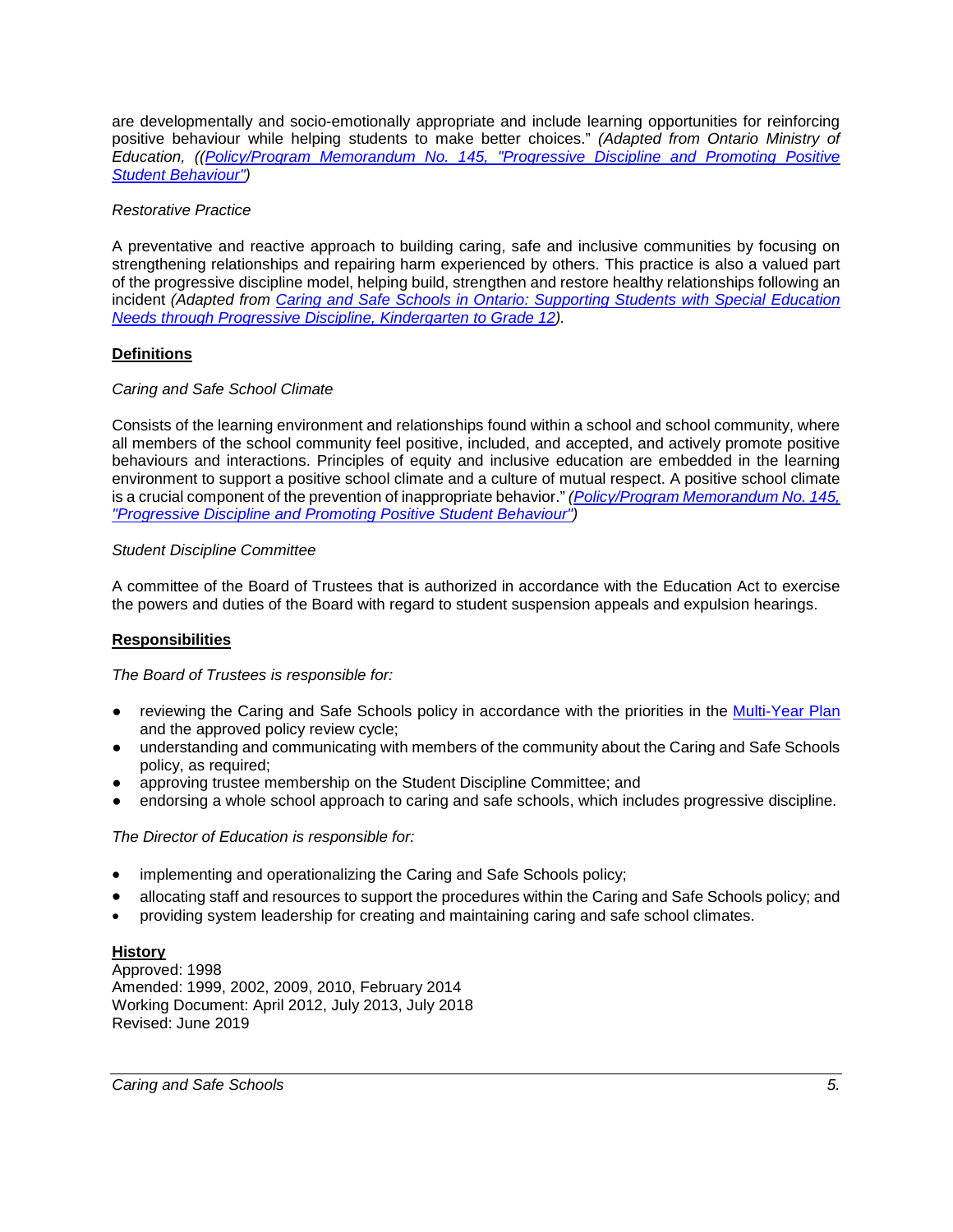

# **Board Procedure #668.1 Student Suspensions**

This procedure outlines how student suspensions are administered in the York Region District School Board.

## **Application**

Where a student has committed one or more of the infractions outlined below where the infraction has a negative impact on the school climate, whether on or off school property, or during a school-related activity or event, the principal shall consider suspension as part of a progressive discipline approach.

These infractions, as outlined in the [Education Act](https://www.ontario.ca/laws/statute/90e02) and Board procedure*,* include:

- 1. uttering a threat to inflict serious bodily harm on another person;
- 2. possessing alcohol or illegal drugs other than cannabis;
- 3. being under the influence of alcohol or illegal drugs other than cannabis;
- 4. swearing at a teacher or at another person in a position of authority;
- 5. committing an act of vandalism that causes extensive damage to school or Board property or to property located on school/Board premises;
- 6. bullying or cyberbullying;
- 7. possessing cannabis, unless the pupil is a medical cannabis user;
- 8. being under the influence of cannabis, unless the pupil is a medical cannabis user;
- 9. habitual neglect of duty (with Superintendent of Education approval only);
- 10. opposition to authority;
- 11. any act considered by the principal to be injurious to the moral tone of the school;
- 12. any act considered by the principal to be injurious to the physical or mental well-being of members of the school community; and/or
- 13. any act considered by the principal to be contrary to the Board or school code of conduct.

The principal must suspend a student and consider expulsion for one or more of the infractions identified in Procedure #668.2 Student Expulsions, as outlined in the Education Act.

A student may only be suspended once for any single incident. The number of days suspended may increase based on additional information; however, only one suspension can be issued per incident.

A student who is suspended from a school is not permitted to be on Board property or participate in schoolrelated activities or events including, but not limited to, all school buildings, grounds, transportation, field trips, except for the purposes of attending the Alternative Classroom and Counselling for Expelled and Suspended Students (ACCESS).

A suspension shall be for no less than one school day and no more than 20 school days.

In exceptional circumstances, a student suspended from day school may be permitted to continue attending continuing education classes and/ or non-school related activities on Board property. A student suspended from continuing education classes may continue attending day school classes.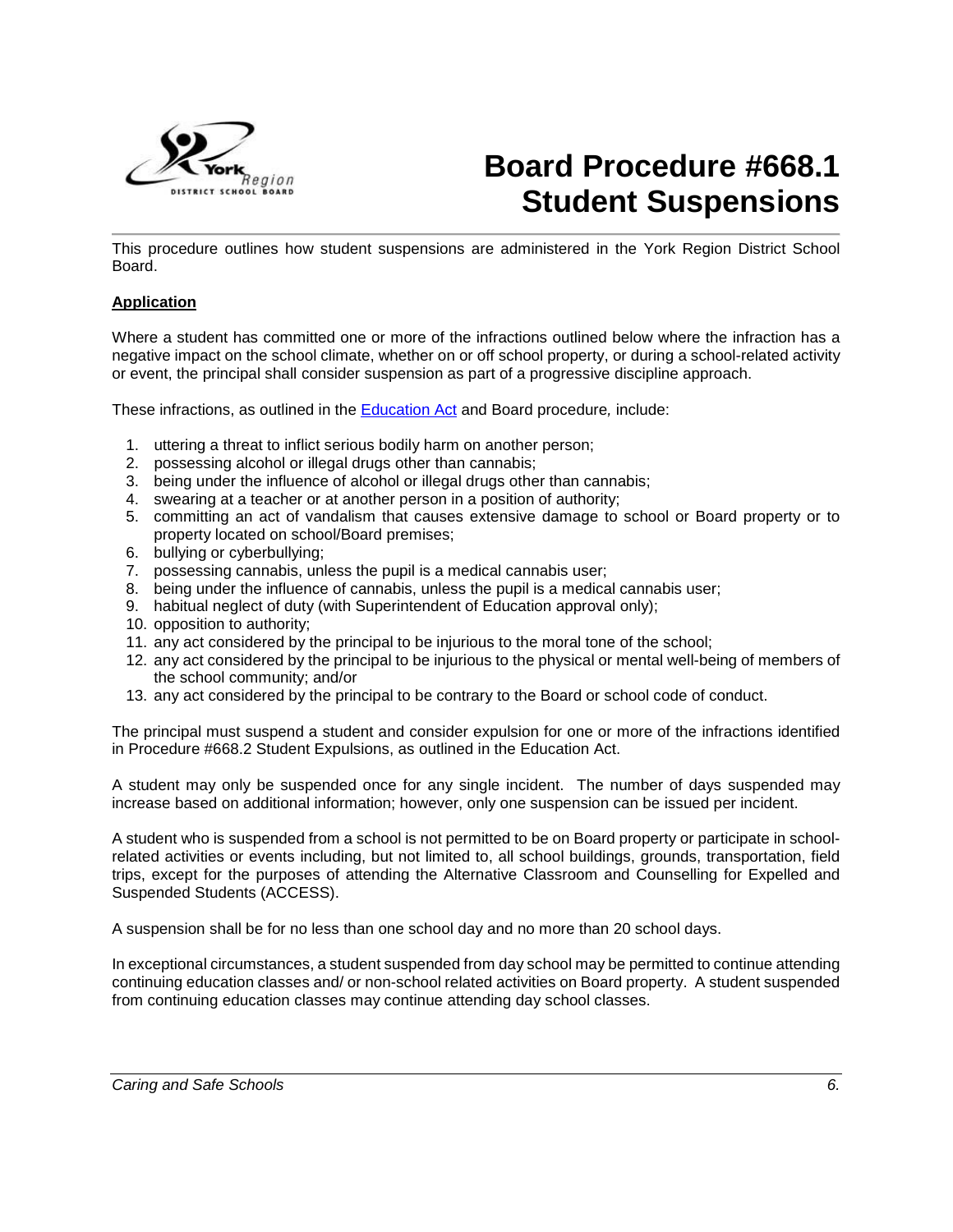## **Definitions**

#### *Alternative Classroom and Counselling for Expelled and Suspended Students (ACCESS)*

An academic and counseling program designed to allows secondary students serving a long-term suspension and/or expulsion to continue with their academic program in a structured and supportive environment.

#### *Suspension*

Temporary removal of a student from school for a specific period of time.

Violent Incident (*Adapted from Ministry of Education [Policy/Program Memoranda No.120: Reporting Violent](http://www.edu.gov.on.ca/extra/eng/ppm/120.html)  Incidents to [the Ministry of Education\)](http://www.edu.gov.on.ca/extra/eng/ppm/120.html)*

Any one or combination of the following that occur during school-run programs:

- possessing a weapon, including possessing a firearm;
- physical assault causing bodily harm requiring medical attention;
- sexual assault;
- robbery;
- using a weapon to cause or to threaten bodily harm to another person;
- extortion:
- hate and/or bias-motivated occurrences.

#### **Responsibilities**

#### Investigating and Suspending

#### *Superintendents shall:*

advise on the suspension duration, supports for students, and mitigating and other factors, as requested by principal.

#### *Principals shall:*

- **upon learning about and/or investigating an incident;**
	- act in accordance with the **Police and School Board Protocol**, as required,
	- ensuring the parent(s)/guardian(s) or adult student are consulted, as appropriate, and
	- engage the support of the superintendent and relevant student services staff, as required;
	- when addressing a situation related to bullying, adhere to the Supporting Appropriate Behaviour and Bullying Prevention and Intervention procedure,
		- using practices that support positive behaviour and bias-free progressive discipline (taking mitigating and other factors into account not only in response to inappropriate behaviour but in all interactions with students along the "continuum of progressive discipline"), determine appropriate action which may include suspension;

## when suspending a student;

- determine the duration,
- make all reasonable efforts to orally inform the adult student, or the student and their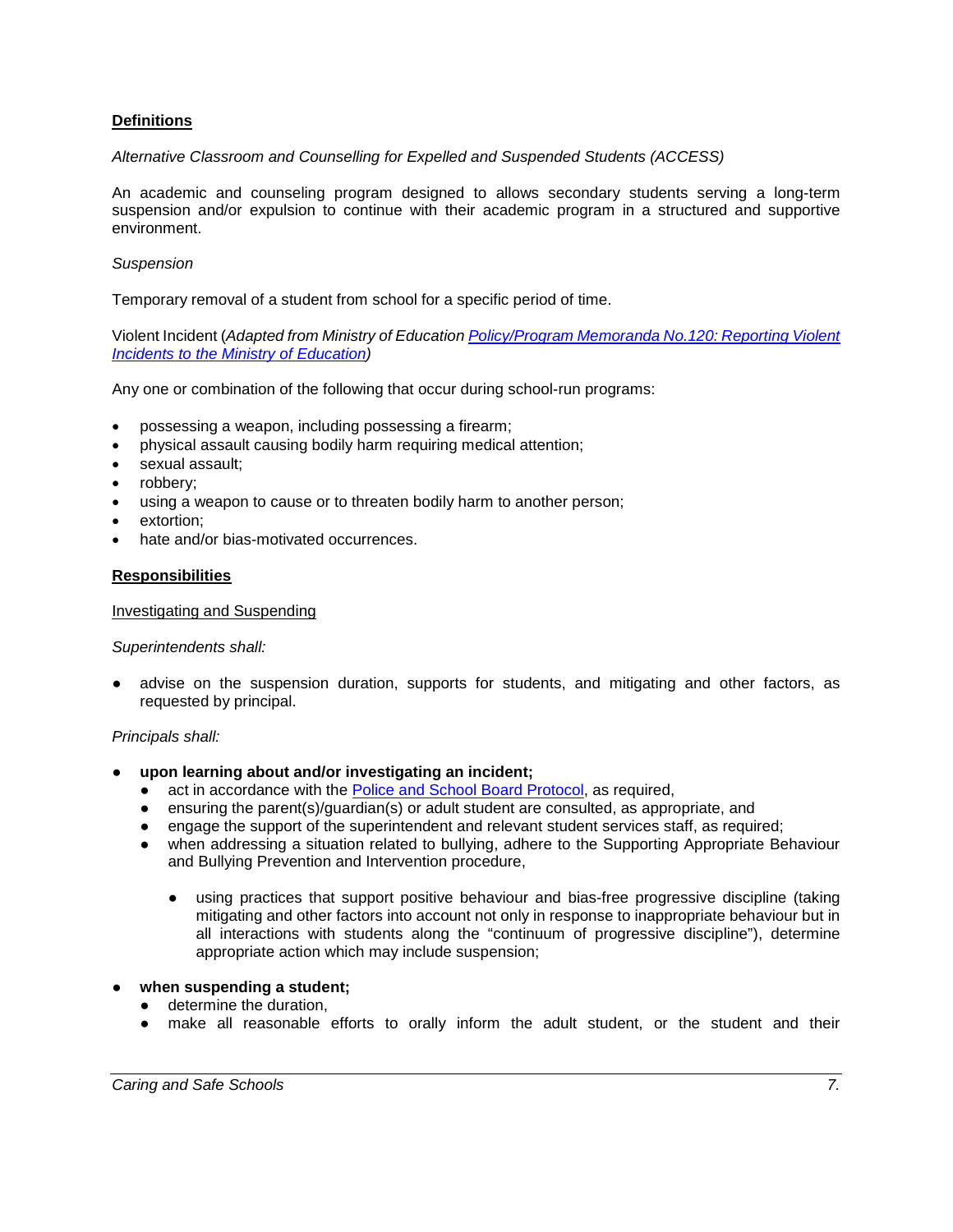parent(s)/guardian(s) within 24 hours,

- inform all staff who support the student including, but not limited to classroom teachers, special education resource teacher, student success teacher and coach(s),
- coordinate the school work to be completed,
- provide written notice to the superintendent, adult student, or the student and their parent(s)/guardian(s) that includes;
	- the reason,
	- the duration,
	- whether the suspension is from day school, summer school or continuing education classes or both, and
	- information about the ACCESS program if the suspension is for six or more school days, as appropriate, and
	- information about the right to appeal including, but not limited to, relevant policies, procedures and guidelines, and contact information for the superintendent,
- file and retain a copy of the suspension letter in the Ontario Student Record;
	- until the end of current school year for non-violent incidents with no further occurrences, at a minimum,

for five years for violent incidents with no further occurrences, at a minimum, and as required for repeat occurrences,

- understand that if notice is sent by regular mail or courier, it will be deemed to have been received on the fifth school day after it was sent;
- understand that if notice is sent by fax or email, it is deemed to have been received the first school day after it was sent; and
- arrange a re-entry meeting with the student, the parent(s)/guardian(s), staff and community partners, following the suspension, as appropriate.

#### for students who will be attending the ACCESS program;

- ensure all appropriate information has been forwarded to the principal overseeing the program,
- complete the student action plan,
- forward the student's Individual Education Plan and Safety Plan, where appropriate,
- ensure an intake meeting is arranged with the principal overseeing the program;
- forward school work to be completed, and
- consult with superintendent regarding transportation.

#### *Teachers and other staff who support students in a school or classroom shall:*

in cases where a student is suspected of engaging in any activity for which suspension or expulsion must be considered file [a Safe Schools Incident Reporting Form Part I](https://webapps.yrdsb.ca/forms/HRS/AccidentIncident/SafeSchoolsReport/Forms/AllItems.aspx) and/or a report in a timely manner as outlined in the Supporting Appropriate Behaviour and Bullying Prevention and Intervention procedure

#### *Teachers shall:*

- in conjunction with the principal, provide school work for the student to complete during the suspension, and
- consider adjusting due dates of assessments based on student needs.

#### *Student Services shall:*

support superintendents and principals, as required.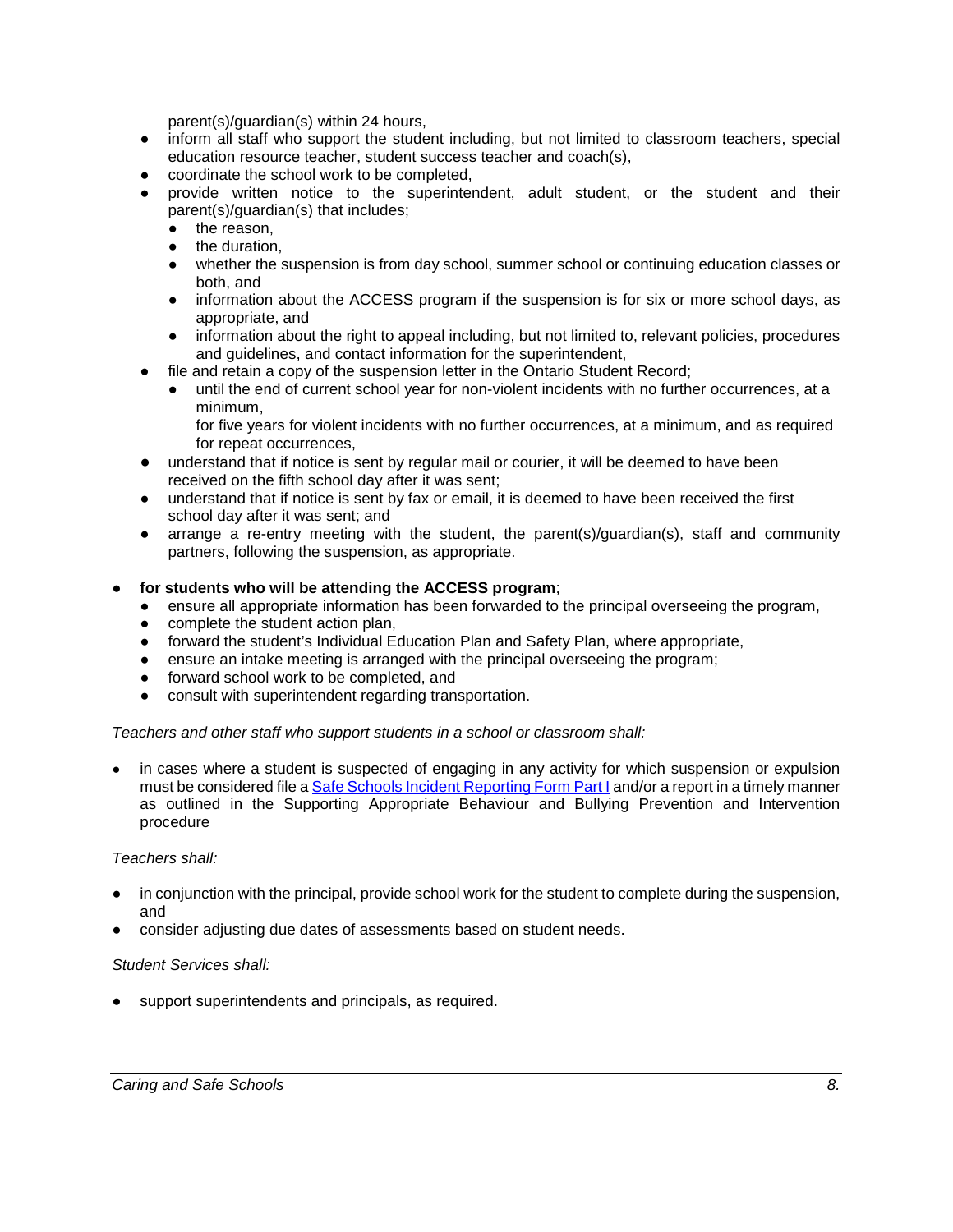## *Adult students, or students and students' parent(s)/guardian(s) shall:*

- participate in the principal's investigation;
- review information provided by the principal about the suspension and appeal process;
- understand that:
	- if notice is sent by mail or courier, it will be deemed to have been received on the fifth school day after it was sent,
	- if notice is sent by fax or email, it is deemed to have been received the first school day after it was sent,
	- the ACCESS program will be offered for students who are suspended for six or more days, and
	- secondary students are responsible for their own transportation to ACCESS;
- attend a re-entry meeting, as appropriate.

#### *Students who have been suspended shall:*

- comply with the conditions outlined in the suspension letter;
- reflect and engage in supportive or restorative conversations; and
- complete work assigned.

#### Appeal Process

#### *Student Discipline Committee shall:*

- consider suspension appeals in accordance with the Education Act and Board policy;
- include only the following individuals in an appeal hearing;
	- the superintendent(s) identified to support caring and safe schools, or designate,
	- the superintendent(s) identified to support schools, or designate,
	- the principal,
	- the adult student or student's parent(s)/guardian(s),
	- the student, where appropriate,
	- interpreter and/or support person, as required,
	- legal counsel;
- proceed with the appeal if any individual who has received proper notice of the location, date and time of the appeal fails to attend or comply with the necessary timelines;
- consider the submissions of both parties and determine whether to:
	- uphold the suspension and its duration.
	- modify the suspension and order an amendment to the student's record, as necessary,
	- withdraw the suspension and order the record removed even when the suspension has been served, or
	- issue another appropriate order; and
- communicate the final decision in writing to the adult student or student's parent(s)/quardian(s), superintendent and principal.

#### *Superintendent responsible for caring and safe schools shall:*

- consult with other superintendents as required,
- if the superintendent of schools recommends the suspension be upheld, and the adult student or student's parent(s)/guardian(s) continue with the appeal;
- when considering an appeal, coordinate the preparation of a report that includes;
	- an overview of the incident and rationale,
	- a copy of the original suspension letter,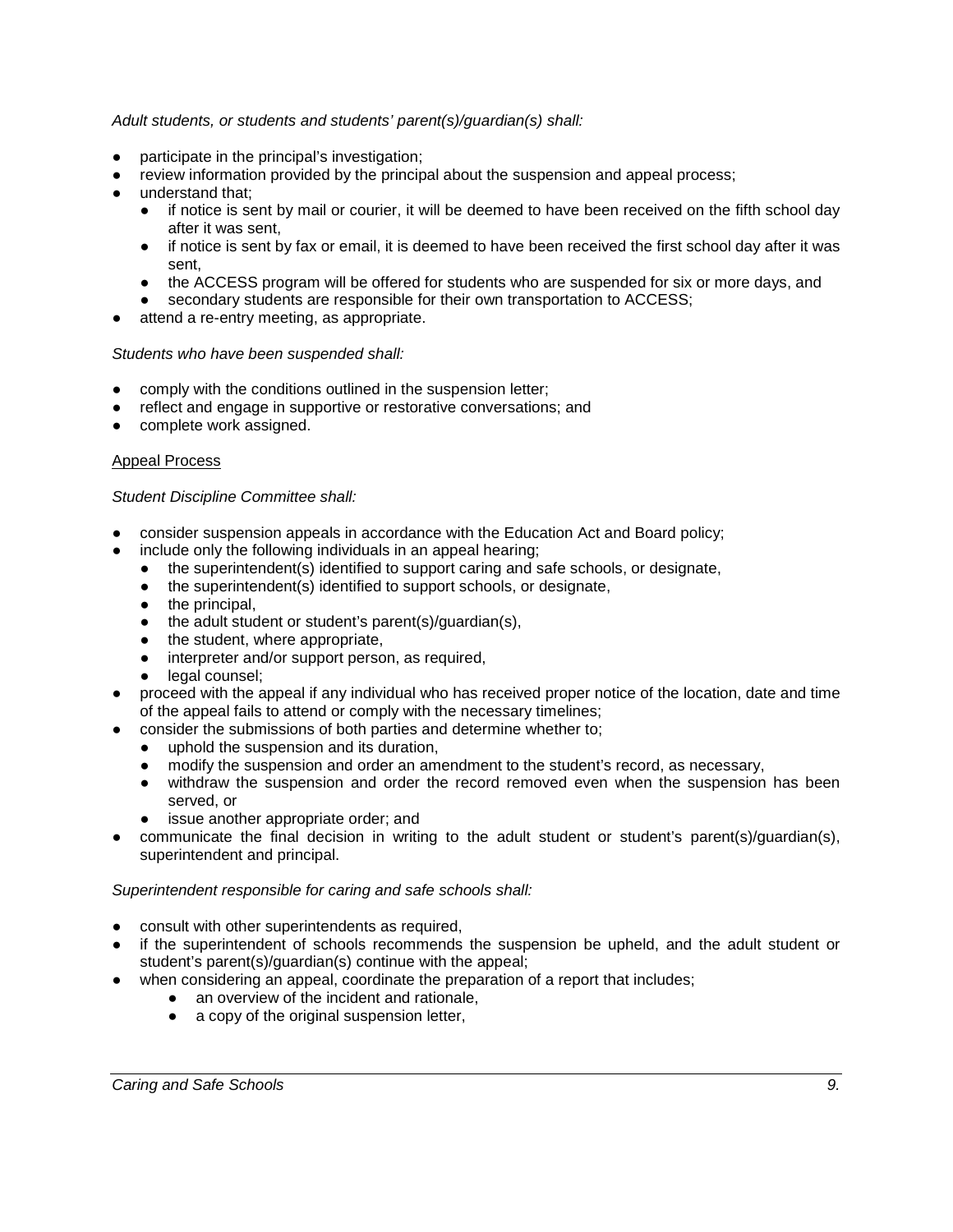- a copy of the appeal request, and
- a copy of the Superintendents of Education, Student Achievement and School Operations report,
- provide a copy of the report to the Student Discipline Committee and the principal and ensure that the item is placed on the committee's agenda,
- inform all relevant parties of the appeal date, and
- provide the adult student or the student's parent(s)/guardian(s) with a guide to the appeal process.

## *Superintendents of Education, Student Achievement and School Operations shall:*

- upon receiving written notice of the intention to appeal, promptly advise the principal and the adult student or the student's parent(s)/guardian(s) that a suspension review will take place;
- in consultation with the principal, review the rationale, duration and mitigating or other factors;
- decide to uphold, modify or withdraw the suspension and communicate the decision to the adult student or parent(s)/guardian(s), and the principal;
- if the suspension is upheld and the adult student or student's parent(s)/quardian(s) still wish to appeal;
	- advise them that they must provide written notice to the superintendent of schools,
	- notify the school principal and the Superintendent of Schools, Well-Being and Engagement, and
	- prepare a written report on the incident, in consultation with the principal; and
	- attend the appeal hearing, as required.

## *Principal shall:*

- review the rationale, duration and mitigating or other factors with the superintendent of schools and Superintendent of Schools, Well-Being and Engagement, as required; and
- attend the appeal hearing.

## *Adult Students or Parent(s)/Guardian(s) of Students shall;*

- understand that they have the right to appeal a suspension;
- understand that a student will continue to serve the suspension during the appeal process;
- understand that they must provide a written intention to appeal to the superintendent of schools within 10 school days of the start of the suspension;
- understand that the appeal hearing must take place within 15 school days of receiving the notice of intention to appeal, unless both parties agree to an extension;
- understand they have the right to attend the appeal hearing; and
- understand that the Student Discipline Committee's decision is final.

## **History**

Working Document: April 2012, July 2018 Revised: 2002, 2009, February 2014, March 2015, June 2019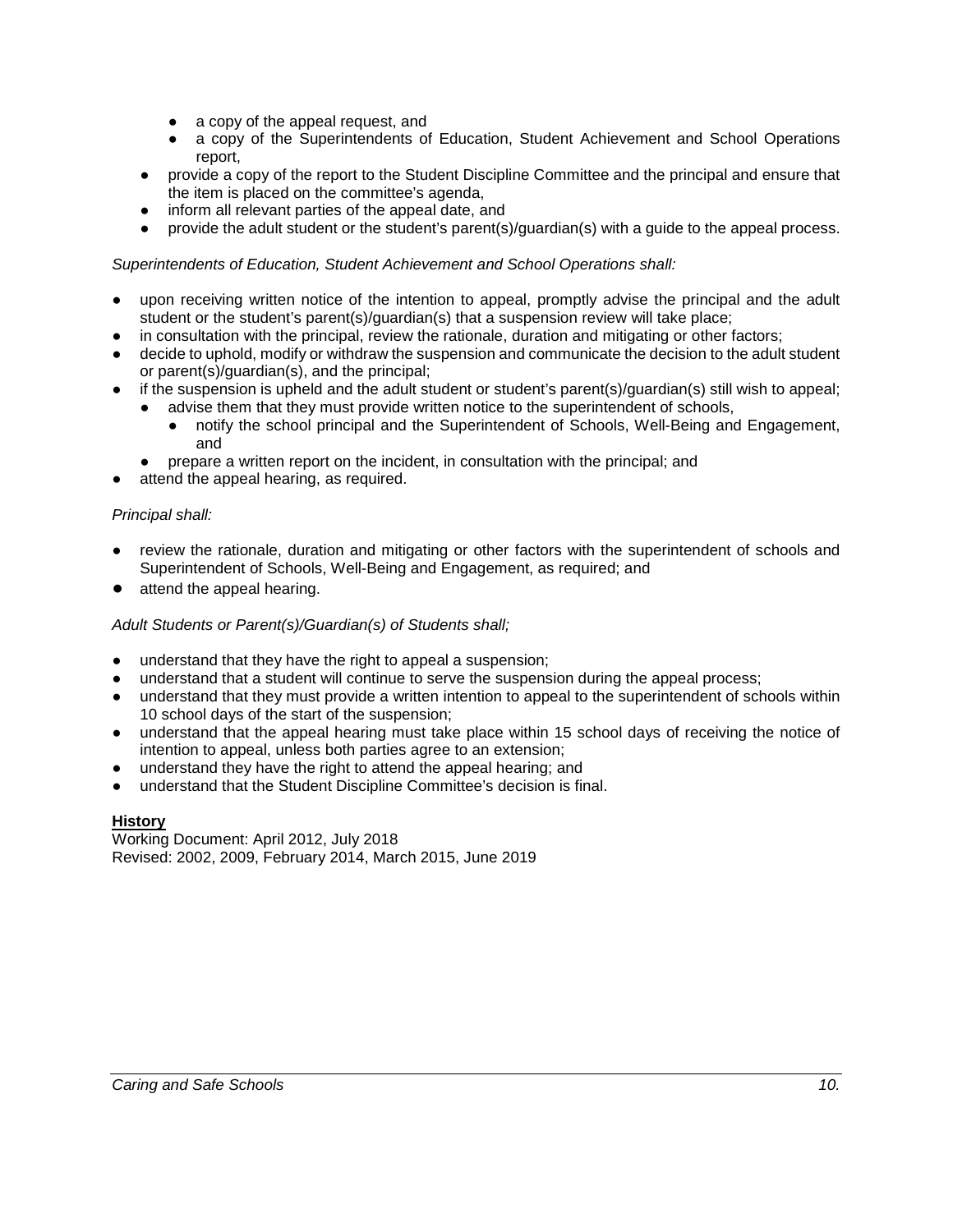

# **Board Procedure #668.2 Student Expulsions**

This procedure outlines how student expulsions are administered in the York Region District School Board.

#### **Application**

Where a student has committed one or more of the infractions outlined below where the infraction has a negative impact on the school climate, whether on or off school property, or during a school-related activity or event, the principal will suspend the student and shall consider expulsion:

These infractions, as outlined in the **Education Act**, include:

- 1. possessing a weapon or replica weapon, including possessing a firearm;
- 2. using a weapon to cause or to threaten bodily harm to another person;
- 3. committing physical assault on another person that causes bodily harm requiring treatment by a medical practitioner;
- 4. committing sexual assault;
- 5. trafficking in weapons or illegal drugs;
- 6. committing robbery;
- 7. giving alcohol to a minor;
- 8. giving cannabis to a minor;
- 9. bullying or cyber-bullying, if,
	- i. the pupil has previously been suspended for engaging in bullying and/or cyber-bullying, and
	- ii. the pupil's continuing presence in the school creates an unacceptable risk to the safety of another person; and/or
- 10. any infraction outlined in Board Procedure #668.1 Student Suspension that is motivated by bias, prejudice or hate based on race, national or ethnic origin, language, colour, religion, sex, age, mental or physical disability, sexual orientation, gender identity, gender expression, or any other similar factor;
- 11. the pupil's pattern of behaviour is so refractory that the pupil's presence is injurious to the effective learning and/or working environment of others; and/or
- 12. the pupil has demonstrated through a pattern of behaviour, such as, but not limited to neglect of duty, truancy or opposition to authority that he/she has not prospered by the instruction available to him/her and that he/she is persistently resistant to making the changes in behaviour which would enable him/her to prosper; and
- 13. any other activity that, under a policy of a board, is an activity for which a principal must suspend a pupil and, therefore in accordance with this Part, conduct an investigation to determine whether to recommend to the board that the pupil be expelled. 2007, c. 14, s. 4; 2012, c. 5, s. 14.

#### **Definitions**

#### *[Child and Family Services Review Board](http://www.sjto.gov.on.ca/cfsrb/appeal-a-school-expulsion/)*

Has been mandated by The Education Act [311.7 (6)] to hear appeals from expulsions from a school or all schools of a school board.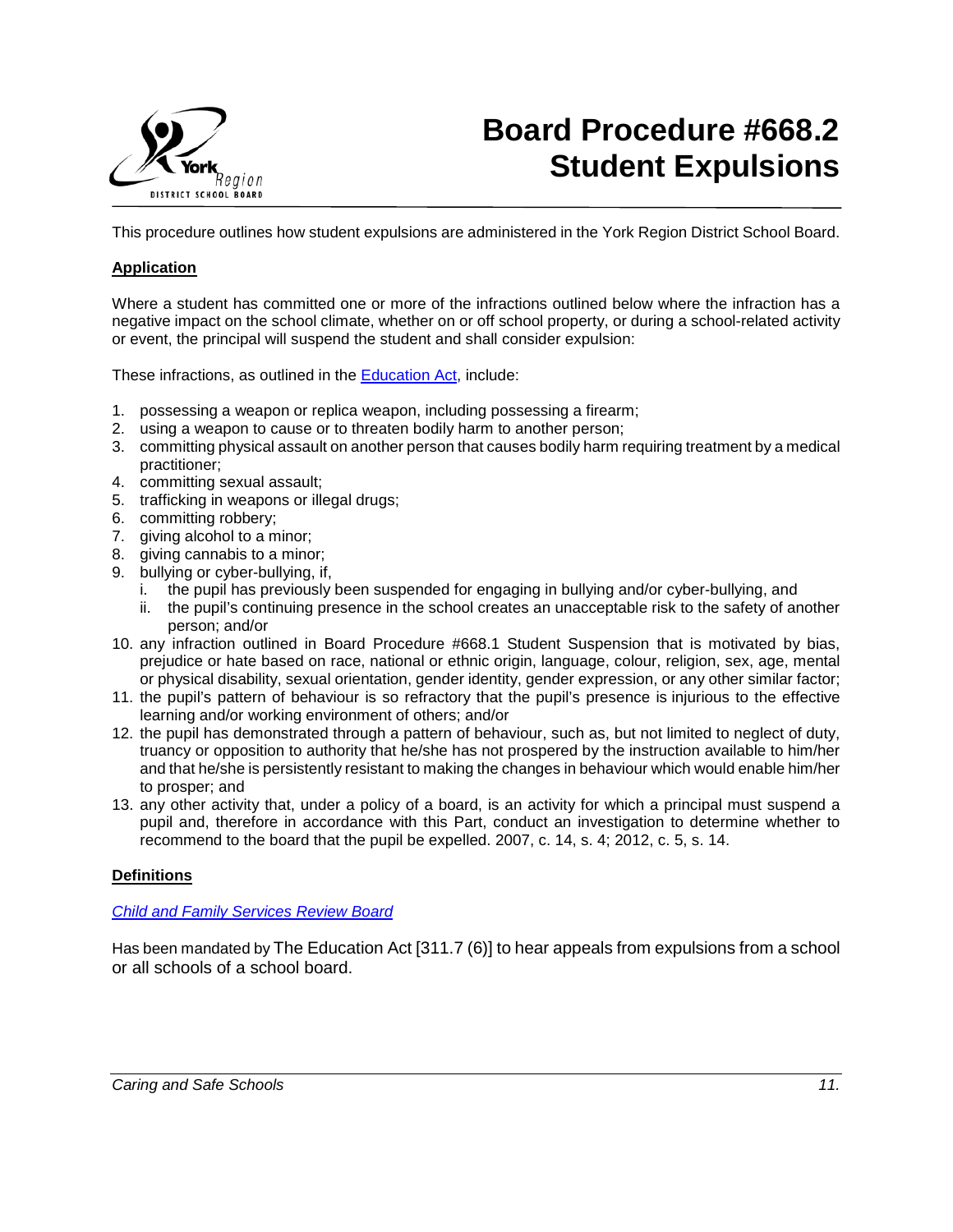## *Expulsion*

A student who is expelled is removed from all schools in the Board and given the opportunity to continue their education through the Alternative Classroom and Counseling for Expelled and Suspended Students (ACCESS).

An expelled student shall not attend continuing education classes and may not be eligible to attend summer school.

#### *Additional Grounds for Expulsion*

In addition to the grounds for expulsion in the Education Act, these are also grounds for expulsion in the York Region District School Board:

- (a) the pupil's pattern of behaviour is so refractory that the pupil's presence is injurious to the effective learning and/or working environment of others; and
- (b) the pupil has demonstrated through a pattern of behaviour (e.g., neglect of duty, truancy or opposition to authority) that he/she has not prospered by the instruction available to him/her and that he/she is persistently resistant to making the changes in behavior which would enable him/her to prosper.

#### *Pre-expulsion Mediation*

Originally started to best accommodate our students with special education identifications, pre-expulsion mediations are held as part of the process of a school's issuing of a 20-day suspension pending expulsion. This pre-expulsion mediation:

- allows an intermediary approach of counselling and links to supports, while reinforcing Board and school expectations of student behaviour;
- is only offered once to students;
- includes parents as well as the student; and
- can result in upholding a suspension, or proceeding to expulsion hearing.

## **Responsibilities**

*Superintendent responsible for caring and safe schools shall:*

- provide advice to Superintendents of Schools, as required;
- **if a student is recommended for expulsion;** 
	- facilitate a pre-expulsion mediation,
	- determine if the student will be proceeding to an expulsion hearing
	- review the expulsion report,
	- schedule a hearing with the Student Discipline Committee, and
	- provide written notice to the Student Discipline Committee, superintendent of schools, the principal, and adult student or the students' parent(s)/guardian(s) that includes,
		- **●** a statement of referral to the Student Discipline Committee,
		- **●** the hearing date,
		- **●** relevant Board policies and procedures,
		- **●** a copy of the suspension letter,
		- **●** a copy of the principal's report,
		- **●** a statement that the student and parent(s)/guardian(s) have the right to respond in writing and/or orally at the hearing, and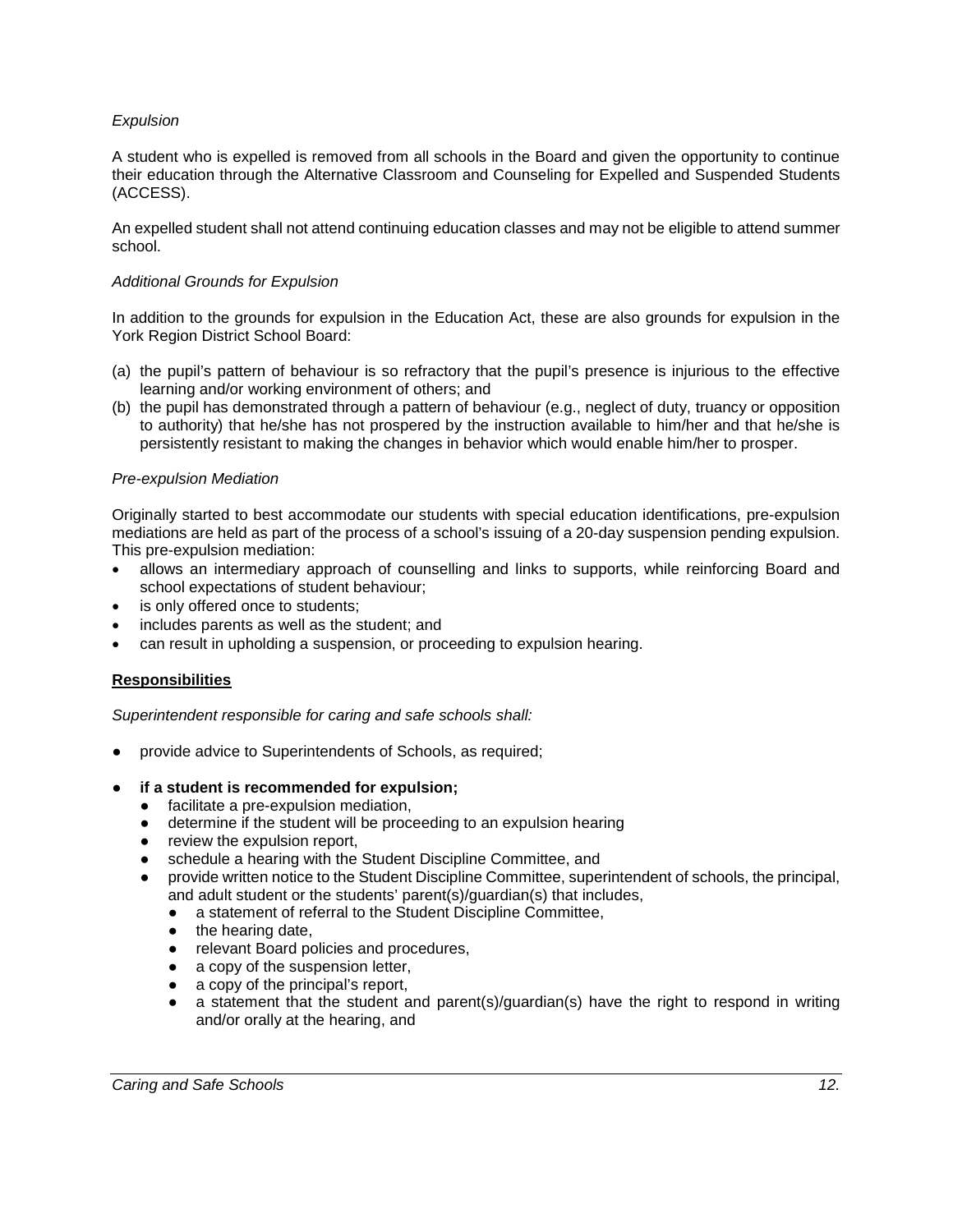- **●** notice that if the Student Discipline Committee does not expel, they will uphold, shorten or withdraw the suspension, and this decision is final and cannot be appealed,
- **●** information about the right to appeal the expulsion, and
- **●** contact information for the Superintendent responsible for caring and safe schools;
- respond to questions or concerns from the student and/or parent(s)/guardian(s) about the process;
- upon written request, determine whether to re-admit an expelled student
	- taking into consideration;
		- the impact on the school climate, including on any victims, where applicable,
		- evidence the student has learned from the incident and sought counselling, where appropriate, and
		- evidence of readiness for re-entry to a Board school as per the expectations of the ACCESS program;
	- determine the most appropriate placement for a re-admitted student; and
	- inform the student in writing of the decision to re-admit.

## *Superintendents of schools shall:*

- determine, with the principal, whether or not to recommend expulsion;
- submit the principal's report to the superintendent responsible for caring and safe schools with relevant details about the incident;
- respond to questions or concerns from the student and/or parent(s)/guardian(s) about the process; and
- attend the expulsion hearing or arrange for a designate.

## *Principals shall:*

- **upon learning about and/or investigating an incident**,
	- act in accordance with the [Police and School Board Protocol,](http://www.yrdsb.ca/Programs/SafeSchools/Pages/Police-and-School-Boards-Protocol.aspx) as required,
	- engage the support of the superintendent and relevant student services staff, as required,
	- ensuring parent(s)/guardian(s) or adult students are consulted, as appropriate,
- using practices that support positive behaviour and bias-free progressive discipline (taking mitigating and other factors into account not only in response to inappropriate behaviour but in all interactions with students along the "continuum of progressive discipline"), determine, in consultation with superintendent of schools, whether or not to recommend expulsion;
- **if expulsion is not recommended;**
	- issue suspension as outlined in the Student Suspensions procedure*;* and
- **if expulsion is recommended;** 
	- issue a 20-day suspension, as outlined in the Student Suspension procedure*,*
	- attend the pre-expulsion mediation,
	- if the decision after the mediation is to continue to expulsion, submit the *principal's report* to the superintendent of schools,
	- attend the expulsion hearing, and,
	- file and retain a copy of the expulsion report, hearing order and re-admit form in the Ontario Student Record for:
		- a minimum of five years with no further occurrences, and
		- five additional years if expelled again, or longer if determined by the principal.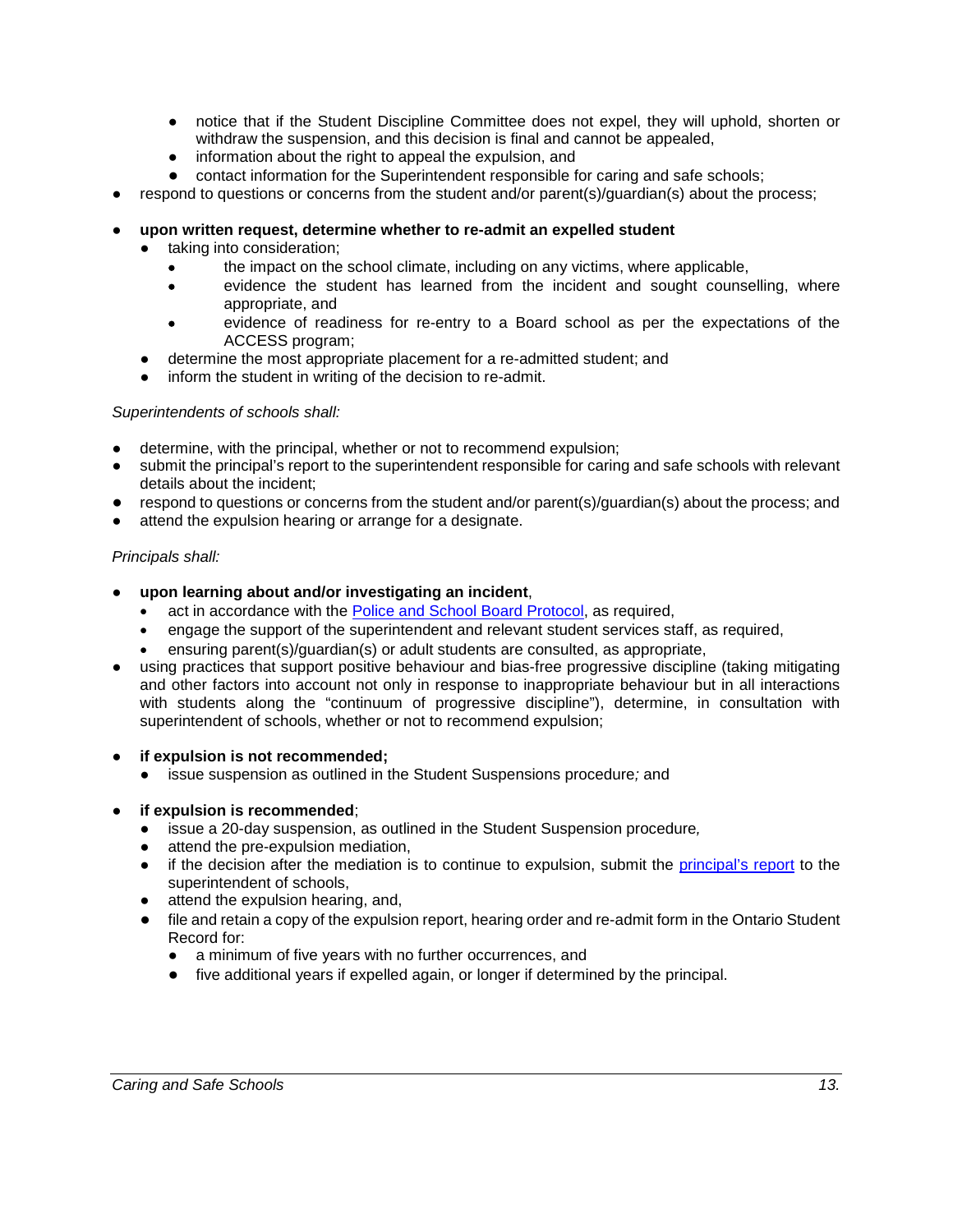## *Student Discipline Committee shall:*

- include only the following individuals in an expulsion hearing;
	- the Superintendent responsible for caring and safe schools or designate,
	- **●** the Superintendents of schools,
	- **●** the principal,
	- **●** the adult student or student's parent(s)/guardian(s),
	- **●** the student, where appropriate,
	- **●** interpreter and/or support person, as required, and
	- **●** legal counsel;
- proceed with the hearing if any individual who has received proper notice of the location, date and time of the appeal fails to attend or comply with the necessary timelines;
- consider expulsions in accordance with the *Education Act* and Board policy and procedures, including taking into account;
	- **●** mitigating and other factors, and
	- **●** written and/or oral submissions of all parties;
- **if the committee decides not to expel a student;**
	- taking into account the submissions of the parties and mitigating and other factors, determine whether to,
		- **●** consider alternative discipline or any other conditions such as, but not limited to, the need for counseling, attendance at the ACCESS program,
		- **●** uphold the suspension and its duration, or
		- **●** modify the suspension and shorten its duration and amend the record accordingly, or
		- **●** withdraw the suspension and order the record removed even when the suspension has been served, and
	- give written notice to all parties of the decision not to impose an expulsion and the decision with respect to the suspension;

## **if the committee decides to expel a student;**

- provide written notice of the decision to expel the student to all parties, and to the student if they were not a party, which shall include,
	- **●** duration of the expulsion,
	- **●** recommendations and other conditions, such as, but not limited to:
		- **●** counseling,
		- **●** attendance at the ACCESS program
		- **●** whether the student can return to their home school once the conditions of the expulsion have been met;
	- **●** information about the right to appeal the expulsion,
	- **●** notice that a student attending the ACCESS program shall not participate in school-related activities where the program is on school property, and
	- **●** notice that an expelled student is a student of the Board, even where the student attends a program for expelled students at another school board, unless the student does not attend the program or registers at another school board.

#### *Adult students, or students and their parent(s)/guardian(s) shall:*

- participate in the principal's investigation;
- review the information provided by the principal or the Superintendent responsible for caring and safe schools about the suspension, expulsion and appeal process;
- adhere to the requirements outlined in the Student Suspensions procedure, as required;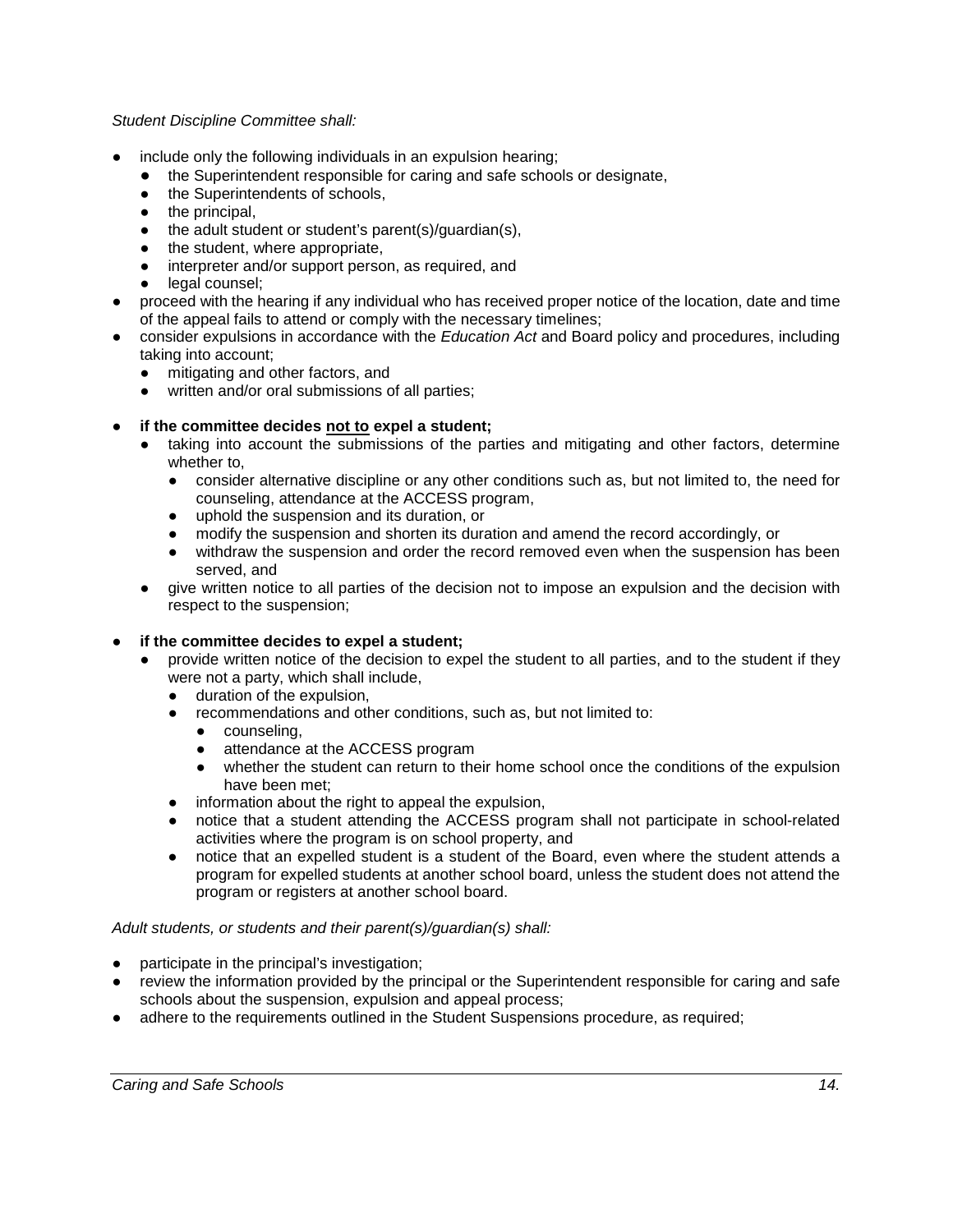- understand that:
	- the ACCESS program will be offered for students who are expelled:
	- secondary students are responsible for their own transportation to ACCESS, as required;
	- the Student Discipline Committee's decision with respect to a suspension is final; and
	- they have the right to appeal the expulsion.
- attend a re-entry meeting following a suspension or expulsion, as appropriate;

# *Students who have been expelled shall:*

- comply with the conditions outlined in the expulsion order; and
- understand that they are entitled to apply in writing to the Superintendent responsible for caring and safe schools for re-admission to a school of the Board once they have successfully completed a program for expelled students and satisfied established objectives.

# Appeal Process

*Superintendent responsible for caring and safe schools shall:*

- consult with the adult student or parents(s)/guardian(s) of students; and
- attend expulsion appeal hearings, as required.

# *Adult students or the Parent(s)/Guardian(s) of the Student may:*

- appeal a Board decision to the Child and Family Services Review Board; and
- understand that appeals made to the Child and Family Services Review Board are final.

# **Department**

Education and Community Services

## **History**

Working Document: March 2012, July 2018 Revised: 2002, 2009, February 2014, June 2019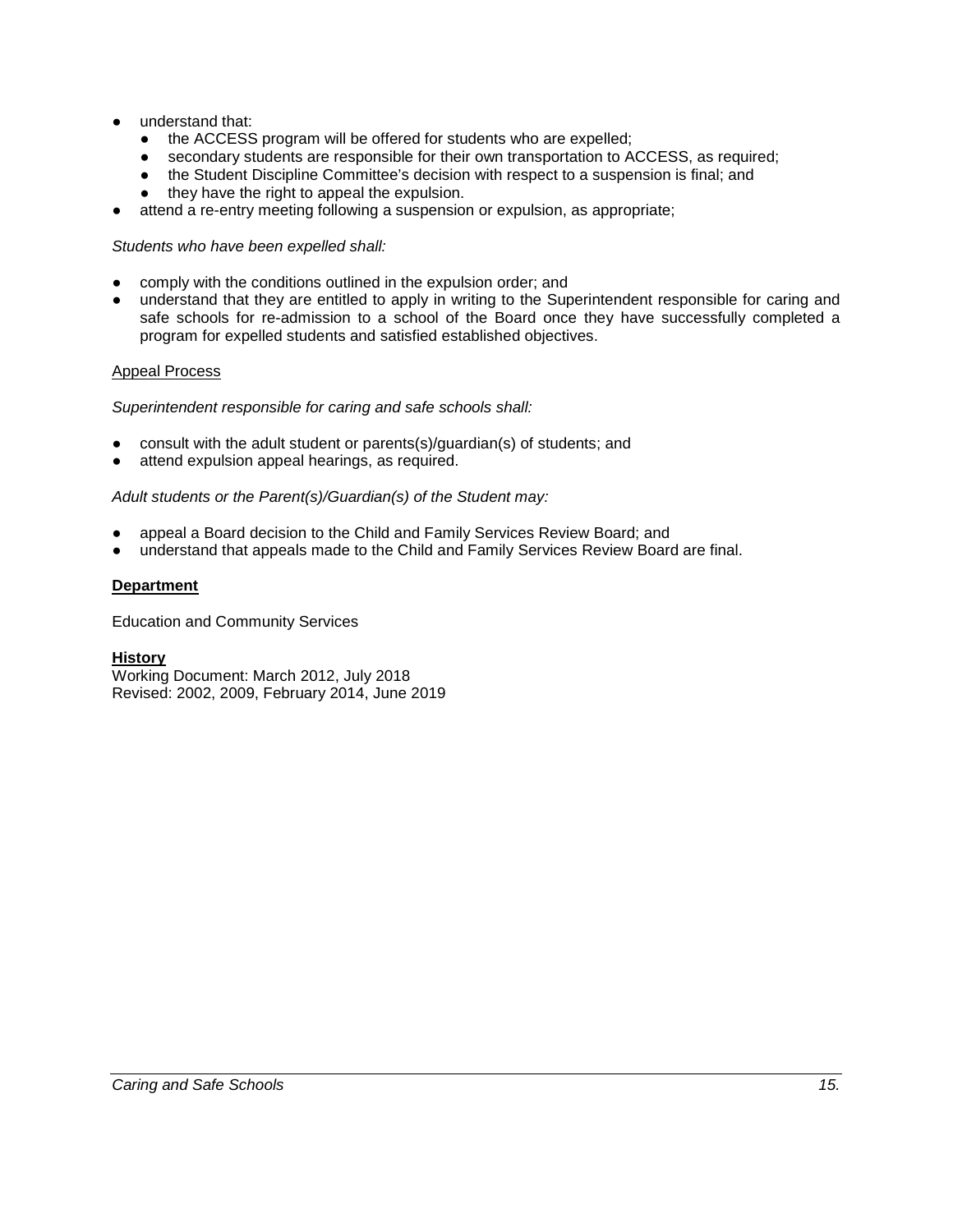

# **Board Procedure #668.3 Supporting Appropriate Behaviour and Bullying Prevention and Intervention**

This procedure outlines how bullying prevention and intervention will be administered in the York Region District School Board. Prevention and intervention work hand in hand in ensuring caring, safe, supportive, inclusive and respectful learning environments. Responding and reporting are not limited to bullying, but extend to "any inappropriate/disrespectful behaviour".

## **Definitions**

## *Well-Being School Teams*

Required under legislation Well-Being School Teams. These teams will build on the past work of Safe School Action Teams contribute to the creation of caring, safe, equitable, inclusive, and respectful learning environments in schools.

## **Responsibilities**

#### *Well-Being School Teams shall:*

- work with the principal to review school data to support the development of a caring and safe climate for learning in the school that is safe, respectful, inclusive, equitable and caring; and
- consider teaching strategies that focus on developing healthy relationships by including bullying prevention throughout the curriculum in daily classroom teaching.

## *Principals shall:*

● ensure that the School Improvement Plan for Student Achievement and Well-Being includes implementation, monitoring and refinement practices to support bullying prevention, using the [Board's](http://www.yrdsb.ca/Programs/SafeSchools/Documents/SD-Anti-BullyingBrochure.pdf)  [Anti-Bullying Mandate](http://www.yrdsb.ca/Programs/SafeSchools/Documents/SD-Anti-BullyingBrochure.pdf) as a guide.

## **[Safe Schools Incident Reporting Form Parts 1 & 2](https://webapps.yrdsb.ca/forms/HRS/AccidentIncident/SafeSchoolsReport/Forms/AllItems.aspx)**

- respond to a *[Safe Schools Incident Reporting Form Part I](https://webapps.yrdsb.ca/forms/HRS/AccidentIncident/SafeSchoolsReport/Forms/AllItems.aspx)* by;
	- providing a receipt to the employee who reported the incident, using the *[Safe Schools Incident](https://webapps.yrdsb.ca/forms/HRS/AccidentIncident/SafeSchoolsReport/Forms/AllItems.aspx)  [Reporting Form Part II](https://webapps.yrdsb.ca/forms/HRS/AccidentIncident/SafeSchoolsReport/Forms/AllItems.aspx)*, and
	- indicating on the receipt if action was taken or not, and ensuring that no information that could identify the student is included on the receipt;
	- if a violent incident:
		- have the employee reporting the incident complete a **Safe Schools Incident Reporting Form** [Part I,](https://webapps.yrdsb.ca/forms/HRS/AccidentIncident/SafeSchoolsReport/Forms/AllItems.aspx)
		- check off the violent incident box at the bottom of the form and file it in the student's Ontario Student Record,
		- ensure violent incident is checked off in Trillium and the required information is populated,
		- provide a receipt to the employee reporting the incident using the Safe Schools Incident [Reporting Form Part II,](https://webapps.yrdsb.ca/forms/HRS/AccidentIncident/SafeSchoolsReport/Forms/AllItems.aspx) and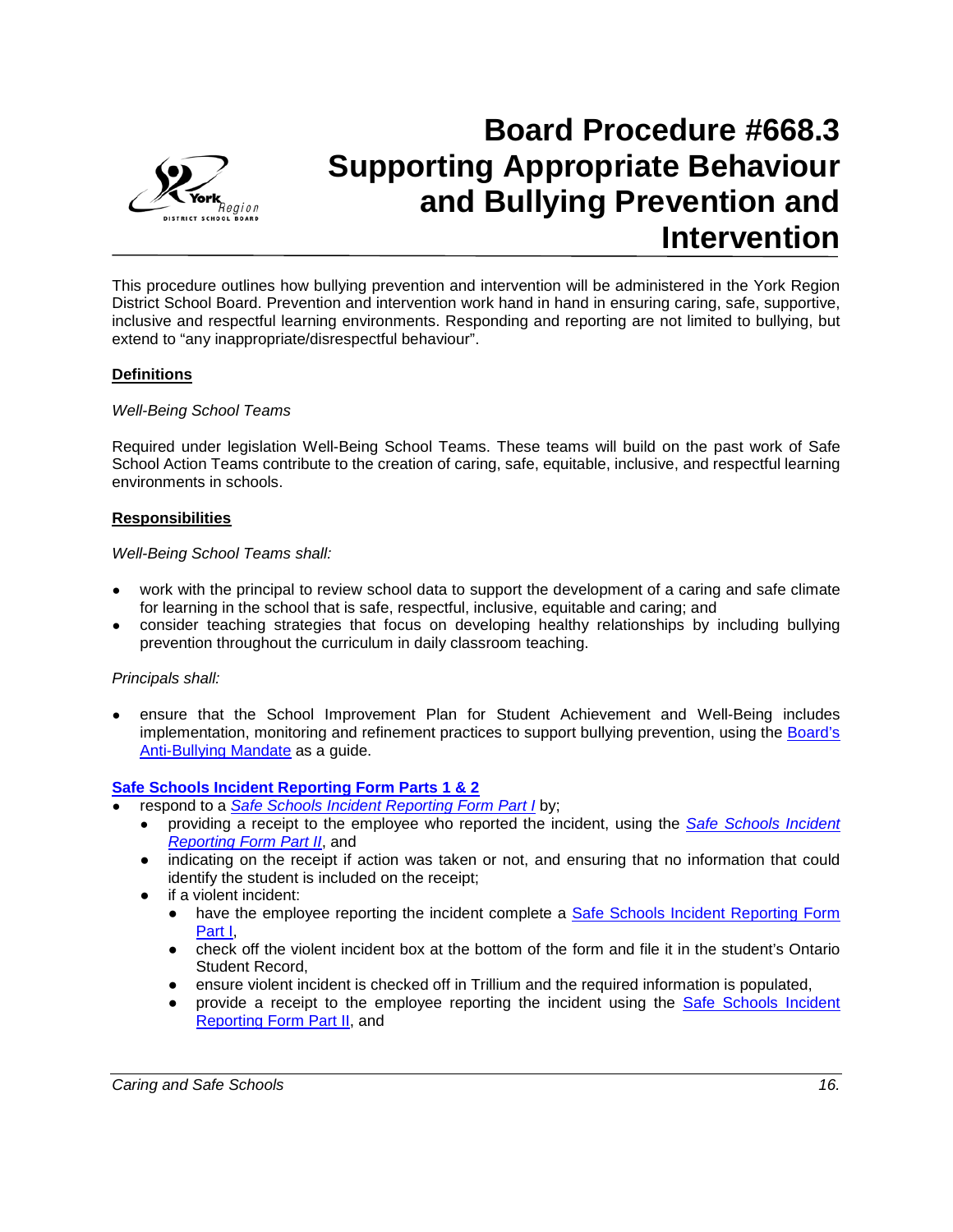- conduct a Threat Assessment, as required, in accordance with Board Procedure #668.4, Violence Threat Risk Assessment;
- file a copy of the [Safe Schools Incident Reporting Form Part I,](https://webapps.yrdsb.ca/forms/HRS/AccidentIncident/SafeSchoolsReport/Forms/AllItems.aspx) indicating action taken, in the Ontario Student Record (OSR) of the student(s) whose behaviour was inappropriate;
- redact all other student names from the form before filing it in the  $OSR(s)$ :
- ensure that the form is filed in the  $OSR(s)$  as per the following guidelines:
	- if a violent incident:
		- one year if the suspension was withdrawn
		- three years if the student was suspended
		- five years if the student was expelled
	- if a nonviolent incident, no sooner than end of current school year with no further occurrences or longer if determined by Principal;
- ensure tha[t Safe Schools Incident Reporting Forms Part I](https://webapps.yrdsb.ca/forms/HRS/AccidentIncident/SafeSchoolsReport/Forms/AllItems.aspx) are **not** placed in the OSR of the victim unless parents/guardians of the victim (or the victim if the victim is 18; or has withdrawn from parental control at the ages of 16 or 17) expressly request this;
- ensure that copies of the [Safe Schools Incident Reporting Forms Part I](https://webapps.yrdsb.ca/forms/HRS/AccidentIncident/SafeSchoolsReport/Forms/AllItems.aspx) are not placed in the OSR if the victim is also an aggressor and if the parents have not been notified;

## **Notification of Parents/Guardians Following Serious Incident**

- notify the parents/guardians of students **who have engaged in serious student incidents** and disclose:
	- where the principal believes a student has been harmed,
	- where a suspension or expulsion is being considered, and
	- where the victim has been harassed, bullied or suffered violence because of one or more immutable characteristics, including on any grounds protected by the *Human Rights Code*, or has been sexually assaulted,
	- and share with parents/guardians the nature of the activity that resulted in harm to the pupil, the nature of the harm to the pupil; and the supports that will be provided for the student in response to his or her engagement in the activity, including the nature of any disciplinary measures (consequences) and/or copies of any Safety Plan, and no further details,
- notify the parents of students who have been harmed as the result of a serious student incident and disclose:
	- where the principal believes a student has been harmed,
	- where a suspension or expulsion is being considered, and
	- where the victim has been harassed, bullied or suffered violence because of one or more immutable characteristics, including on any grounds protected by the *Human Rights Code*, or has been sexually assaulted,
	- share with parents/guardians the nature of the activity that resulted in harm to the pupil, the nature of the harm to the pupil; and the steps taken to protect the pupil's safety, including the nature of any disciplinary measures (consequences) taken in response to the activity, and no further details,
	- that the pupil(s) disciplined shall no longer be attending the same school as the victim, with no further information;
	- supports available for the pupil who has been harmed, including, but not limited to, in school and Board supports (such as school social workers, Inclusive Schools and Community Services, Guidance, Student Services, etc.) and community and professional supports (York Regional Police, Victim Services, York Region Public Health, Women's Support Network, Kids Help Phone, etc.);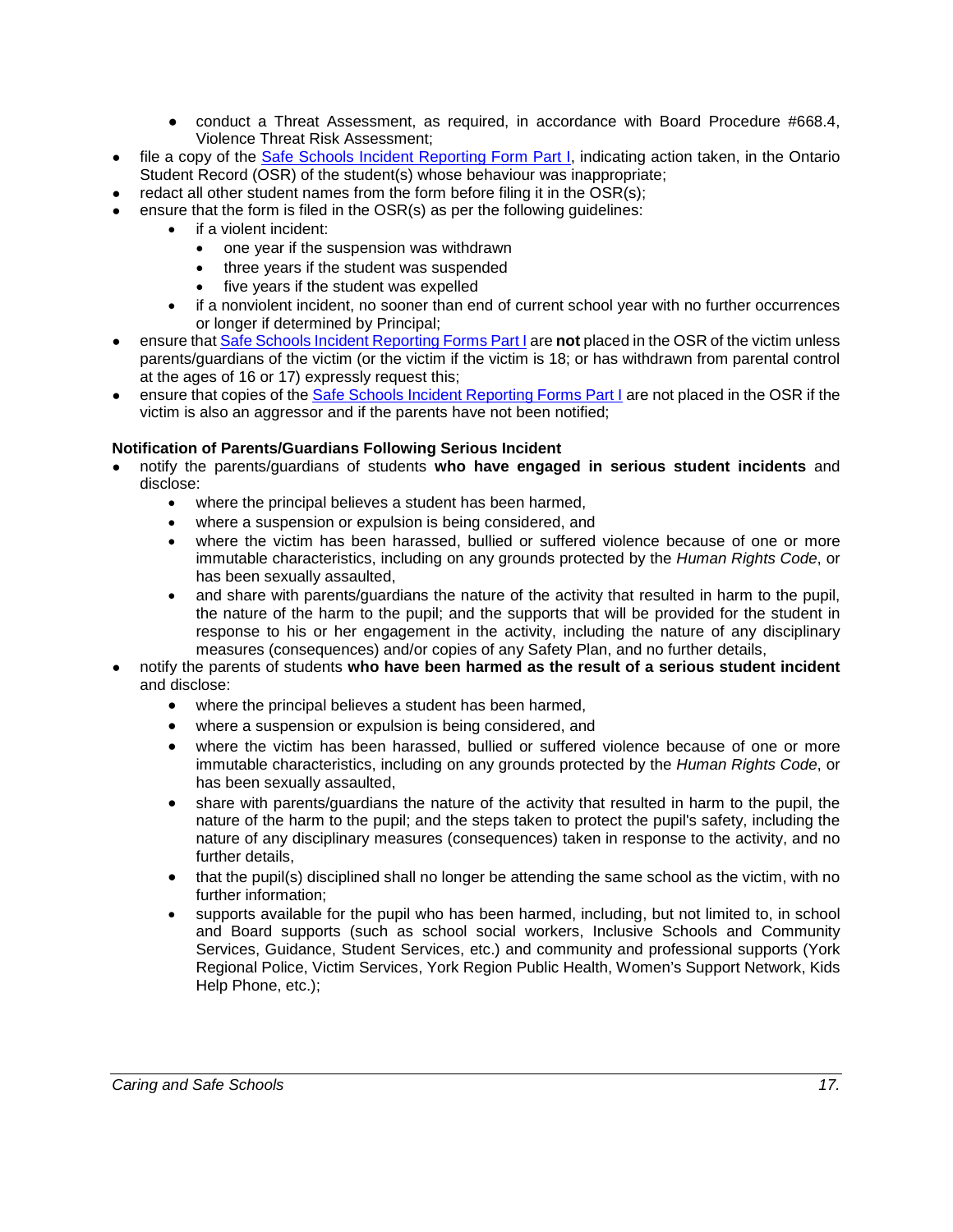- inform parents/guardians that if they are not satisfied with the measures being taken to protect and support the victim, they may contact the superintendent to request a review of the measures being taken by the school.
- when notifying parents/guardians of students who have been harmed as the result of a serious student incident, **do not share** any further information about the aggressor, including the name, personal information or any other identifying or personal information about a pupil who engaged in the activity that resulted in the harm;
- ensure that parents/guardians of students who have engaged in or have been harmed by serious student incidents **are not notified** when:
	- a student is 18 or older, or is 16 or 17 and has withdrawn from parental control,
	- in the opinion of the principal doing so would put the pupil at risk of harm from a parent or guardian of the pupil, such that the notification is not in the pupil's best interests,
- if a decision is made not to contact the parents/guardians of students who have engaged in or **have been harmed:**
	- document why that decision was made,
	- inform his/her superintendent about why contact was not made,
	- inform the staff member who reported the incident initially about why the parent was not informed,
	- inform other staff who work with the pupil as appropriate, and
	- call Children's Aid Society as required by the Child and Family Services Act if there is reason to believe that a student under 16 is in need of protection; and
- involve appropriate school and Inclusive Schools and Community Services staff when the situation involves students who are minoritized and/or marginalized by their social identity, applying appropriate interventions, supports, and consequences and considering all mitigating and other factors.

# *Teachers and other staff who support students in a school or classroom shall:*

- promote caring, safe and inclusive classroom environments that focus on healthy relationships and character education by including developmentally appropriate and subject related bullying prevention curriculum;
- take seriously all allegations of bullying behaviour and act in a timely, sensitive, and supportive manner when responding to students who disclose or report bullying incidents including those incidents that contravene the Ontario Human Rights Code;
- respond, if in the employee's opinion it is safe to respond, to any student behaviour that is likely to have a negative impact on the school climate which includes,
	- all inappropriate and disrespectful behaviour at any time at school and at any school-related event including incidents of bullying; racist, sexual, sexist or homophobic comments, slurs and jokes or graffiti; as well as all other activities and behaviours that can lead to suspension or expulsion.

## *All Staff (including, but not limited to, bus drivers, volunteers and third-parties) shall:*

- communicate with administration to ensure a caring and safe school climate;
- file a report as soon as in cases where a student may have engaged in any activity for which suspension or expulsion must be considered through the following:
	- report any incident that may lead to suspension or expulsion using the [Safe Schools Incident](https://webapps.yrdsb.ca/forms/HRS/AccidentIncident/SafeSchoolsReport/Forms/AllItems.aspx)  [Reporting Form Part I;](https://webapps.yrdsb.ca/forms/HRS/AccidentIncident/SafeSchoolsReport/Forms/AllItems.aspx)
	- make a verbal report to the principal in cases where an immediate action is required, followed by a written report [\(Safe Schools Incident Reporting Form Part I\)](https://webapps.yrdsb.ca/forms/HRS/AccidentIncident/SafeSchoolsReport/Forms/AllItems.aspx) made when it is safe to do so;
	- report the incident to the principal no later than the end of the school day.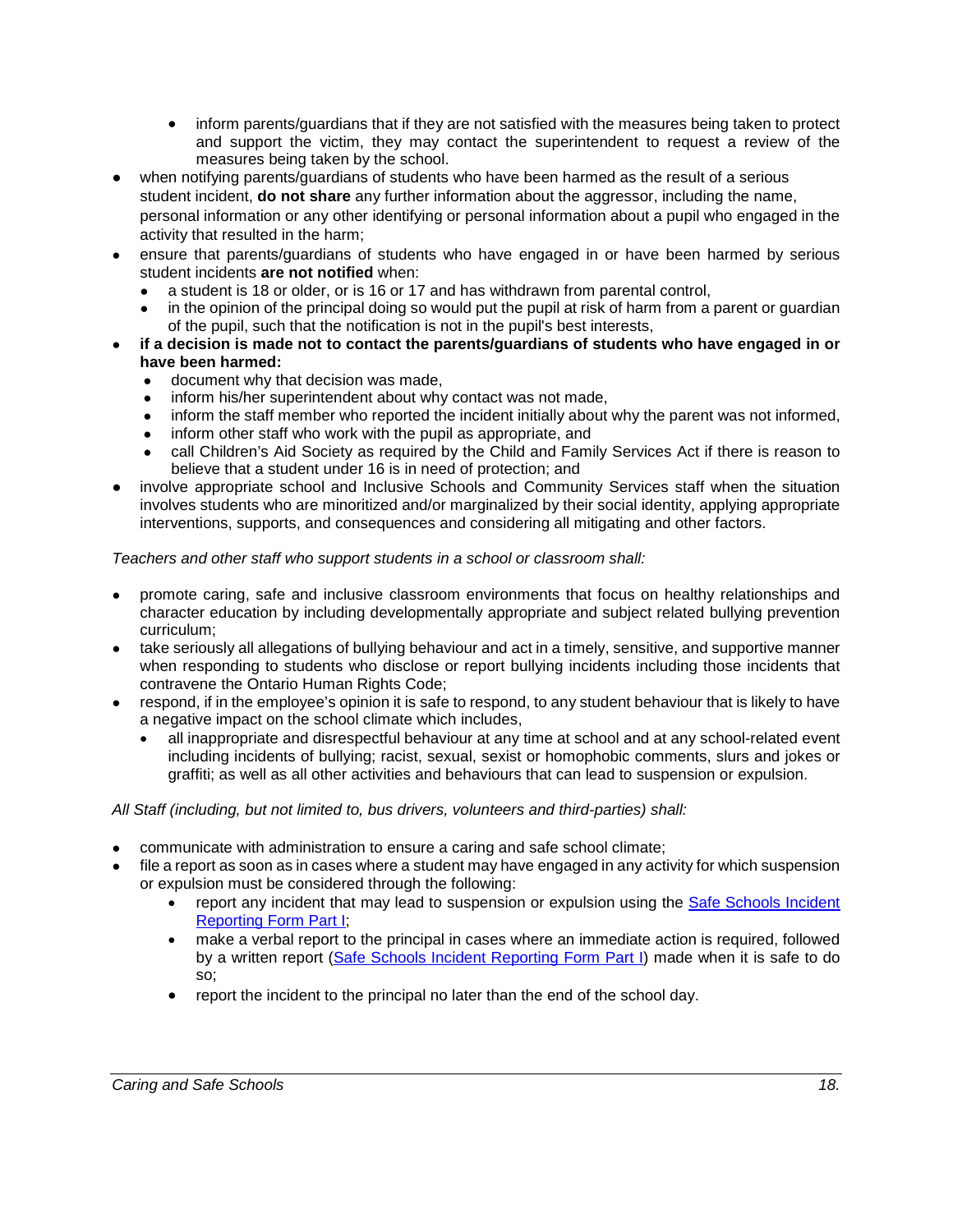# **Department**

Education and Community Services

**History** Approved: August 2011 Working Document: July 2018 Revised: February 2014, June 2019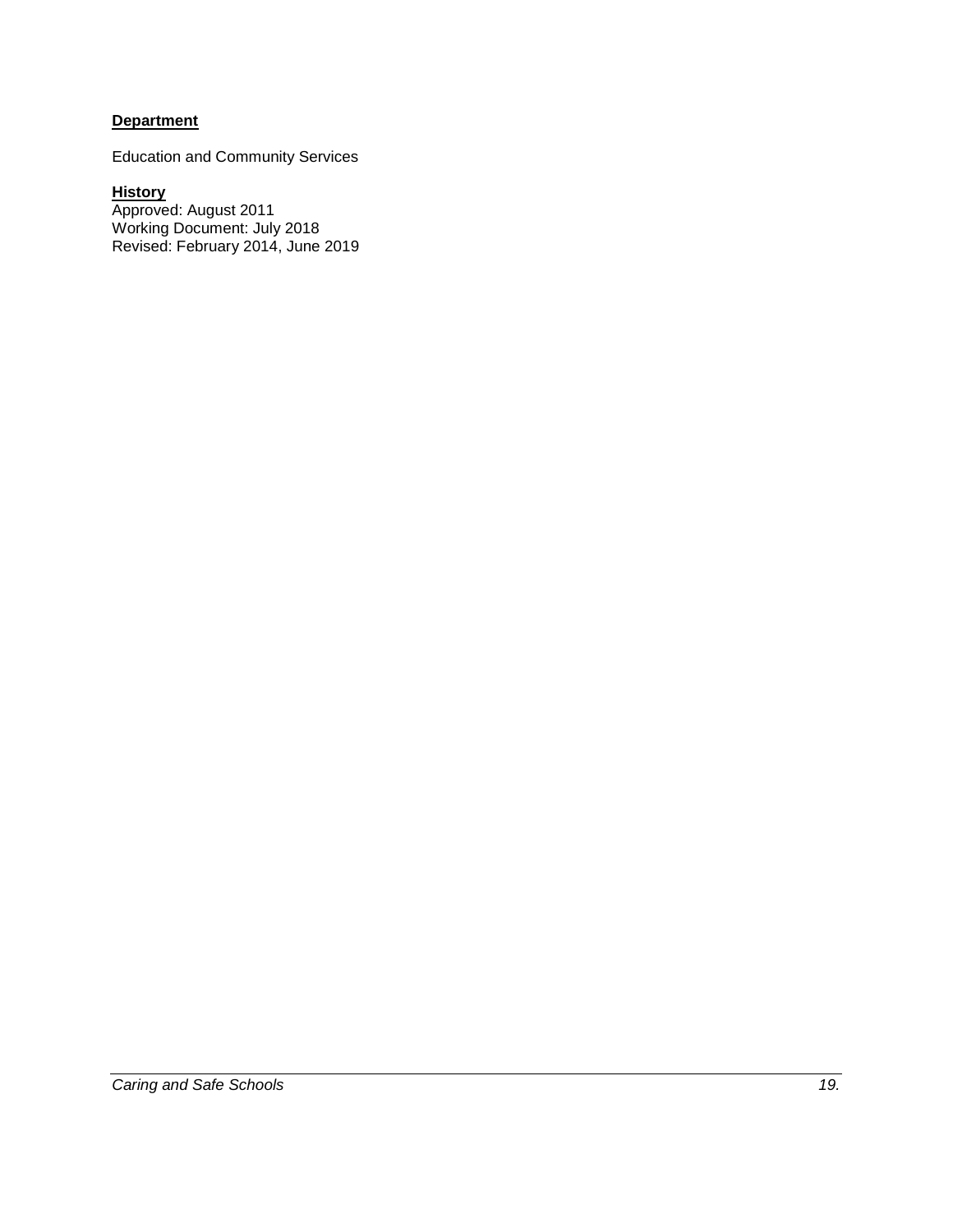

# **Board Procedure #668.4 Violence Threat Risk Assessment**

Violence Threat Risk Assessment entails multidisciplinary teams engaging in a data collection process (through interviews and a review of other relevant information) to investigate the context of a threatening situation and determine the initial levels of risk that serious violence will occur. Necessary risk-reducing interventions are then developed and implemented. It is important to note that threat assessment is one component of a broader prevention effort and is intended specifically to help school staff address the issues of threats or violence, against an individual and/or site.

#### **Procedure Definitions**

#### *Threat*

An indication of intent to do harm or act out violently against someone or something. Threats may be implied, verbal, written, drawn, posted on the internet, sent electronically or by information technology of any type, made by gesture or reasonably inferred from the surrounding circumstances of events. Threats may be direct, indirect, conditional or veiled.

#### *Threat making behaviour*

Any action that an individual, who in any manner knowingly utters, conveys, or causes any person to receive a threat.

#### *Threat assessment*

The process of determining if a situation actually poses a risk of harm to members of the school community. As outlined in the York Region District School Board Threat Assessment and Intervention Protocol, threat assessment is a process that begins immediately upon one of the following:

- Serious violence or violence with intent to harm or kill;
- Verbal/written threats to kill others ("clear, direct and plausible");
- The use of technology (e.g.: computer, mobile phone) to communicate threats to harm/kill others or cause serious property damage (e.g. "burn this office down");
- Possession of weapons (including replicas);
- Bomb threats (making and/or detonating explosive devices);
- Fire setting;
- Sexual intimidation or assault;
- Ongoing issues with bullying and/or harassment;
- Gang-related intimidation and violence;
- Hate incidents motived by factors including, but not limited to; race, culture, religion, and/or sexual orientation.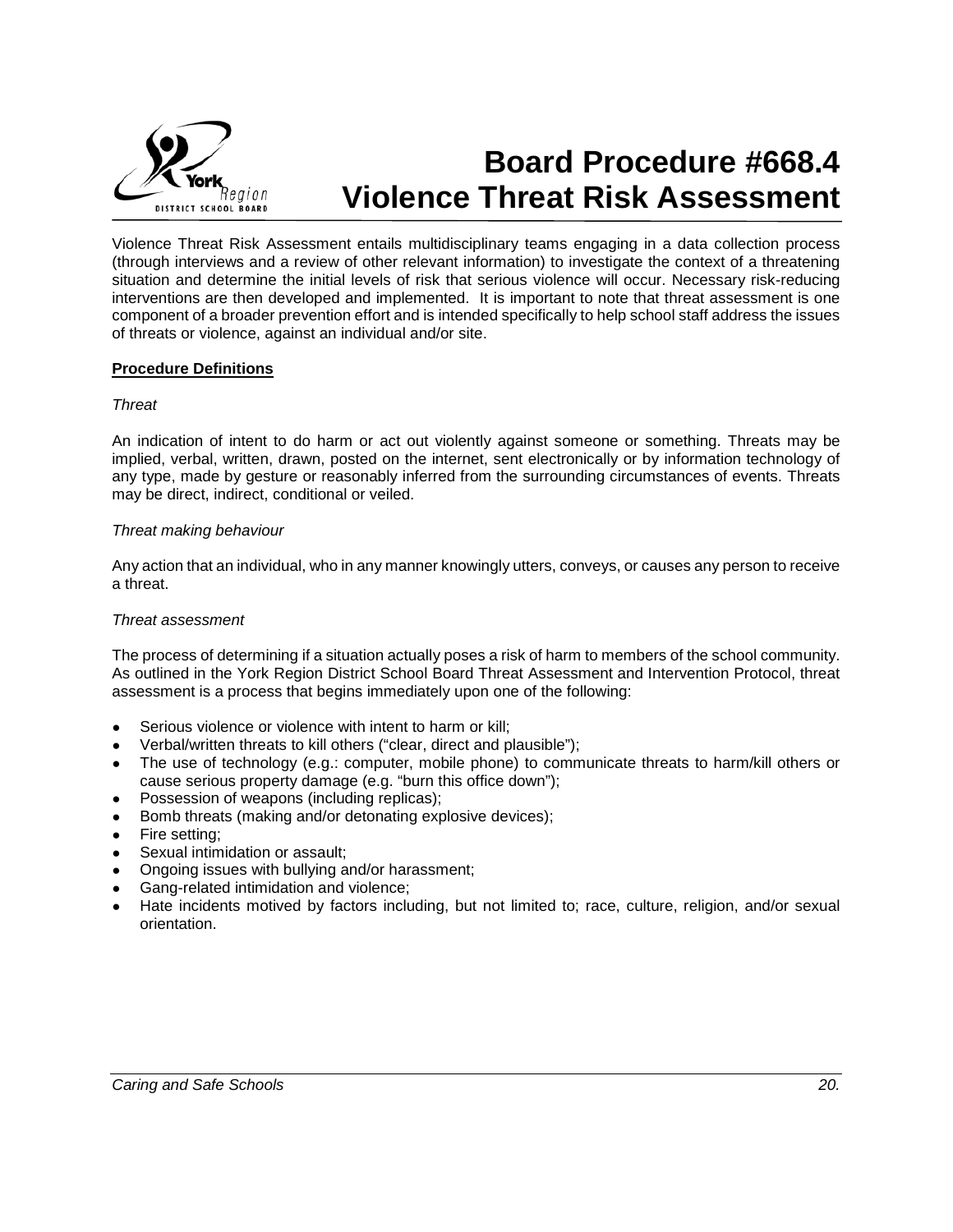## *Worrisome Behaviour*

May include drawing pictures, writing stories, or making vague statements that do not, of themselves, constitute 'uttering threats' as under this protocol, but cause concern for members of the school community because of their violent and destructive content. Worrisome behaviour may indicate that a student is moving toward an increased risk of violent behaviour and requires an In-School Team Meeting.

#### *In-School Threat Assessment Team*

The team that assesses the risk of violent behaviour and proposes a plan of action to support the student. It consists of school administration, York Regional Police and a clinician (School Social Worker and/or Psychological Services staff)\* at a minimum. Other team members may include the following:

- teaching staff:
- school support staff;
- teacher liaison(s);
- representatives from other signed community partner(s) (i.e. Children Aids Society, York Student Support Network, Kinark Child and Family Services, Blue Hills Child and Family Centre, etc.); and
- Student Services staff (i.e., Student Services Coordinator, IDT SERT/ISW, etc.)\*.

\*The need for parent/guardian or student (depending on the student's age) consent can be waived in emergency situations. When the situation is not urgent, informed consent must be obtained.

#### **Responsibilities**

*Superintendent of Education, Well-Being and Engagement shall:*

ensure that opportunities are available for Board staff to acquire awareness, knowledge, skills, and attitudes necessary to address threats or serious violence against individual(s) and/or site(s).

Superintendents of Education, Student Achievement and School Operations *shall:*

- assist schools to maintain caring, safe, orderly and inclusive school climates for learning and teaching;
- work with principals to develop and implement strategies with a focus on identifying, understanding and responding to worrisome behaviours in students that may lead to targeted violence against self or others; and
- support the implementation of effective practices for a common understanding of the nature of threat assessment and related protocols and procedures (link to Police-Board Protocol, Threat Assessment Protocol, etc.).

#### *Principals shall:*

- implement effective practices for a common understanding of the nature of threat assessment and related protocols and procedures;
- receive and review documents regarding threat assessment;
- establish a school-based Threat Assessment Team whose members are trained in threat assessment and can respond to worrisome behaviours and threats when needed;
- ensure that all reports of worrisome and/or threatening behaviour are assessed following the York Region District School Board [Threat Assessment and Intervention Protocol;](https://bww.yrdsb.ca/boarddocs/Documents/PTC-threatassessment.pdf)
- ensure that all reports of worrisome and/or threatening behaviour are retained according to the following guidelines: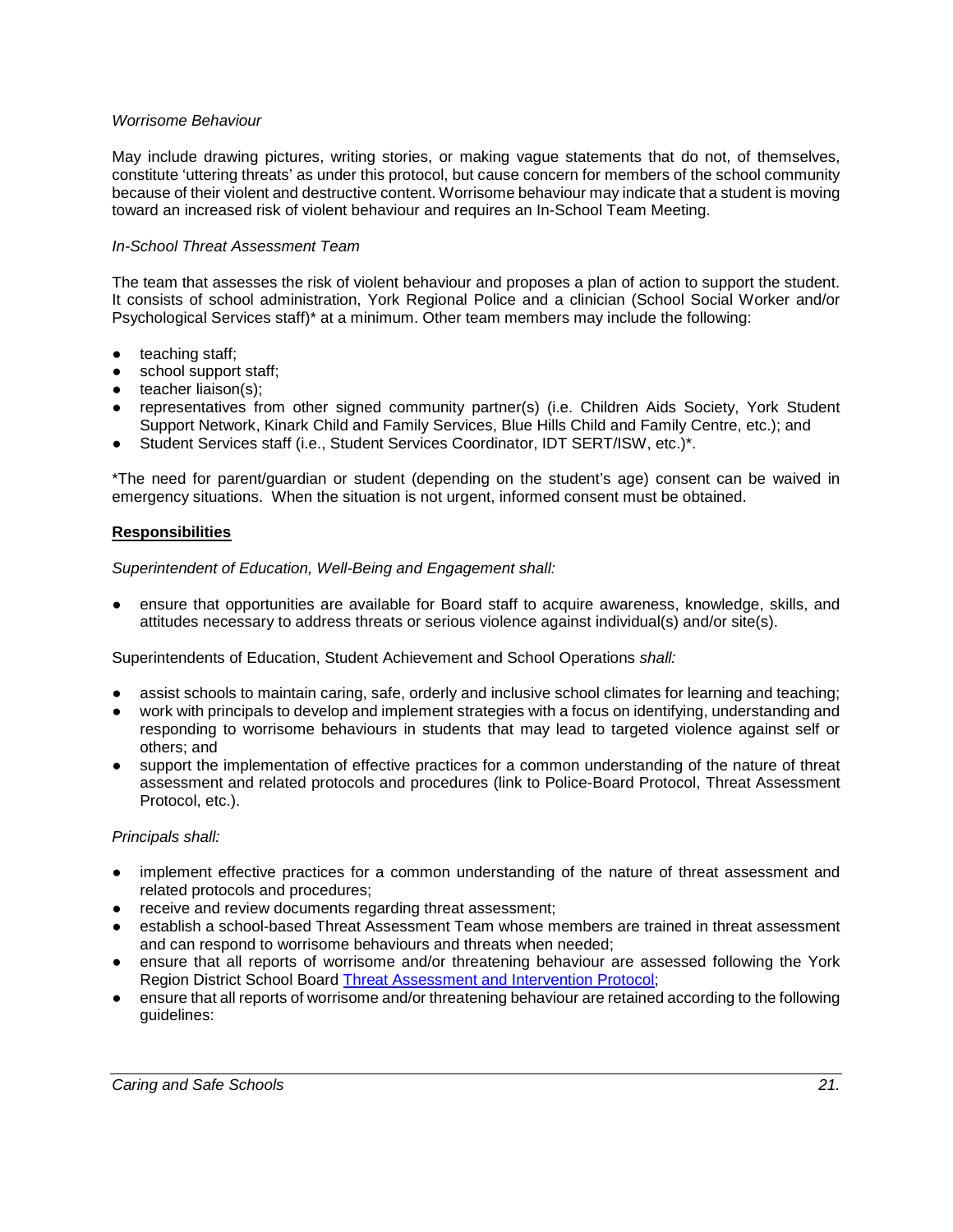- Notice of Threat Assessment
	- 1 copy to be placed into the Ontario Student Record retirement + 5 years
- Stage 1 & Stage 2 Threat Assessment Incident Reports **accessible** to (through SSNET) (31 years or indefinitely in the case of child abuse allegations)
	- Current Principal
	- Current SO
	- Caring and Safe Schools
	- Chief Psych and SW
	- Coordinating VTRA Team
- provide opportunities for staff training to build capacity in effective prevention/intervention strategies to lower the risk of violence in schools;
- share information about York Region District School Board Threat Assessment Procedure with students, staff, parents, volunteers, and community members annually, at a minimum;
- attend to the needs and interests of those who have been being involved in threatening situations, including those who are potential or identified targets of violence;
- involve appropriate school and Student Services staff when the situation involves students with special education needs, applying interventions, supports, and consequences consistent with the expectations of the Individual Education Plan and Safety Plan and considering all mitigating and other factors;
- contact the parents prior to the Threat Assessment meeting to gather any relevant evidence;
- contact the parents after the Threat Assessment meeting to discuss the interventions and supports that have been recommended for their child;
- implement the Board's progressive discipline procedure consistently and with consideration of the recommendations of an In-School Threat Assessment team; and
- facilitate information sharing and collaboration between those involved in a specific threat assessment at the school to lower the risk of targeted violence and maintain a caring and safe school environment.

#### *Staff shall:*

- report all incidents of worrisome and/or threatening situations to the principal; and
- use teaching and learning practices, which promote student engagement and build healthy and strong relationships so that all threats to the safety and well-being of the school community are reported.

#### *Students shall:*

● work in partnership with school staff and parents to maintain safe learning environments.

#### *Parents shall:*

- Work in partnership with school staff and parents to maintain caring and safe learning environments; and
- Participate in supporting the administrator in the evidence gathering portion of the Threat Assessment, as required.

#### *Community Partners shall:*

- work in partnership with school staff and parents to maintain caring and safe learning environments; and
- participate in Threat Assessments as required.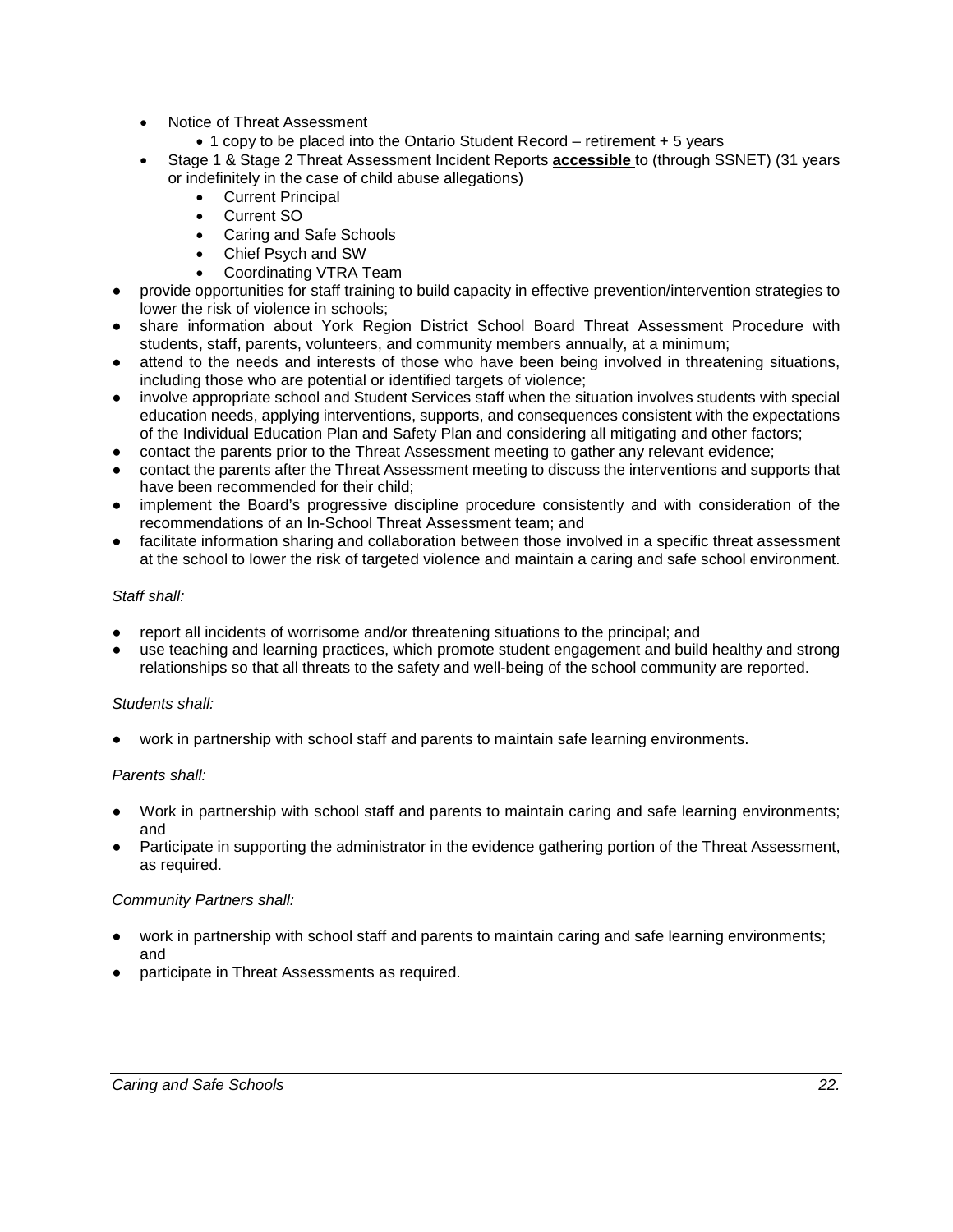# **Department**

Education and Community Services

## **History**

Approved: August 2010 Working Document: April 2012, July 2018 Revised: February 2014, June 2019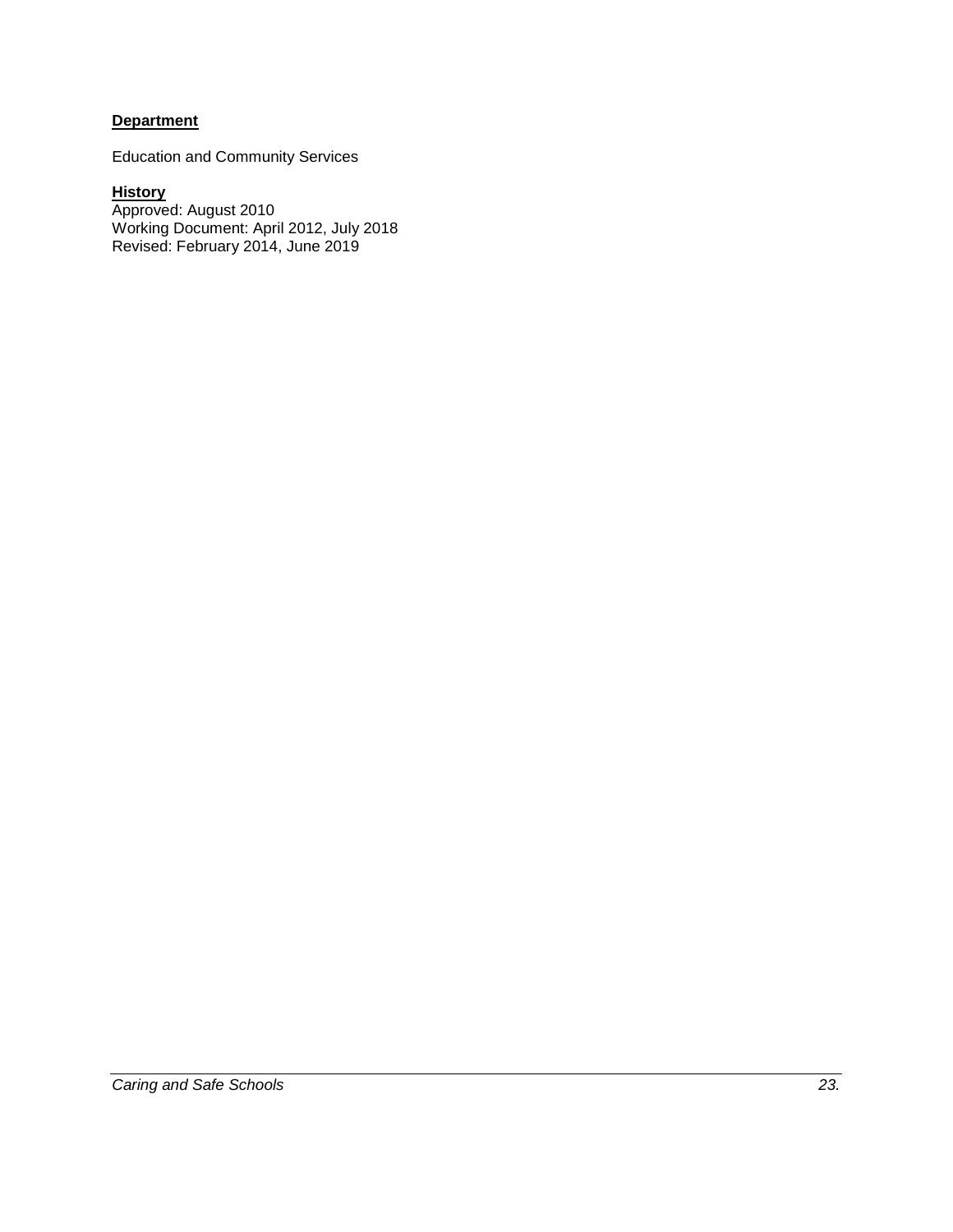

# **Board Procedure #668.5 Student Bias-Free Progressive Discipline**

This outlines how the Board's Student Bias-Free Progressive Discipline procedure will be implemented in support of the York Region District School Board's goals of student achievement and well-being. Progressive discipline supports students in an ongoing manner to respond to behaviour in developmentally and contextually appropriate ways.

The goal of this procedure is to support a caring and safe learning and teaching environment in which every student can reach their full potential. Appropriate action will be taken to address behaviours that are contrary to provincial, Board, and school codes of conduct. In cases where a student with special needs has an Individual Education Plan (IEP), interventions, supports, and consequences will be consistent with the expectations in the IEP (Ontario Ministry of Education, *Caring and Safe Schools in Ontario*, 2010). Similarly, in cases where a student is racialized and/or marginalized by their social identity, interventions, supports, and consequences will be consistent with the expectations in *Supporting Bias-Free Progressive Discipline in Schools* (Ontario Ministry of Education, 2013). As well, Board and school administrators will consider all mitigating and other factors for all students.

## **Responsibilities**

*Superintendents of Education, Student Achievement and School Operations shall:*

foster an environment where progressive discipline is adopted as a fundamental approach in promoting a caring and safe school climate.

## *Principals shall:*

- foster an environment where progressive discipline is adopted as a fundamental approach in promoting a caring and safe school climate;
- provide students with opportunities to have input in improving schools climate through leadership roles;
- access data about school climate and culture to determine contextually appropriate responses;
- use preventative strategies, such as issue awareness and establish clear expectations, and the use of restorative practices;
- help school staff provide support to students who wish to participate in gay-straight alliances and other student-led activities that promote understanding and development of healthy relationships;
- engage their school councils and student councils to support these student-led activities;
- provide staff with training on progressive discipline and duty to report any activity for which suspension or expulsion may be considered;
- actively engage parents in the progressive discipline approach with ongoing dialogue, while recognizing the diversity of parent community;
- use early intervention strategies that may include;
	- consultation with parents,
		- detentions.
		- verbal reminders,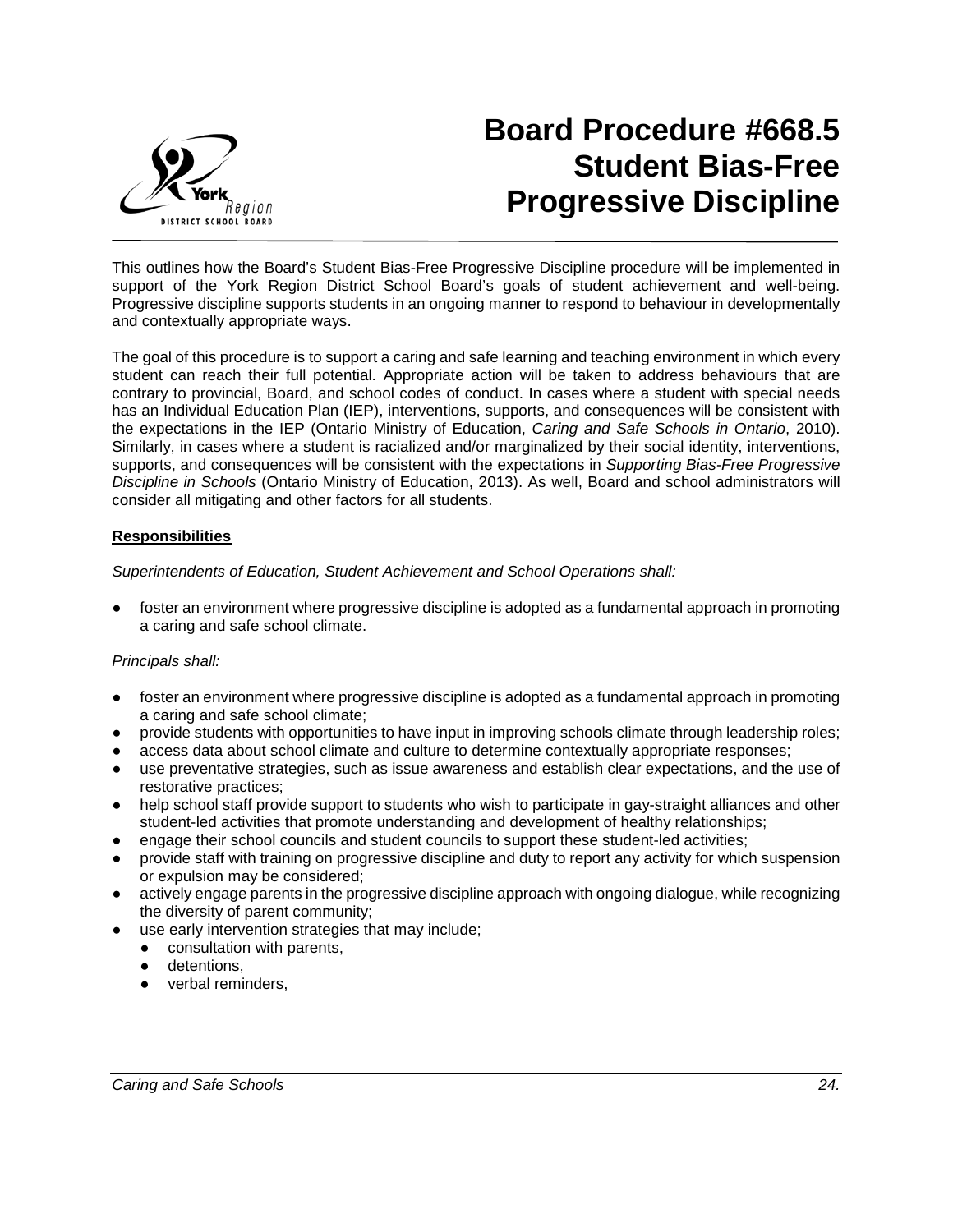- review expectations, and
- the use of assignments that require reflections on behaviour;
- use ongoing interventions that may include meeting with parents, performing volunteer service, conflict mediation, peer mentoring, referrals to counselling, in-school suspension and/or suspension or expulsion if necessary;
- always consider the following when determining a response:
	- the particular student and circumstances (mitigating and other factors),
	- the nature and severity of the behaviour, and
	- the impact on the school climate (i.e. relationships in the school);
	- ensure that consequences are developmentally appropriate;
	- for students with special needs, ensure that the interventions, supports and consequences are consistent with the individual's IEP and safety plan;
- use restorative practices, such as informal discussions or formal conferences, to reintegrate students who have been formally excluded through suspension or expulsion; and
	- when transferring students as a progressive discipline action:
		- it is encouraged not to move the student who has been harmed,
		- coordinate a meeting between the schools involved to put in place a transition,
		- strategy to identify any additional supports and resources that the student may require,
		- include the receiving teacher and appropriate non-teaching staff, and
		- invite the student and his or her parents to the meeting.
- not use the Exclusion provision (also referred to as "refuse to admit" in the Education Act) as a form of discipline; however, if refusal to admit to the school or classroom is used for safety purposes (if detrimental to the physical or mental well-being of other pupils), parents should be informed as soon as possible and told of their right to appeal under clause 265 (1)(m) of the Education Act;
- notify the parent/guardians of the pupil(s) who have engaged in or who have been harmed by serious student incidents in accordance with *Board Procedure #668.3: Supporting Appropriate Behaviour and Bullying Prevention and Intervention.*

*Teachers and other staff who support students in a school or classroom shall:*

- assist in establishing a safe and supportive school environment within the school;
- utilize a continuum of progressive discipline interventions, supports and consequences;
- document interventions and supports provided to students;
- take seriously all allegations of gender-based violence, homophobia, sexual harassment, and inappropriate sexual behaviour, and act in a timely, sensitive and supportive manner;
- provide students with contact information about professional supports and make this information readily available to students who wish to discuss issues of healthy relationships, gender identity and sexuality;
- engage parents in the progressive discipline approach; and
- access resources available when responding to incidents.

# **Department**

Education and Community Services

# **History**

Approved: August 2010 Working Document: April 2012, July 2018 Revised: February 2014, June 2019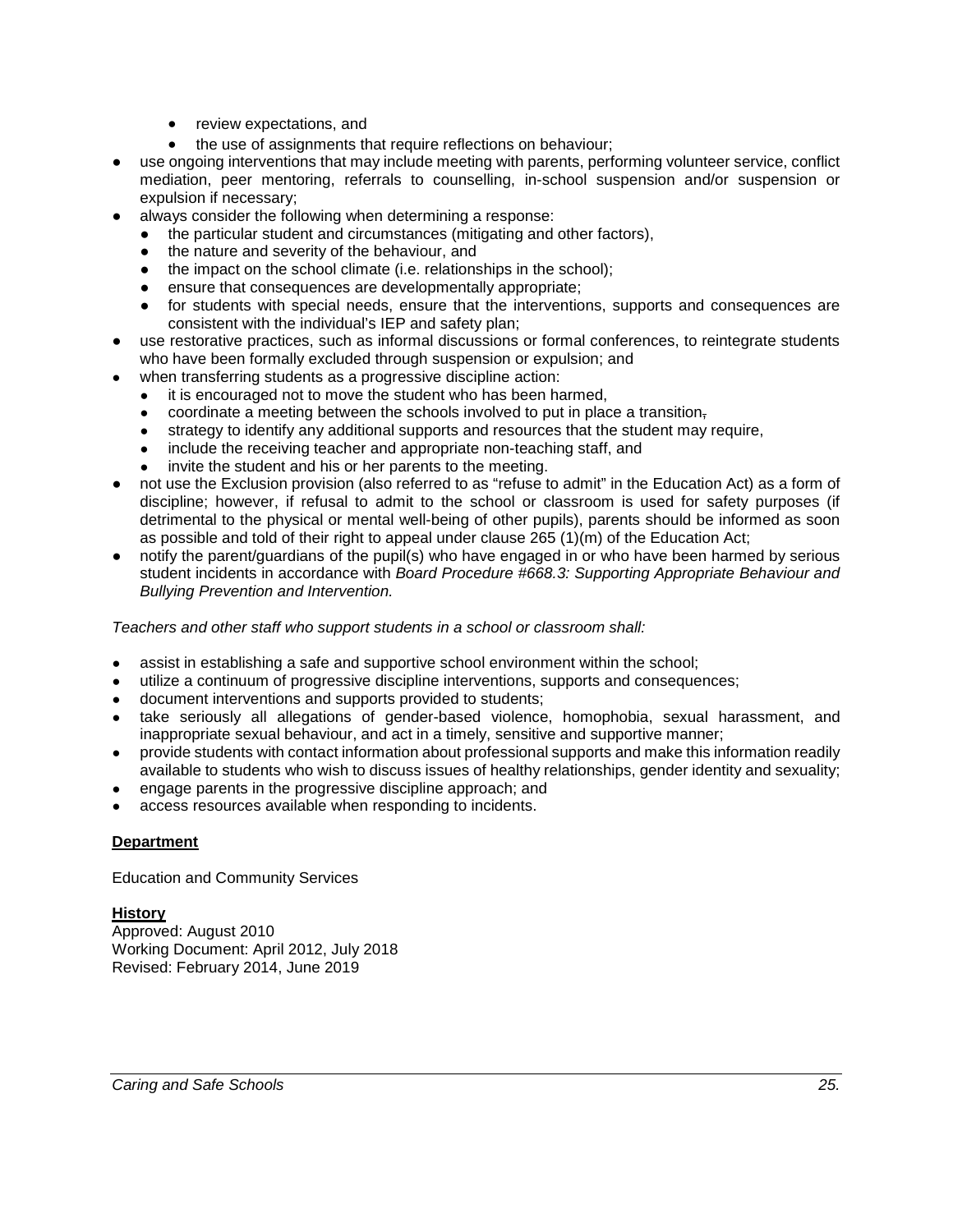

# **Board Procedure #668.6 Emergency Preparedness**

This procedure outlines the responsibilities of individuals to assist in the management of an emergency at a school or work location.

## **Definitions**

#### *Building Occupants*

Building occupants include, but are not limited to, students, staff, parents, visitors, volunteers, permit holders and child care operators.

#### *Emergency*

Emergency is defined as a situation in which the normal operations of the school or work location cannot continue and/or where student and staff safety is brought into question. Some examples may include:

- serious health issue such as, but not limited to, severe student or staff injury, communicable disease or anaphylactic reaction;
- catastrophic event such as, but not limited to fire, flood, explosion, tornado or hurricane;
- serious environmental concern such as, but not limited to, power failure, air quality concern, natural gas leak or catastrophic chemical spill;
- lockdown or hold and secure such as, but not limited to, a serious threat or act of violence;
- missing student(s) or child protection issue;
- bomb threat;
- bus accident where serious injuries are sustained;
- serious vandalism such as, but not limited to, hate graffiti or major damage to property;
- death on school property or at a school-related activity; and
- student demonstration that compromises safety.

#### **Responsibilities**

*Director of Education shall:* 

● allocate staff and resources to support the *Emergency Preparedness* procedure.

#### *The Associate Directors of Education shall:*

- ensure organizational structures are in place to respond to an emergency in the Board; and
- provide appropriate resources to support schools and work locations to implement and communicate emergency preparedness plans.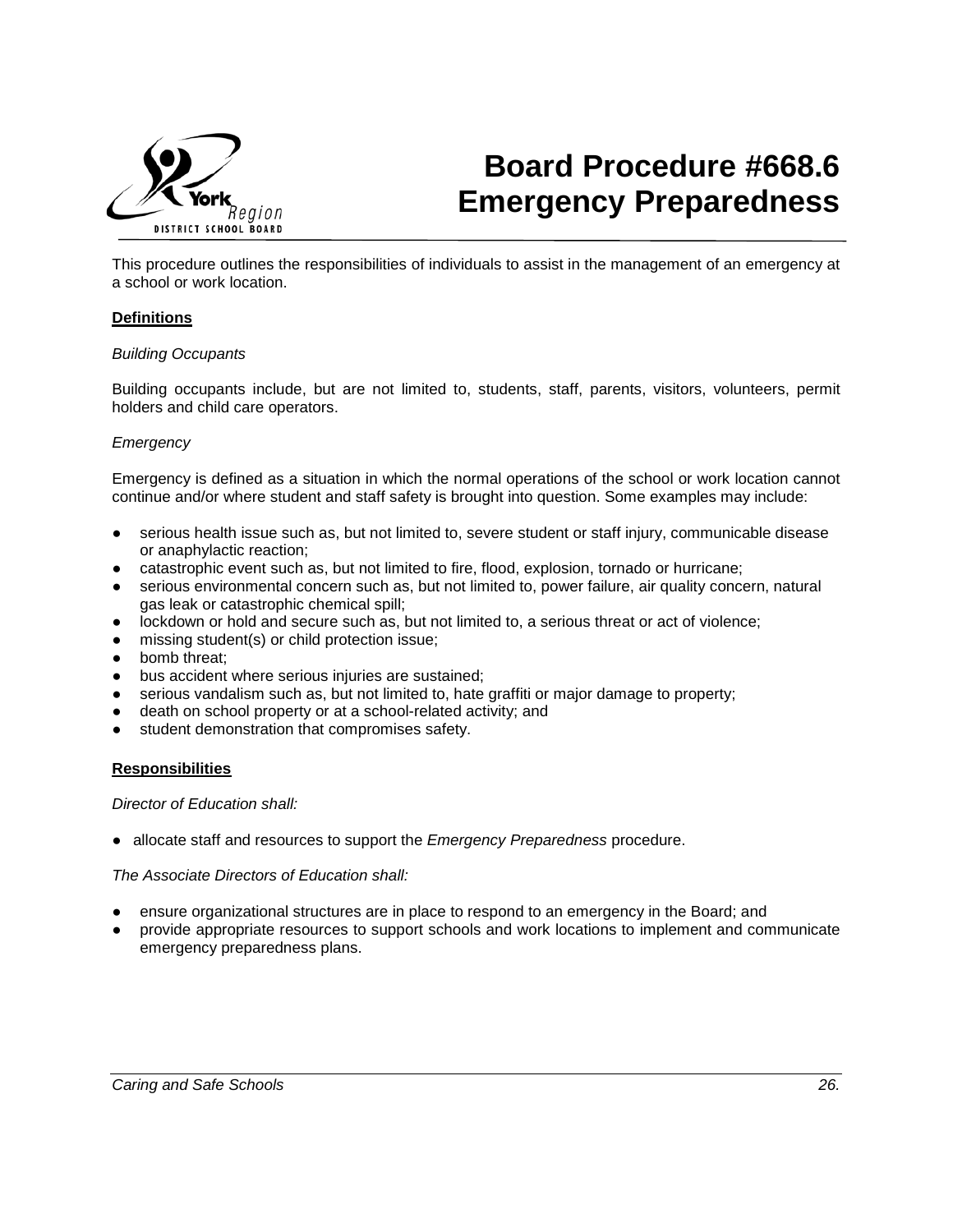## *The Superintendents of Schools - Operations shall:*

- coordinate the development and revision of the [Emergency Preparedness Guide;](https://bww.yrdsb.ca/boarddocs/Pages/CrisisManagement.aspx)
- coordinate training, as required, and provide support to Superintendents of Education, Student Achievement and School Operations in an emergency; and
- liaise with public authorities and agencies charged with emergency response.

# *The Superintendent of Plant Services shall:*

- ensure organizational structures are in place in Plant Services to respond to an emergency;
- support Superintendents of Education, Student Achievement and School Operations, principals and managers in an emergency; and
- cooperate with public authorities and agencies charged with emergency response.

## *Superintendents shall:*

- ensure organizational structures are in place to respond to an emergency in schools or work locations;
- support school and work locations in the development and communication of emergency preparedness plans;
- cooperate with public authorities and agencies charged with emergency response; and
- liaise with Corporate Communications, principals and/or managers to develop a communication plan during and after an emergency.

## *Principals, Managers and Supervisors shall:*

- call 911 in an emergency;
- maintain familiarity with the [Emergency Preparedness Guide;](https://bww.yrdsb.ca/boarddocs/Pages/CrisisManagement.aspx)
- develop an emergency preparedness plan;
- ensure building occupants are familiar with their emergency preparedness responsibilities;
- cooperate with public authorities and agencies charged with emergency response;
- call the superintendent and Corporate Communications in an emergency;
- work with Corporate Communications to develop a communication strategy in order for the school or work location to return to normal operations as soon as possible;
- communicate to staff any emergency preparedness activities; and
- communicate information regarding the emergency preparedness plan.

## *Corporate Communications shall:*

- notify the Director of Education, Associate Director(s) of Education, Chair of the Board, local trustee(s), and any other required staff of an emergency;
- support strategic communications at the emergency site or remotely as required; and
- assist in developing a communication strategy in order for the school or work location to return to normal operations as soon as possible.

## *All building occupants shall:*

- be familiar with their emergency preparedness responsibilities; and
- follow emergency preparedness procedures in an emergency.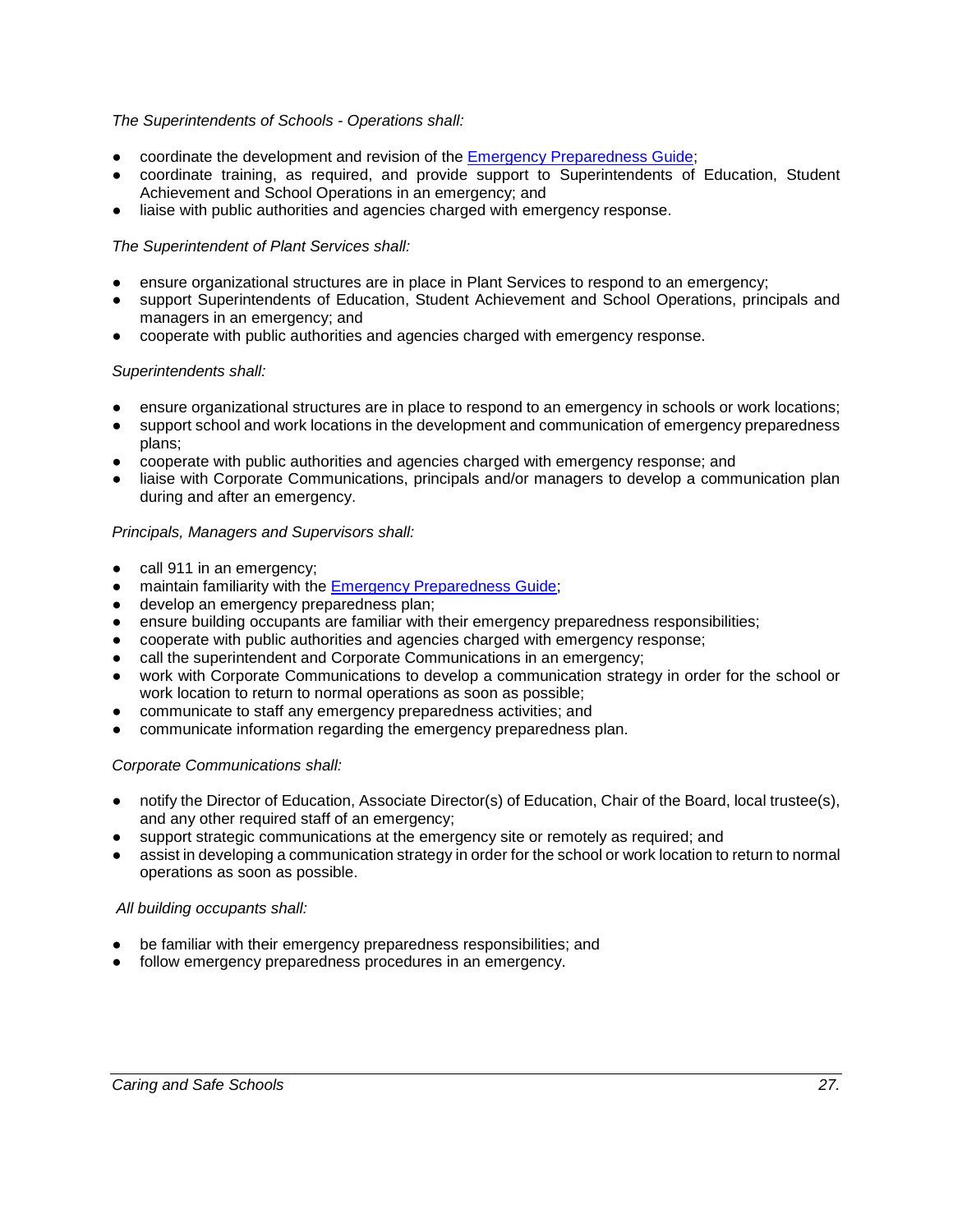## **Department**

Education and Community Services

**History** Replaces Policy: #217.0, Emergency and Crisis Management Approved: 2009 Formerly Procedure: #NP217.0, Emergency Preparedness Working Document: July 2013, July 2018 Revised: February 2014, June 2019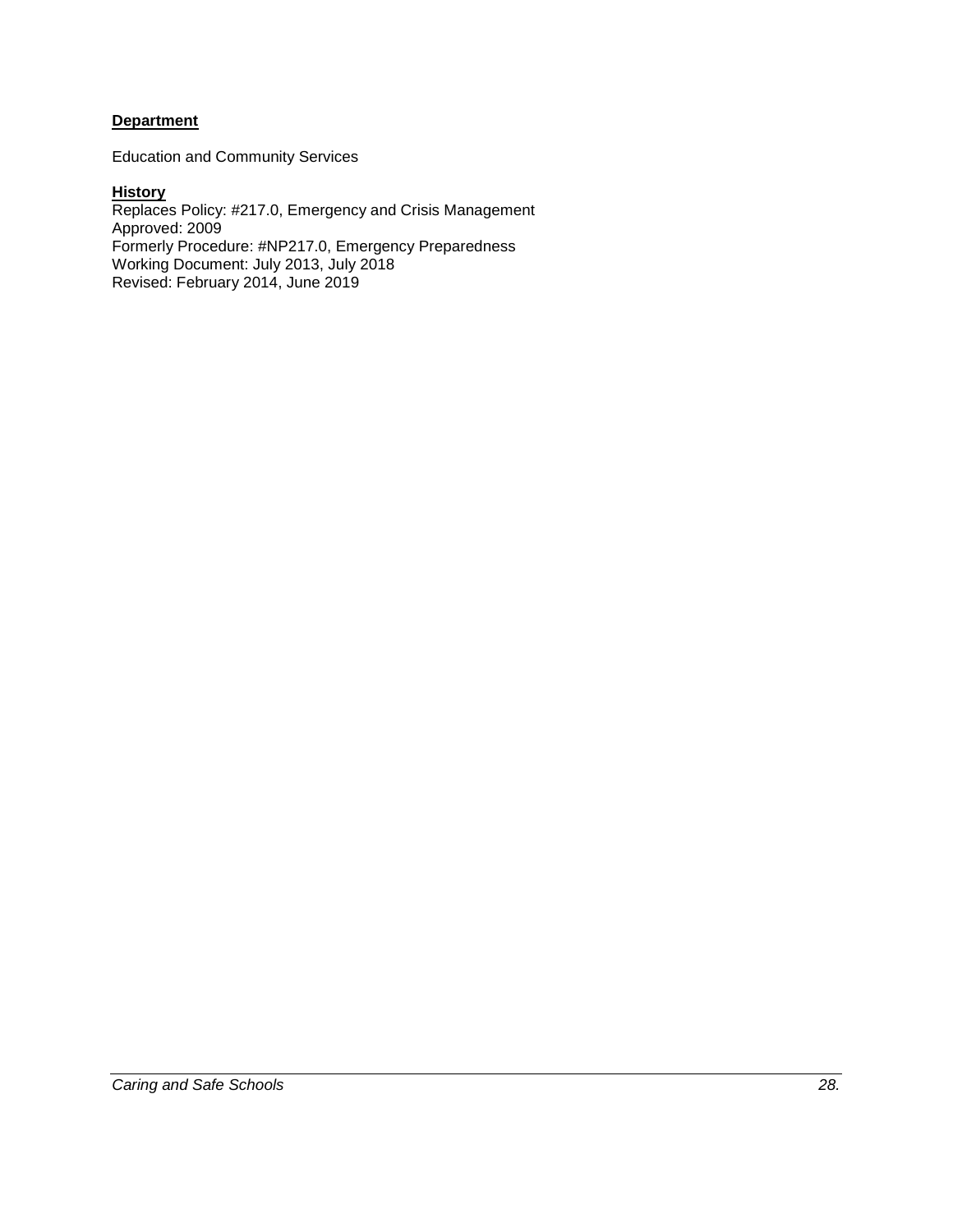

# **Board Procedure #668.7 Code of Student Conduct**

The York Region District School Board is committed to supporting all students in becoming healthy and contributing members of a civil society. Developing caring and safe school climates is at the heart of all Board efforts to promote student learning, achievement and well-being and, in turn, student success. Learning takes place best when students feel safe and supported.

York Region schools focus on safety, responsible citizenship and civility as defined by the standards of behaviour for the province of Ontario in the Provincial Code of Conduct, Policy and Procedure #242.0 [Standards of Conduct,](https://bww.yrdsb.ca/boarddocs/Documents/PP-standardsofconduct-242.pdf#Policy) Policy and Procedure #241.0 [Human Rights: Code-Related Harassment and](https://bww.yrdsb.ca/boarddocs/Documents/PP-humanrights-240.pdf#Policy)  [Discrimination](https://bww.yrdsb.ca/boarddocs/Documents/PP-humanrights-240.pdf#Policy) and the [Ontario Human Rights Code.](https://www.ontario.ca/laws/statute/90h19/v20)

#### **Application of Procedure**

This procedure outlines the York Region District School Board Code of Student Conduct and sets standards of behaviour for students and members of the school community. The Code of Conduct supports a caring and safe school environment and creates a shared understanding of expectations of behaviour by:

- encouraging positive communication within the school community,
- ensuring that all members of the school community are treated with equity, respect and dignity,demonstrating and encouraging the Board's 10 Character Attributes (respect, responsibility, honesty, empathy, fairness, initiative, perseverance, courage, integrity and optimism);
- promoting responsible citizenship by encouraging appropriate participation in the civic life of the school community,
- maintaining an environment where conflict and difference can be addressed in a manner characterized by respect and civility,
- encouraging the use of respectful conflict resolution,
- discouraging the use of alcohol, tobacco, cannabis and illegal drugs (except for possession of cannabis for medical purposes, as outlined in the [Student Health Supports](https://bww.yrdsb.ca/boarddocs/Documents/PP-healthsupport-662.pdf#Policy) policy and procedure), and
- preventing bullying in schools.

To enhance caring and safe school climates, positive student behaviour supports are provided and inappropriate behaviour is addressed using a progressive discipline approach that takes into account mitigating factors.

## **Definitions**

#### *School Climate*

The sum total of all the personal relationships within a school. These relationships must be based on mutual acceptance, respect, inclusion, responsibility, and civility regardless of race, ancestry, place of origin, colour, ethnic origin, religion, gender, sexual orientation, age, ability or disability.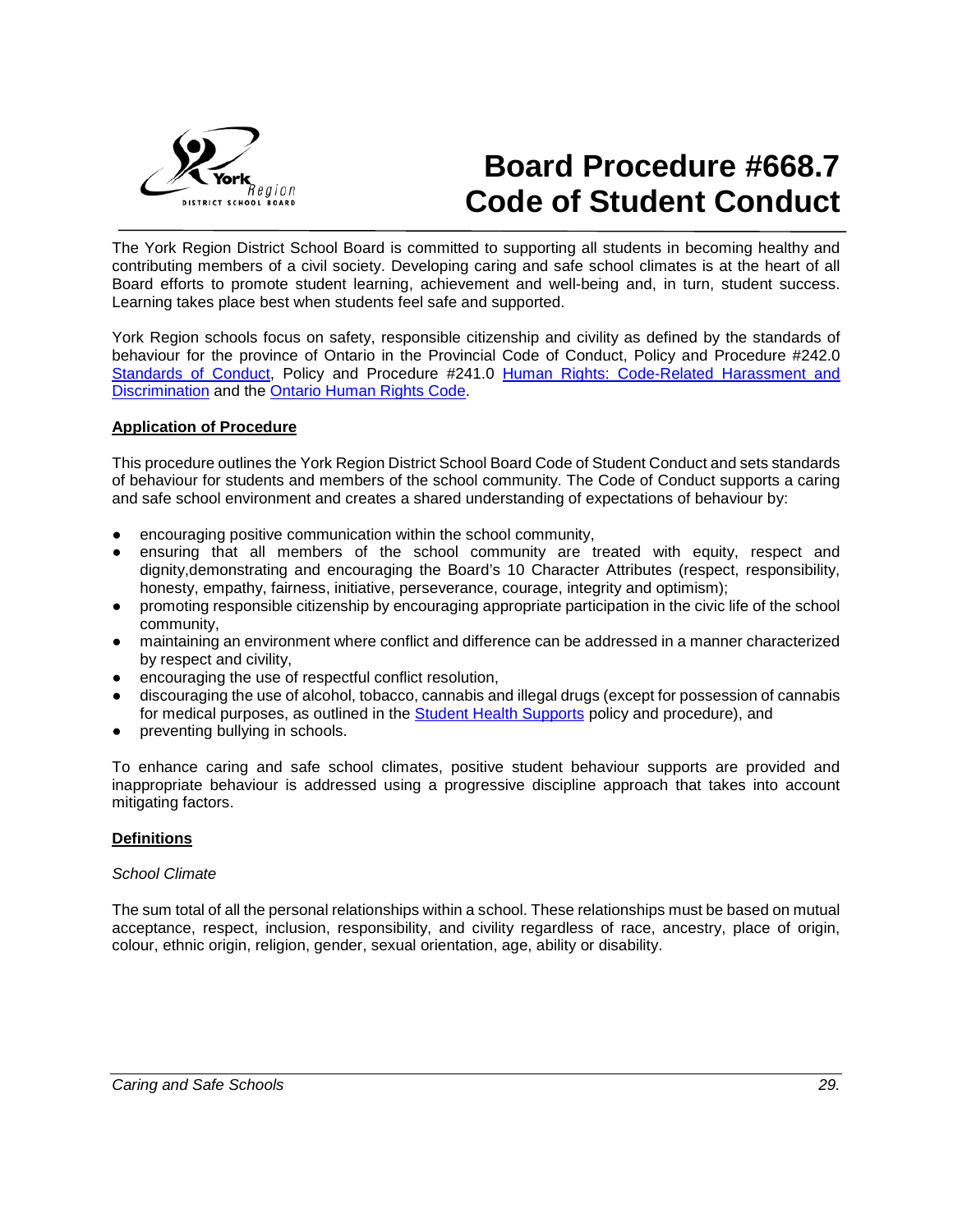## *Standards of Respectful and Responsible Behaviour*

These apply on school property, on school buses, at school-related events or activities, or in other circumstances that could have an impact on the school climate including, but not limited to, before school, after school, on weekends and through electronic communications.

All members of the school community must adhere to the following standards of respectful and responsible behaviour.

- Respect the rights of others;
- Respect differences between people;
- Respect and treat others equitably, being inclusive of people based on a protected ground(s) as per the Ontario Human Rights Code:
- Ensure verbal, non-verbal and electronic communication is conducted respectfully;
- Respect the need of others to work in a caring and safe and healthy environment that encourages teaching and learning;
- Demonstrate the Board's 10 Character Attributes (respect, responsibility, honesty, empathy, fairness, initiative, perseverance, courage, integrity and optimism) in all day-to-day interactions;
- Treat each other with dignity and respect;
- Show care and respect for the property of others;
- Take appropriate measures to help those in need;
- Seek help to resolve conflict with respect and civility;
- Dress and present themselves suitably for a learning or working environment.
- Follow all safety procedures.

#### *Inappropriate Behaviour*

Students are expected to demonstrate behaviours that positively impact the learning environment by following the *Caring and Safe Schools* policy and related procedures.

The list below identifies inappropriate behaviour that must be avoided at all times:

- Engaging in bullying, whether in person or through technology.
- Committing sexual or physical assault.
- Trafficking in humans, weapons, contraband tobacco, cannabis, or illegal drugs.
- Committing theft or robbery.
- Being in possession or under the influence of alcohol, cannabis or illegal drugs, or supply alcohol, cannabis or illegaldrugs to others.
- Being in possession of a weapon or replica weapon, including firearms.
- Using, or encouraging others to use, an object to threaten, intimidate, or injure another person.
- Uttering threats.
- Engaging in hate propaganda or other types of behaviour caused by hate or bias.
- Committing an act of vandalism that causes damage to Board property, or disrupts the operations of the Board.

## **Responsibilities**

#### *All staff members shall:*

- model responsible behaviour and be accountable for their actions;
- support the caring and safe school climate;
- practice standards of respectful and responsible behaviour;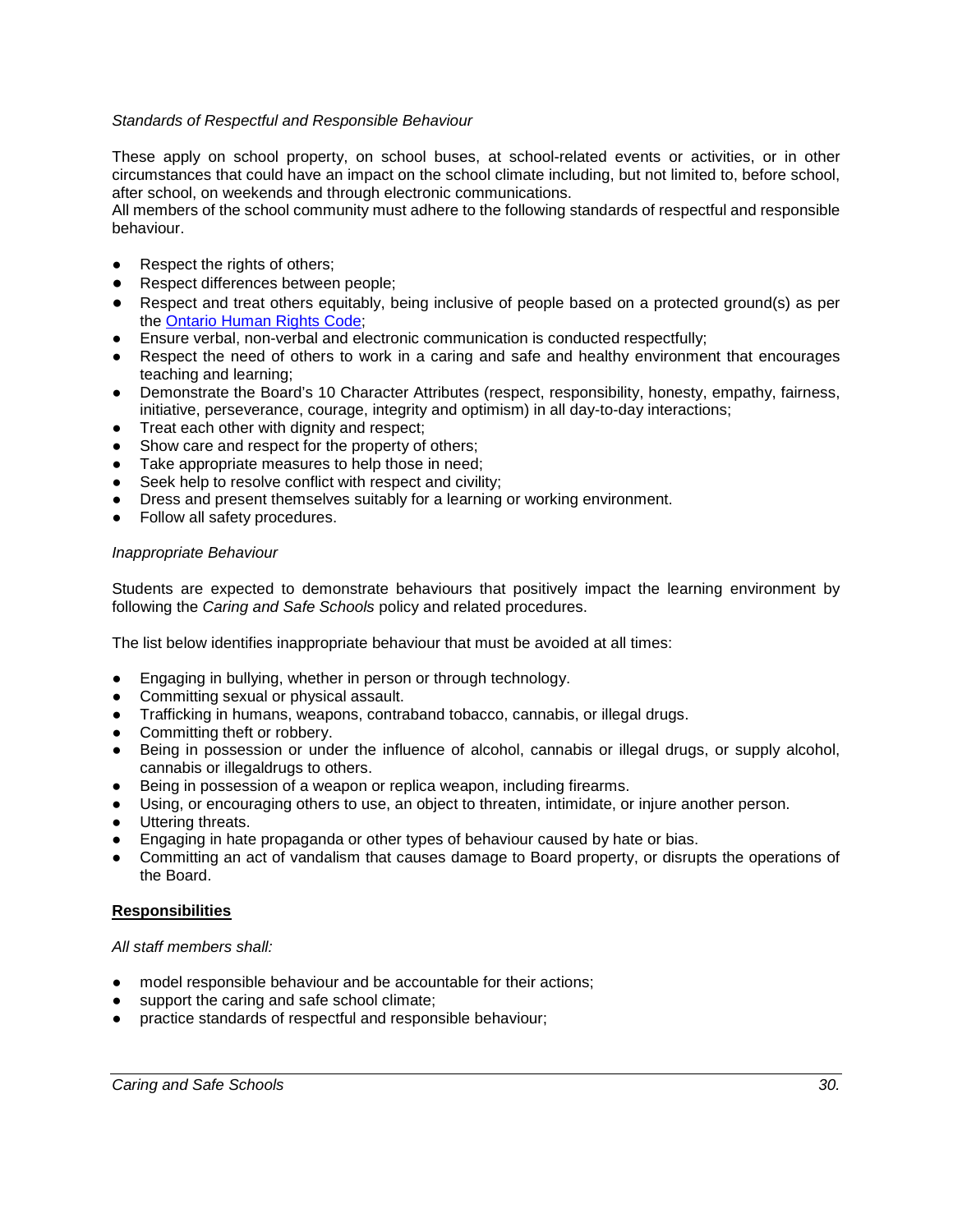- demonstrate respect for all students, staff, parents, volunteers and other members of the school community;
- demonstrate care for the school community and commitment to academic excellence in a caring and safe and respectful teaching and learning environment;
- help students work to their full potential by developing their character and addressing their well-being, to support their coming to school prepared, on time and ready to learn
- empower students to be positive decision makers;
- foster open, honest and timely communication with all members of the school community;
- maintain consistent standards of behaviour for all students; and
- prepare students to be responsible citizens.

#### *Students shall:*

- understand that they are critical partners in establishing and supporting the caring and safe school climate and are expected to learn and practice the standards of respectful and responsible behaviour;
- contribute to the caring and safe school climate;
- accept responsibility for protecting their own rights while respecting the rights of others;
- be accountable for their actions; and
- uphold the standards of responsible behaviour by;
	- communicating respectfully verbally, non-verbally and through technology,
	- making positive decisions that develop character and promote well-being,
	- coming to school prepared, on time and ready to learn, to the best of their ability,
	- showing respect for themselves and for others,
	- following the established rules and taking responsibility for their own actions,
	- refraining from any action or behaviour that may put their safety or the safety of others at risk, and
	- reporting incidents of inappropriate or unsafe behaviour.

#### *Parent(s)/Guardian(s) shall:*

- be partners in supporting the caring and safe school climate;
- communicate relevant and important information about their child(ren) to the principal; and
- practice high standards of respectful and responsible behaviour by;
	- demonstrating respect for all students, staff, parents/guardians, volunteers and other members of the school community,
	- supporting the efforts of staff to maintain a caring and safe and respectful learning environment for all students,
	- engaging in their child's school work and monitoring progress,
	- maintaining open, honest and timely communication with the school,
	- ensuring their child attends school regularly and on time, and
	- helping school staff address issues involving their child.

## **History**

Working Document: July 2013, July 2018 Revised: February 2014, June 2019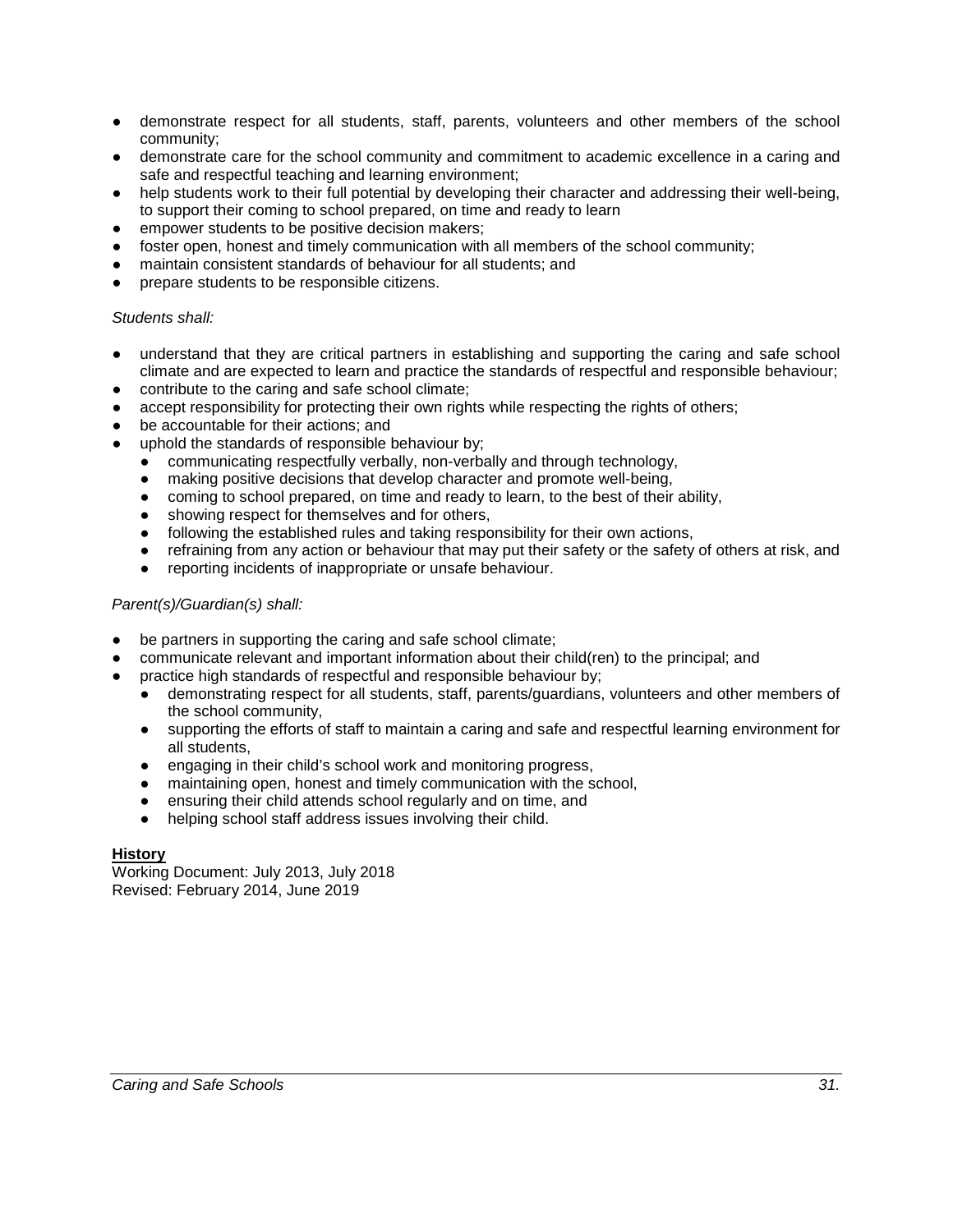

# **Board Procedure #668.8 Safe Welcome Program: Elementary Schools**

This procedure outlines the Board's Safe Welcome Program in elementary schools. The involvement of parents/guardians and the broader community is important in building a caring and safe school climate. The Safe Welcome Program ensures that all elementary school doors are locked 15 minutes after the morning bell and that all visitors to the school enter through the front doors and report to the main office during the school day.

# **Definitions**

## *Portables*

External classrooms temporarily located on school property and not attached to the school building.

#### *Port-a-Packs*

A series of external classrooms, temporarily located on school property and not attached to the school building, that are attached to each other with an internal hallway.

#### *Safe Welcome Program*

A program designed to support student, staff member, permit holder and occupant safety and well-being, and a focused learning and working environment. Elementary school doors, including access to hallways in port-a-packs, will be locked 15 minutes after the morning bell and remain locked until the end of the school day, thereby moderating access to schools, including, but not limited to, summer programs, permits and other elementary school building uses. All visitors must enter the school through the main entrance and report to the main office. Equipment such as, but not limited to, an intercom system, video camera surveillance and remote lock releases, will be used to allow visitors access to the school through the front door.

#### *Visitors*

Include, but are not limited to, parents/guardians, volunteers, couriers, maintenance staff members, Board personnel and community members.

#### **Responsibilities**

#### *The Director of Education shall:*

● allocate staff and resources to support the *Safe Welcome Program: Elementary Schools* procedure.

## *Superintendents of Schools – Operations shall:*

- monitor the implementation of the Safe Welcome Program; and
- discuss with the superintendent of schools situations where local school needs require a site specific solution to an aspect of this procedure.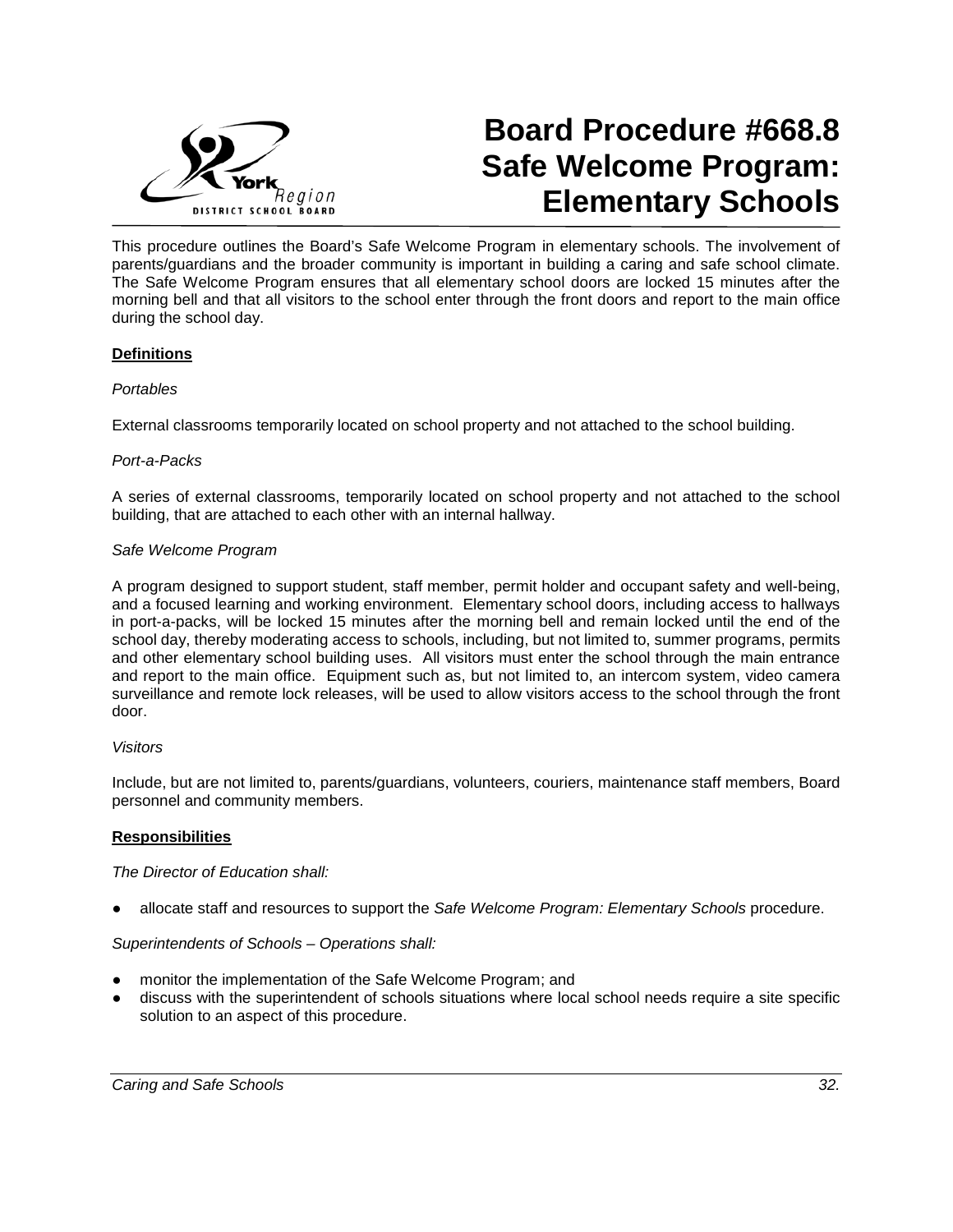# *Superintendents of Education, Student Achievement and School Operations shall:*

- ensure that the Safe Welcome Program is implemented in all elementary schools; and
- discuss situations where local school needs require a site specific solution to an aspect of this procedure with the Superintendent of Schools – Operations.

# *Elementary Principals shall:*

- ensure caretaking staff members;
	- lock all school entrances, including front doors and the external entrances to port-a-packs, 15 minutes after the morning entry bell,
	- unlock the front door at the end of the school day immediately after the afternoon dismissal bell,
	- relock the front door at the same designated time each afternoon/evening.
	- accommodate child care programs in the school building as follows:<br>● unlock the door(s) closest to the child care program after the fro
		- unlock the door(s) closest to the child care program after the front door is relocked at the end of the school day,
		- liaise with the child care provider to determine the appropriate time to lock the designated door(s), and
		- determine appropriate procedure for door locking for summer, Professional Activity Day, school holiday and other programs, and
	- unlock the front door, or other door agreed upon, for permit holders 15 minutes before the permit begins, locking that door 15 minutes after the permit begins;
	- in consultation with school staff members, develop a school-level protocol outlining;
	- when doors will be unlocked before school and in the event of a school function,
		- access to and from playground areas including, but not limited to, secured kindergarten and recess areas, while doors are locked,
		- that students and staff members using outdoor facilities for program must re-enter the building through the front door or, if available, using an existing entry system, including but not limited to, a swipe card,
		- how students in portables and port-a-packs access the main school building and re-enter portables and port-a-packs during class time, for instance using a swipe card,
		- how the building will be supervised when there is an equipment malfunction, and
	- a method to identify authorized visitors while they are in the building;
- delegate responsibility for allowing entrance to the school building to office staff members, ensuring that questionable entrance requests are referred immediately to the principal or designate;
- ensure office staff members are trained in the appropriate procedure to provide access;
- review the *Safe Welcome Program: Elementary Schools* procedure and school-level protocol with office staff members at least twice per year, and with staff members new to the building as required;
- ensure that no student is ever permitted to use the entry system to allow visitors into the school building;
- communicate the Safe Welcome Program to students, parents/guardians and community members annually or more frequently as required;
- ensure that staff members, parents/guardians, volunteers and community members are aware that external doors are never to be propped open or unlocked during the school day, unless assigned by the principal;
- ensure that all individual portable doors are locked at all times;
- communicate with child care providers to ensure the *Safe Welcome Program: Elementary Schools*  procedure and school-level protocol are followed;
- work with caretaking and Board staff members to address equipment failure;
- determine which exterior doors may provide access for school functions, such as, but not limited to, book fairs, parent teacher nights, area and/or regional sporting events and concerts; and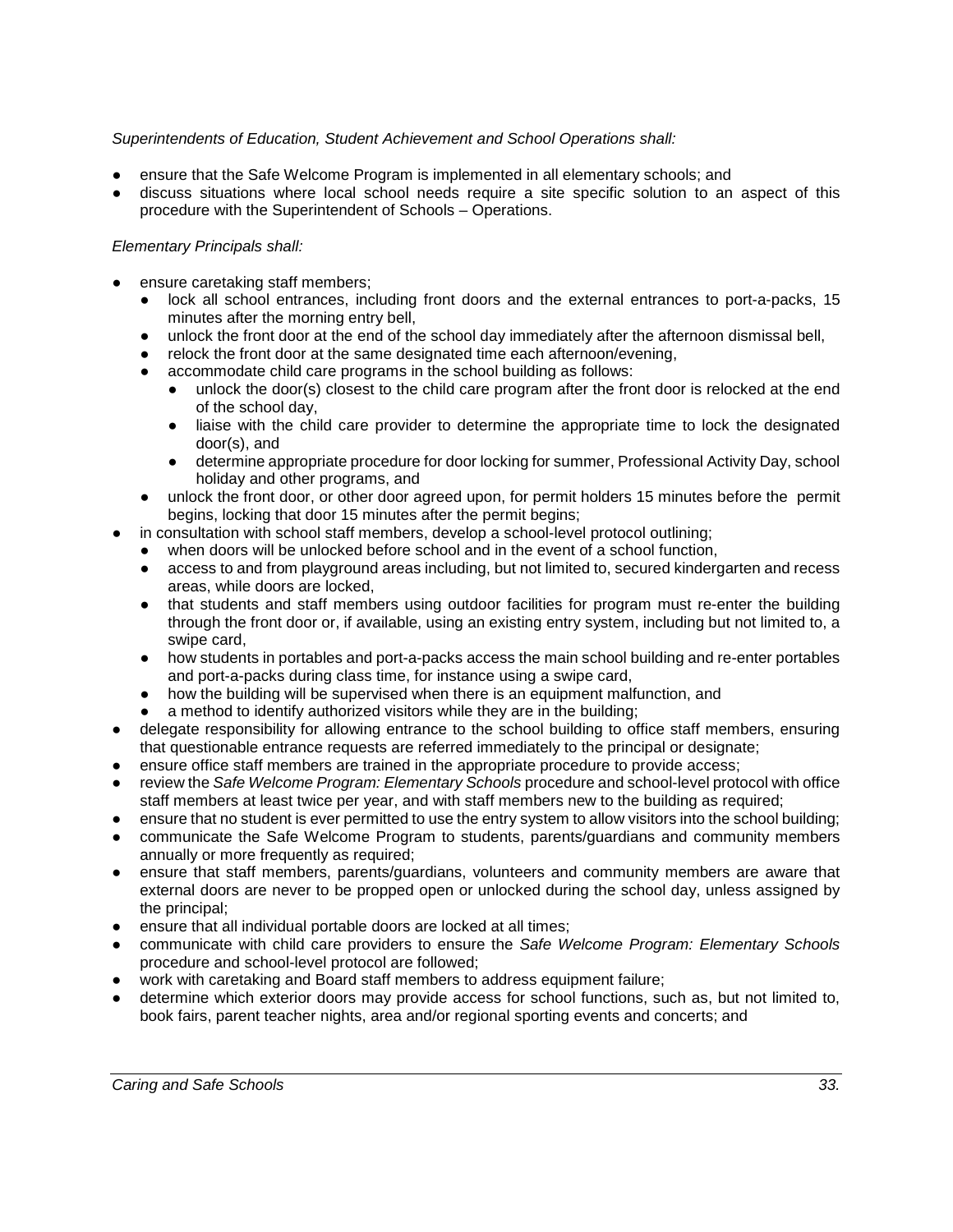discuss situations where local school needs require an alternative to the procedure with the superintendent of schools.

## *School Office Staff Members shall:*

- welcome visitors to the school:
- provide access to the building in accordance with school-level protocol;
- never delegate responsibility for providing entry to students;
- refer questionable entrance requests to the principal or designate when needed; and
- notify the principal or designate of any equipment malfunction.

# *Elementary Teachers shall:*

- reinforce the *Safe Welcome Program: Elementary Schools* procedure with students;
- ensure students understand and follow the school-level protocol for entering the main school building from portables and port-a-packs; and
- when using outdoor facilities, re-enter the building in accordance with the school-level protocol.

# *All staff members, parents/guardians, volunteers and community members shall:*

- be aware of, understand and follow the *Safe Welcome Program: Elementary Schools* procedure and school-level protocol;
- not prop open or unlock external doors as an entry or re-entry method for any reason, unless assigned by the principal;
- never allow unauthorized entry into the building;
- exercise vigilance and notify the principal or designate of any unauthorized person attempting to enter or in the building; and
- notify the principal or designate of any equipment malfunction.

## *Caretaking Staff members shall:*

- lock all school entrances, including front doors and the external entrances to port-a-packs, 15 minutes after the morning entry bell;
- unlock front doors at the pre-determined time before school starts according to the school-level protocol;
- unlock the front door immediately after the afternoon dismissal bell;
- relock the front door at the same designated time each afternoon/evening;
- accommodate child care programs in the school building as follows;
	- unlock the door(s) closest to the child care program after the front door is relocked at the end of the school day,
	- liaise with the child care provider to determine the appropriate time to lock the designated door(s), and
	- follow the pre-determined procedure for door locking for summer, Professional Activity Day, school holiday and other programs;
- unlock the front door, or other door agreed upon, for permit holders 15 minutes before the permit begins, locking that door 15 minutes after the permit begins;
- provide authorized access to the school building after school office hours, as required;
- allow access for deliveries after the delivery person has entered the building through the front door and reported to the office;
- ensure that receiving doors remain locked at all times; and
- notify and work with the principal or designate to correct any equipment malfunction.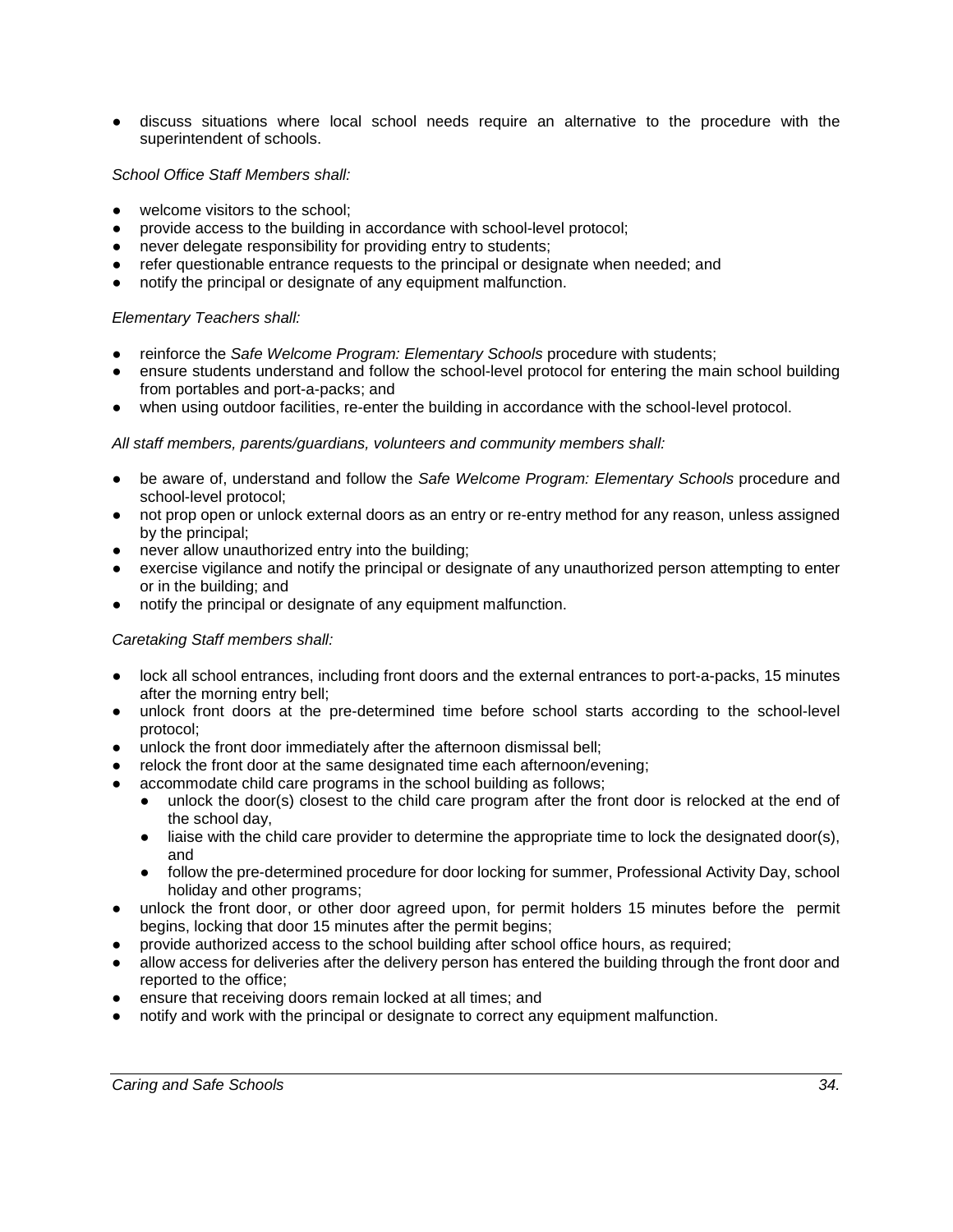## *EarlyON Child and Family Centres staff members shall:*

● ensure that all visitors use the front door, report to the main office and follow the *Safe Welcome Program: Elementary Schools* procedure and school-level protocol.

## *Child Care Program staff members shall:*

- be aware of, understand and follow the *Safe Welcome Program: Elementary Schools* procedure and school-level protocol;
- ensure that doorways connecting their facilities with the main school building are locked at all times;
- ensure that program classroom doors are locked at all times;
- ensure that access doorways to their facilities are locked at all times, and a process is established to ensure a safe, welcome environment;
- liaise with the principal to determine the appropriate time to lock the designated door(s) at the end of the school day; and
- be aware of and follow the pre-determined procedure for door locking for summer, Professional Activity Day, school holiday and other programs.

#### *Administrative Services shall:*

- ensure that permit holders are aware of and adhere to the *Safe Welcome Program: Elementary Schools* procedure; and
- include Safe Welcome Program requirements are in all documentation for permit holders including, but not limited to, the website.

#### *Permit holders shall:*

- not prop open or unlock external doors as an entry or re-entry method for any reason;
- never allow unauthorized entry into the building;
- immediately notify caretaking staff members or the principal or designate, or administrative services of any unauthorized person attempting to enter or in the building; and
- adhere to the *Safe Welcome Program: Elementary Schools* procedure and school-level protocol at all times.

*Visitors, including parents/guardians, volunteers and community members shall:*

- adhere to the Safe Welcome Program: Elementary Schools procedure and school-level protocol at all times;
- understand and reinforce the importance of school safety and the protocol for entering the school;
- not prop open or unlock external doors as an entry or re-entry method for any reason, unless authorized by the principal;
- enter the school through the main entrance in accordance with the school-level protocol; and
- report to the main office after being granted access to the school.

#### *Students shall:*

- not prop open or unlock external doors as an entry or re-entry method for any reason, including but not limited to, outdoor activities;
- adhere to the Safe Welcome Program: Elementary Schools procedure and school-level protocol; and
- **Parable 2** never allow unauthorized entry into the building.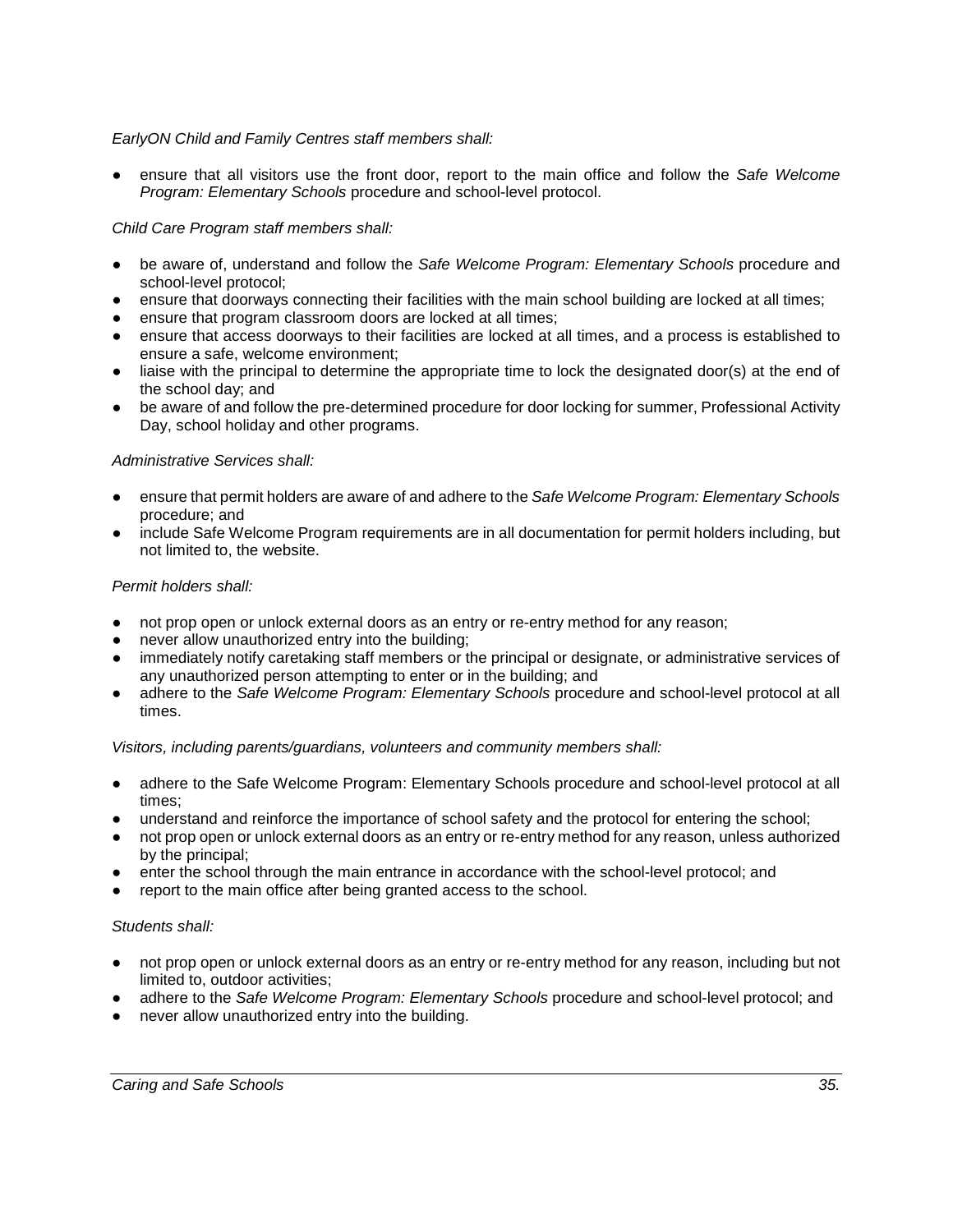# **Department**

Education and Community Services

#### **History**

Working Document: November 2013, January 2014, August 2014, July 2018 Revised: June 2019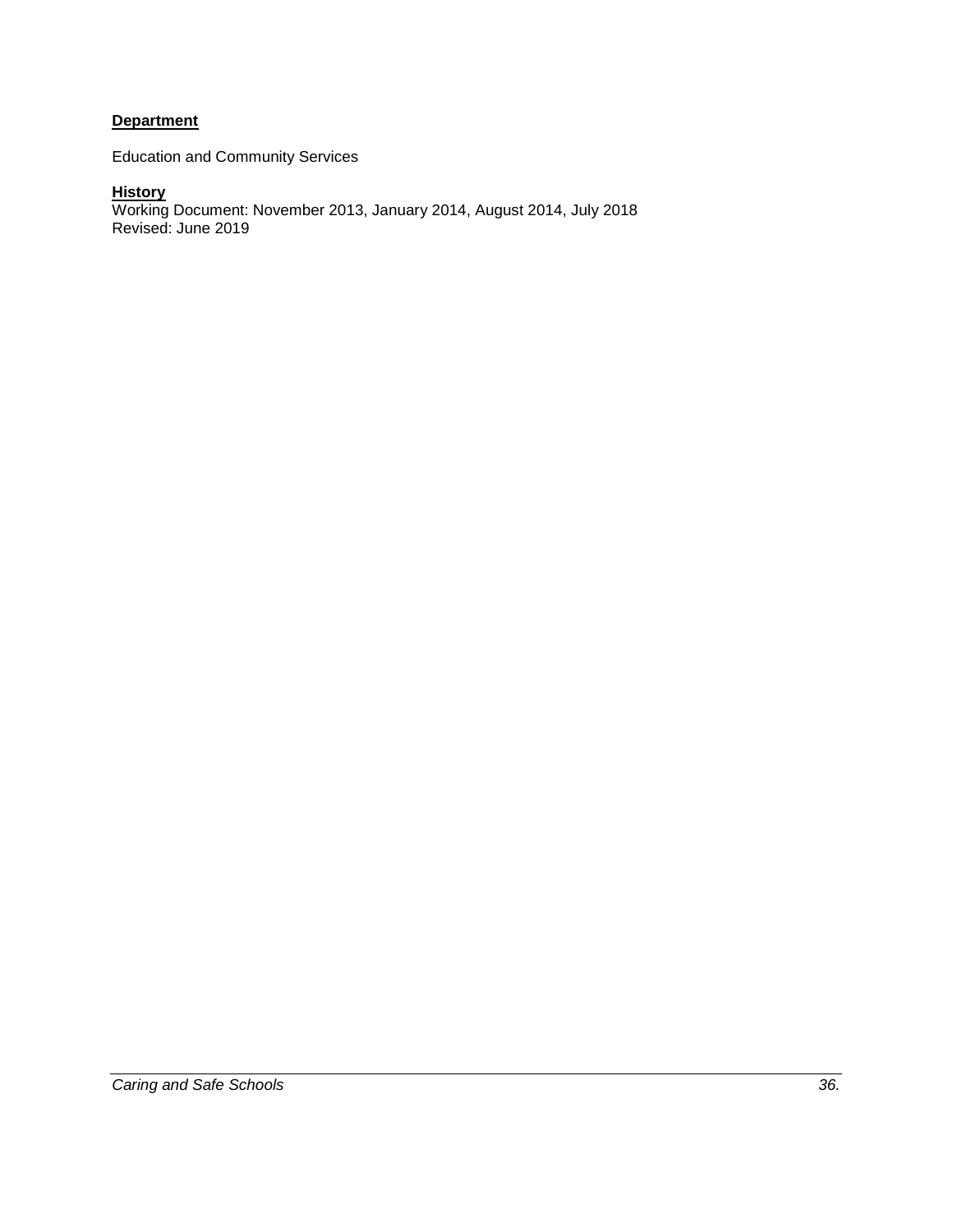

# **Board Procedure #668.9 Lockdown, School Sites**

This procedure outlines the responsibilities and required actions of staff and others with respect to Lockdown.

#### **Definitions**

#### *Lockdown*

A school emergency response to the presence or suspected presence of an armed intruder or other similar violent threat within the school.

#### *School Staff*

All Board employees assigned to work in a school building.

#### *Others*

Others include, but are not limited to the following:

- visitors;
- external service providers/contractors/trade persons/bus drivers;
- daycare staff;
- parents;
- lease holders;
- inspectors, officers (Police, Ministry of Labour, Fire Department, Municipal);
- Board staff; and
- shared use/multi-use groups.

#### **Responsibilities**

#### *The Director of Education shall:*

allocate staff and resources to support the *Lockdown, School Sites* procedure.

#### *Superintendents shall:*

- ensure all school administrators have developed a site-specific Lockdown Plan;
- ensure Corporate Communications and Student Transportation Services staff are made aware of the Hold-and-Secure; and
- remain available by phone to school staff during a Lockdown.

#### *Principals shall:*

- establish and maintain an Emergency Response Team;
- lead Emergency Response Team to develop a site specific plan for Lockdown;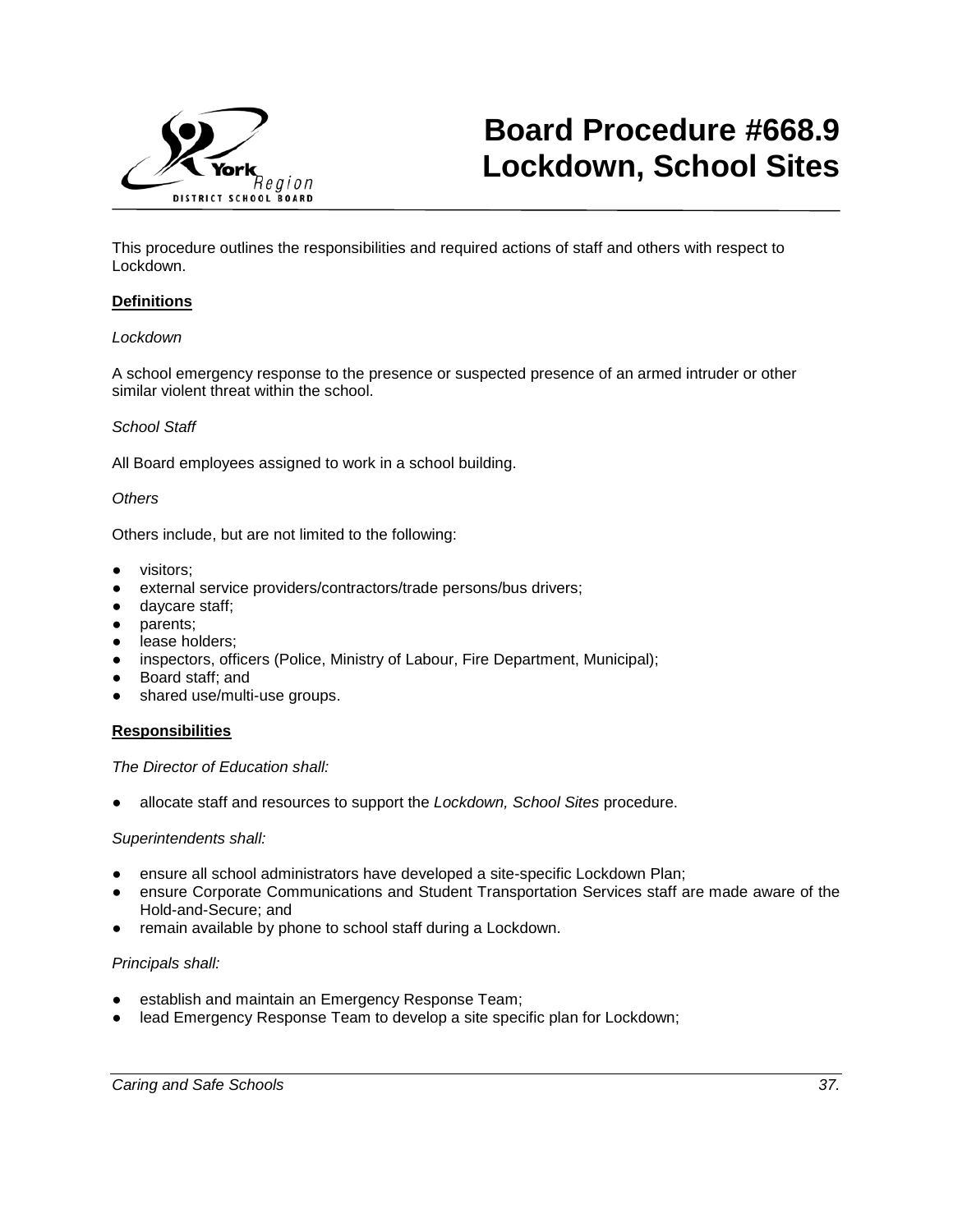- engage daycare staff and other daytime school user groups and shared/multi-use groups in the development of the Lockdown plan and related training;
- conduct a minimum of two Lockdown drills per year;
- ensure the Lockdown Plan includes procedures for students and staff participating in activities outside the school building, such as, but not limited to trips and sporting events;
- ensure students and staff are trained in Lockdown procedures;
- follow the instructions of the person in charge;
- ensure students are trained to remain quiet and out of sight as much as possible during a Lockdown;
- ensure that the Lockdown Plan includes family reunification locations and procedures;
- ensure all staff, including temporary staff, receive instruction on the Lockdown procedure;
- notify parents of any specific Lockdown incident; and
- communicate information concerning the school Lockdown plan to parents through school newsletters, School Council and school website.

# **During the Lockdown Principals, Vice-Principals and Designates shall:**

- $\bullet$  call 911:
- announce the Lockdown using the Public Address (PA) system by reading the scripted Lockdown message:
- notify daytime user groups/tenants and daycare operators of Lockdown;
- notify Superintendent and Manager, Corporate Communications;
- advise staff supervising off-site activities of the Lockdown by phone;
- follow direction of Police upon their arrival;
- announce the lifting of the Lockdown when advised by the Police; and
- following the Lockdown event, complete and retain a Lockdown report for each Lockdown or Lockdown drill held in the school.

## *Corporate Communications Services shall:*

- liaise with York Regional Police Headquarters during the Lockdown;
- contact security monitoring company and advise of Lockdown;
- advise Superintendent and school Principal, Vice-Principal or Designate concerning the status of the emergency, as reported by police;
- provide communications support during and after the Lockdown;
- ensure Student Transportation Services staff are made aware of the Lockdown; and
- notify Administrative Services.

## *Plant Services shall:*

- ensure that doors, locks and Public Address (PA) systems are maintained in good repair;
- ensure the development and provision of school site drawings to Administrative Services that include the location of portables;
- inform current security monitoring company of their duties under Lockdown;
- inform the Corporate Communications of current provider of alarm monitoring services; and
- ensure Lockdown Instructions are posted in each room.

## *School Staff shall:*

- follow directions given by the person in charge during Lockdown;
- follow the site-specific Lockdown Plan;
- participate in Lockdown drills as required, referring to Lockdown instructions posted in each room;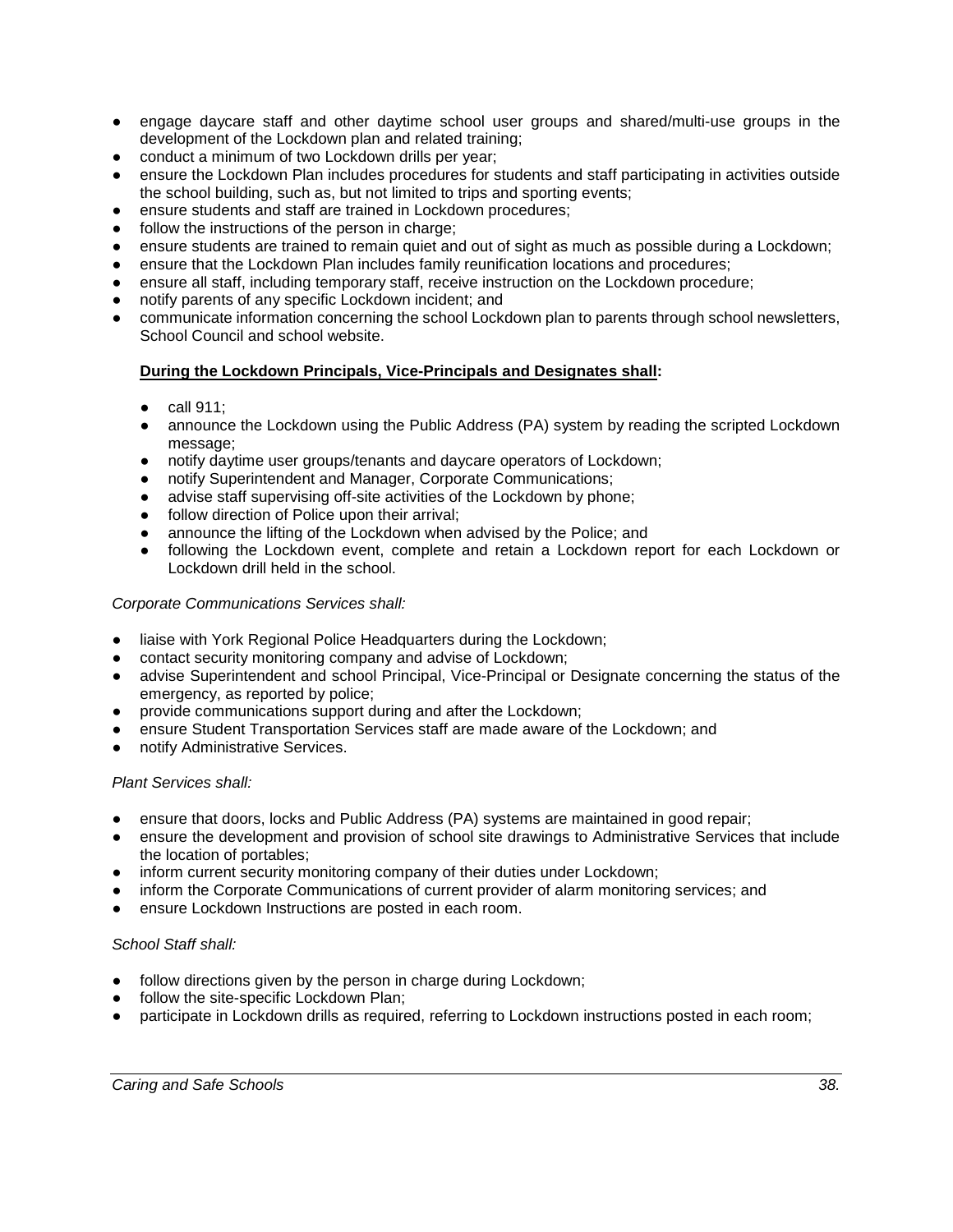- minimize visibility into the secure areas, **if it is safe to do so**;
- take all reasonable steps to maximize the safety of students, such as, but not limited to using furniture in a portable to create physical barriers between walls and occupants;
- cooperate fully with Police, Fire and Ambulance responders; and
- assist with family reunification following the Lockdown.

## *Students shall:*

- participate in Lockdown drills;
- remain in or go to the nearest secure area when Lockdown is announced;
- follow the instructions of the person in charge;
- remain in a secure area until instructed to leave; and
- remain quiet and turn off cell phones and other personal electronic equipment.

# *Others shall:*

- remain in or go to the nearest secure area when Lockdown is announced;
- follow the instructions of the person in charge; and
- remain quiet and turn off cell phones and other personal electronic equipment.

# **Department**

Education and Community Services

#### **History** Approved: June 2010

Working Document: July 2018 Revised: June 2019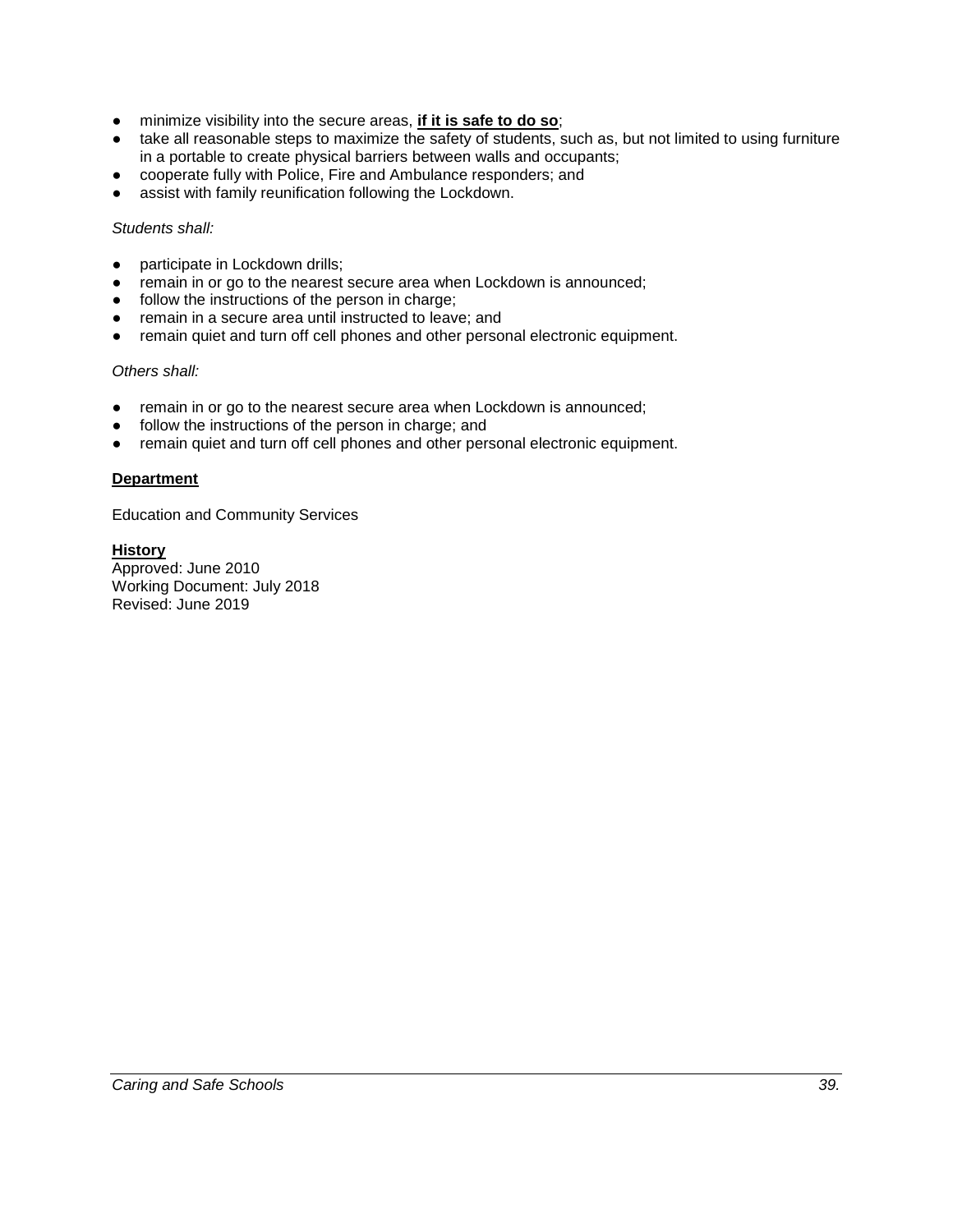

# **Board Procedure #668.10 Hold–and-Secure, School Sites**

This document details the responsibilities of staff and others under circumstances requiring 'Hold-and-Secure' protective measures in schools.

#### **Definitions**

#### *Hold-and-Secure*

Protective measures applied in school buildings under circumstances of security concern due to threats to school occupants from events occurring near the school. All exterior doors are locked. The regular activities in the school continue. Access to and exit from the school are controlled.

#### *School Staff*

All Board employees assigned to work in a specific school building.

#### *Others*

Others include, but are not limited to the following:

- visitors;
- external service providers/contractors/trade persons/bus drivers;
- daycare staff;
- parents;
- lease holders;
- inspectors, officers (Police, Ministry of Labour, Fire Department, Municipal);
- Board staff; and
- shared use/multi-use groups.

#### **Responsibilities**

#### *The Director of Education shall:*

● allocate staff and resources to support the *Hold-and-Secure, Schools Sites* procedure.

#### *Superintendents shall:*

- ensure all school administrators have developed a site specific Hold-and-Secure Plan; and
- ensure Corporate Communications and Student Transportation Services staff are made aware of the Hold-and-Secure.

#### *Principals shall:*

- establish and maintain an Emergency Response Team;
- work with the Emergency Response Team to develop a site specific plan for Hold-and-Secure;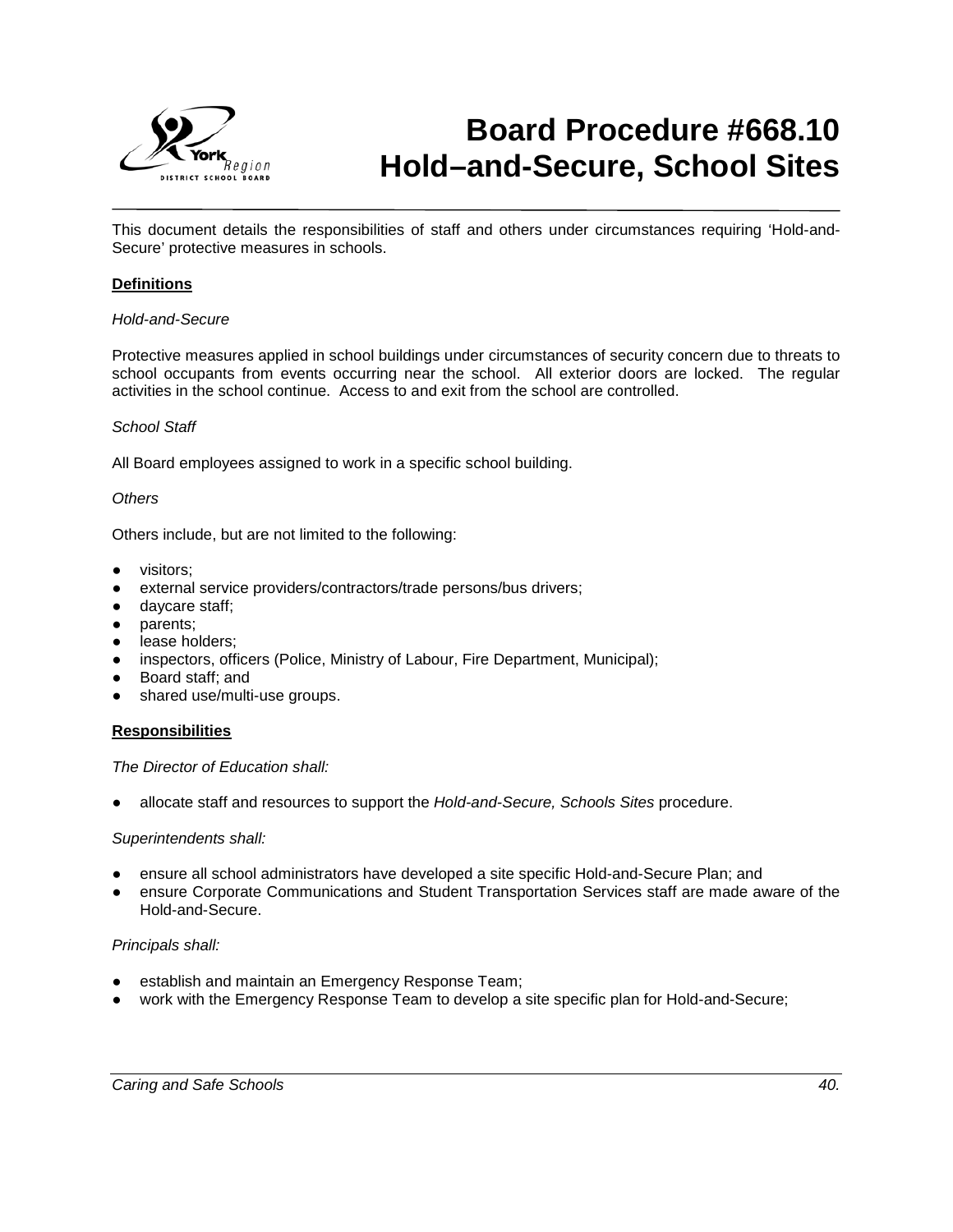- engage daycare staff and shared/multi-use groups and other daytime school user groups in the development of the Hold-and-Secure Plan;
- ensure that the Hold-and-Secure Plan includes a protocol for controlling access to and exit during a Hold-and-Secure;
- ensure all staff (including temporary staff upon arrival at the school), receive instruction on the Holdand-Secure procedure;
- communicate Hold-and-Secure information to students;
- ensure students are trained in Hold-and-Secure;
- communicate information concerning the Hold-and-Secure Plan to parents through school newsletters, school council and school website;
- notify parents concerning a specific Hold-and-Secure incident in collaboration with Corporate Communications and the superintendent; and
- ensure daytime user groups/tenants and daycare operators have direct lines of communication with the main office.

# **During the Hold-and-Secure**

- ensure all exterior doors, including portable doors, are locked;
- notify daytime user groups/tenants and daycare operators of the Hold-and-Secure;
- ensure all students and staff participating in outside activities are moved into the main building;
- move all students and staff from outside buildings into the main building if access to washroom facilities will be a problem;
- notify the superintendent and Corporate Communications;
- provide liaison between police, school population and parents;
- advise staff supervising off-site activities of the Hold-and-Secure by phone; and
- notify daytime user groups/tenants and daycare operators that the Hold-and-Secure has ended.

#### *Corporate Communications shall:*

- liaise with York Regional Police Headquarters during the Hold-and-Secure;
- advise superintendent and school principal, vice-principal or designate concerning the status of the threat, as reported by police; and
- provide communications support during and after the Hold-and-Secure.

## *Plant Services shall:*

ensure that doors, locks and Public Address (PA) systems are maintained in good repair.

## *Staff and others shall:*

- follow directions given by the person in charge during Hold-and-Secure;
- follow the Hold-and-Secure procedure;
- continue regular activities; and
- strictly follow school access/exit protocol during a Hold-and-Secure.

#### *Caretakers shall:*

● lock all exterior doors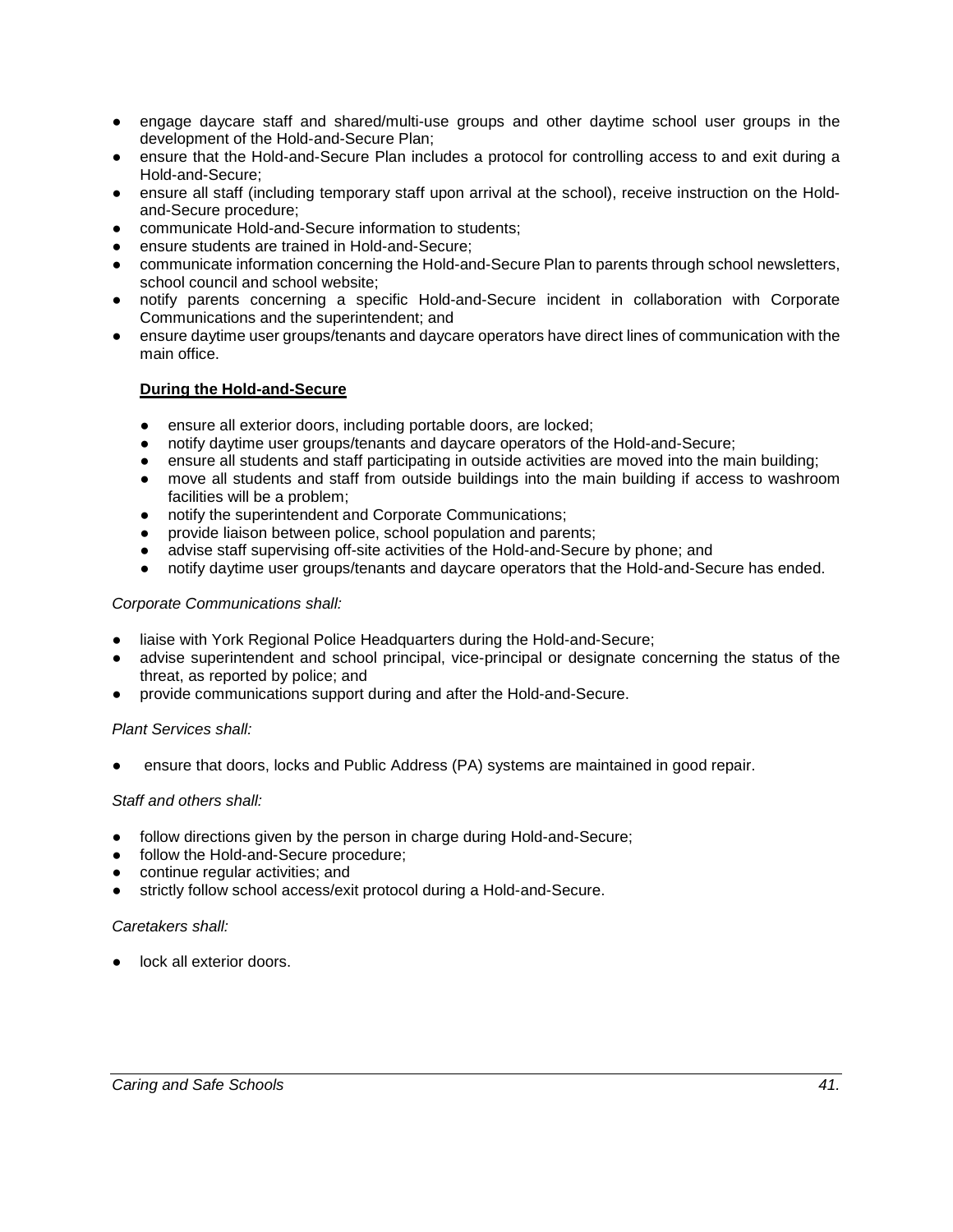# *Students shall:*

- follow the instructions of the person in charge;<br>● continue with regular school activities; and
- continue with regular school activities; and
- not leave the school until the Hold-and-Secure is lifted.

# **Department**

Education and Community Services

**History** Approved: June 2010 Working Document: July 2018 Revised: June 2019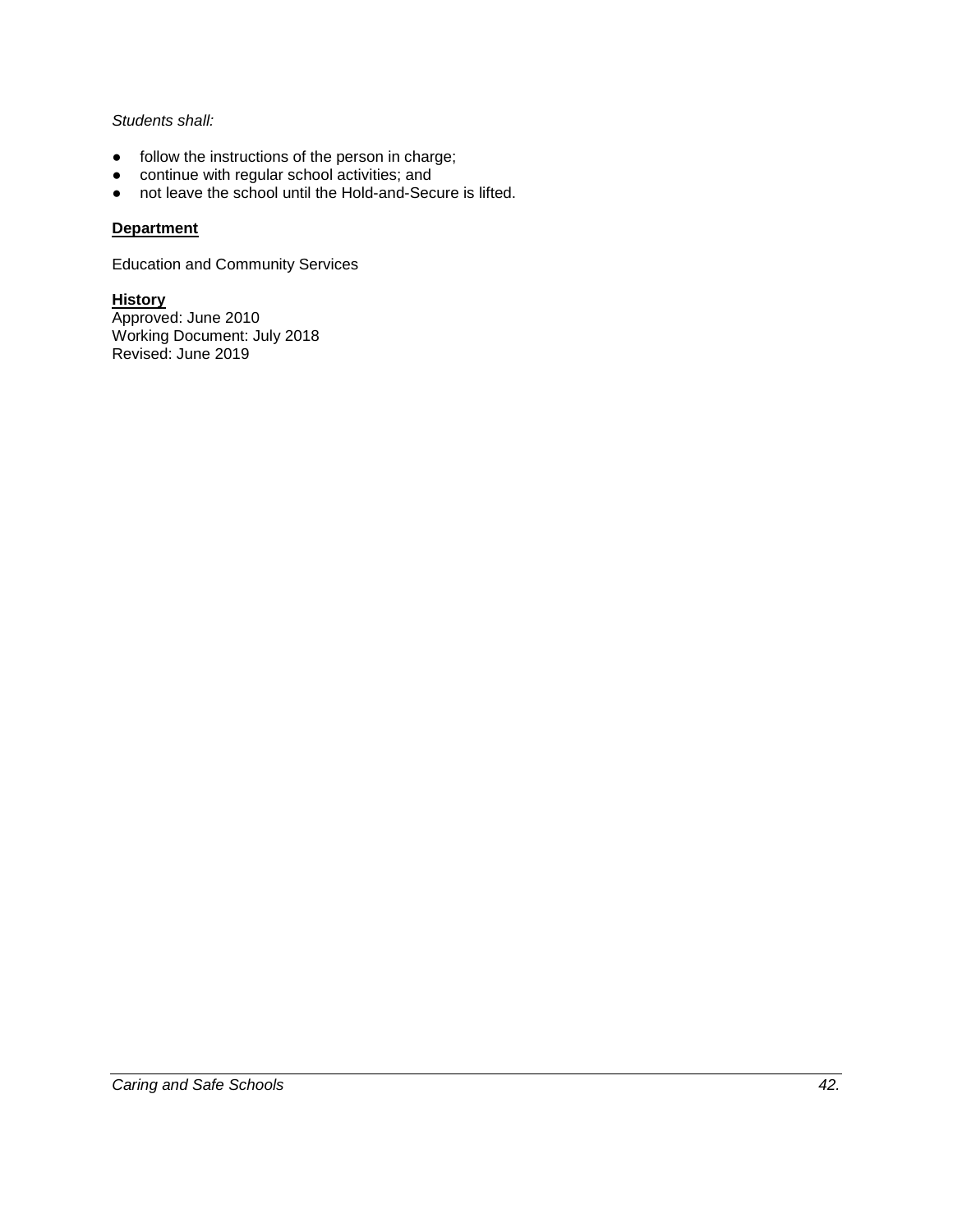

# **Board Procedure #668.11 Fire Planning and Drills, School Sites**

This procedure outlines the process for fire planning and fire drills.

#### **Definitions**

#### *Fire Drill*

A planned and monitored exercise intended to train staff and students on procedures and responsibilities to safely evacuate the building during a fire emergency. Schools must hold fire drills three times in each term or semester during the school year.

#### *Emergency Refuge Area*

An identified location in the school for temporary student and staff member refuge. This is a staging area intended for use by students and staff members who require assistance to exit the building during a fire emergency. These areas are clearly signed and identified in the school fire plan.

#### *Evacuation Plan for Persons Needing Assistance*

Everyone needing assistance to evacuate during a fire emergency must have a written Evacuation Plan. The plan must be developed using the Emergency Evacuation Plan for either [students](https://bww.yrdsb.ca/boarddocs/Documents/FOR-EmergencyEvacuationPlan-Students.pdf) or [adults.](https://bww.yrdsb.ca/boarddocs/Documents/SD-WorkplaceEmergencyResponsePlan.pdf) A copy of each plan must be placed in Section 4 of the office Fire Safety Binder.

## *[Fire Watch](https://bww.yrdsb.ca/services/plant/Documents/Supporting%20Documents/SD-FireWatchCourseofActions.pdf)*

When any fire protection equipment or system is not functioning, a Fire Watch must be implemented until the problem is rectified.

#### **Responsibilities**

The Director of Education shall:

● allocate staff and resources to support the *Fire Planning and Drills, School Sites* procedure.

#### *Human Resource Services, Health and Safety staff members shall:*

- keep a copy of all fire plans;
- liaise with principals to develop fire plans and submit them to local fire departments for approval;
- provide two copies of approved fire plans to schools; and
- post the most recent copy of each fire plan document on the BWW.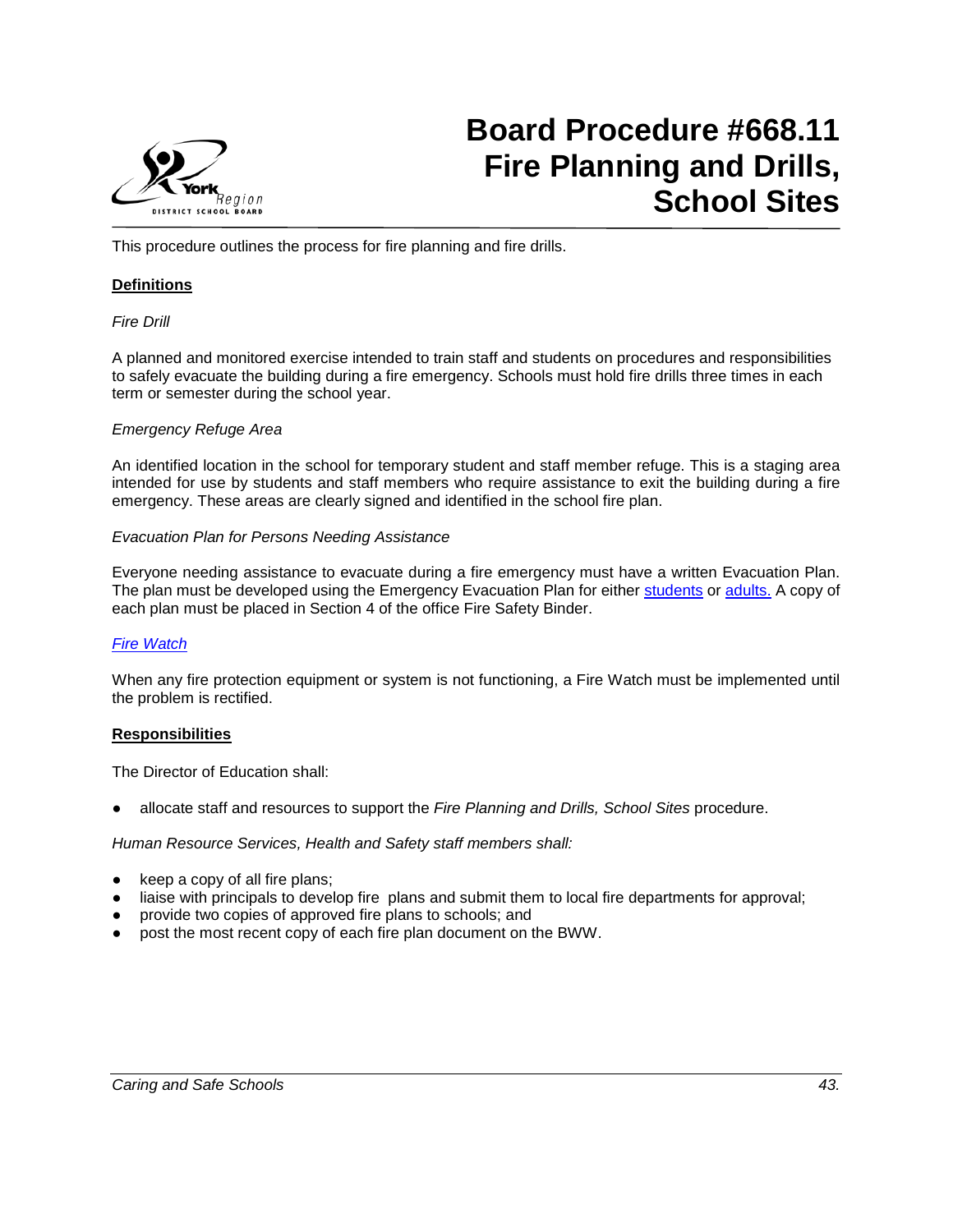#### *Plant Services staff members shall:*

- provide training for principals and caretakers in fire safety;
- provide and update all drawings required for fire plan documents; and
- provide schools with signage for emergency refuge areas.

Superintendents of Education, Student Achievement and School Operations *shall:*

- ensure that principals follow this procedure and comply with the Ontario Fire Code;
- ensure that principals designate a primary and secondary alternate locations for students and staff members to be used during evacuation when necessary; and
- ensure that a record of evacuation locations is maintained in the Community Education Centre and that a copy is forwarded to the Senior Managers of Legal, Legislative and Administrative Services and Corporate Communications.

#### *Principals shall:*

- review fire safety with staff members at the beginning of every school year;
- schedule, and maintain a record of, six fire drills each year, three per term or semester, recognizing that one unplanned fire evacuation may count;
- if acting as night school or summer school principal, ensure one fire drill is conducted each semester;
- designate, in consultation with the superintendent of schools, the evacuation locations for the school site;
- maintain the fire plan in the main office in a clearly marked location, allowing emergency responders access during events when the building is not occupied;
- ensure that a second copy of the fire plan binder is kept in the caretaker's office;
- update the fire plan annually and as required, in accordance with the [Fire Plan Update Guide](https://bww.yrdsb.ca/services/healthsafety/Documents/Fire%20Plans/FirePlanUpdateGuideline.pdf) at the beginning of each school year and as required including, but not limited to, emergency contact information and student and staff member evacuation plans;
- provide parents with access to the evacuation plan;
- forward an electronic copy of the fire plan to Health and Safety each time changes are made, as required;
- work with Caretaking staff members to determine the nearest emergency exits for each classroom and two emergency refuge areas for the school and ensure they are clearly identified using Board [approved signage](https://bww.yrdsb.ca/services/plant/Pages/Signs.aspx) (emergency refuge areas must be designated in consultation with the local fire department);
- recognize a Fire Prevention Officer may visit the school, view the fire plan and request a fire drill;
- ensure a copy of the Fire Prevention Officer Inspection Report is forwarded to Health and Safety and Plant Services (Assistant Manager of Maintenance);
- communicate with parents that appropriate footwear should be provided for students to wear inside; and
- work with the Supervisor of Facility Services during a fire protection system malfunction to initiate a [fire watch.](https://bww.yrdsb.ca/services/plant/Documents/Supporting%20Documents/SD-FireWatchCourseofActions.pdf)

*Child Care and Before and After School Providers shall:*

- hold fire drills monthly; and
- understand that participation in the school's fire drills counts as part of their fire drill requirements.